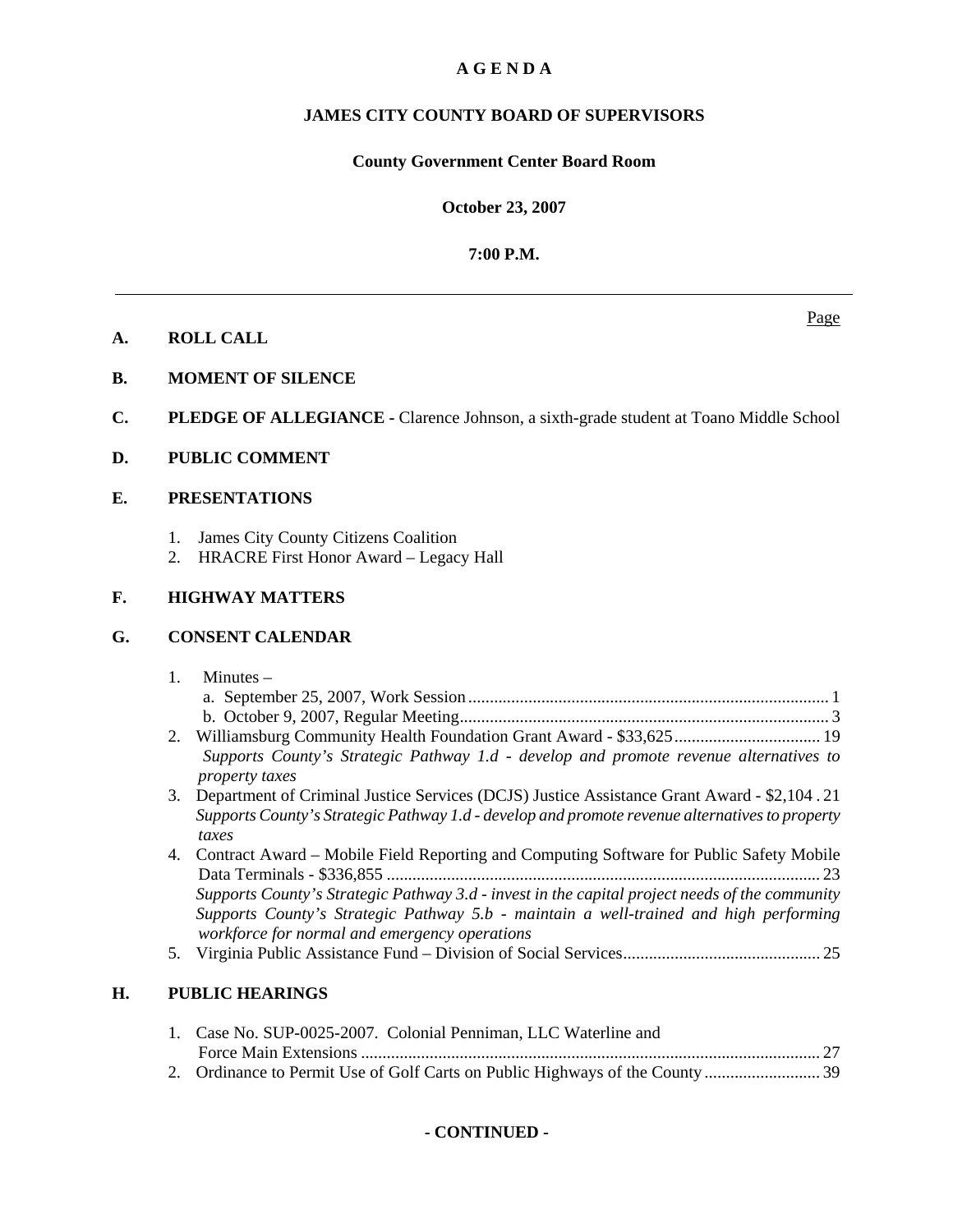3. Ordinance to Amend James City County Code Chapter 22, Wetlands ................................... 49 *Supports County's Strategic Pathway 4.c - ensure private development and government operations are environmentally sensitive* 

# **I. BOARD CONSIDERATIONS**

1. ZO-0011-2007. R-4 (Residential Planned Community) Ordinance Amendment Initiating Resolution ..................................................................................................................... 53

# **J. PUBLIC COMMENT**

# **K. REPORTS OF THE COUNTY ADMINISTRATOR**

# **L. BOARD REQUESTS AND DIRECTIVES**

**M. ADJOURNMENT –** to 5 p.m. on November 13, 2007

102307bos.age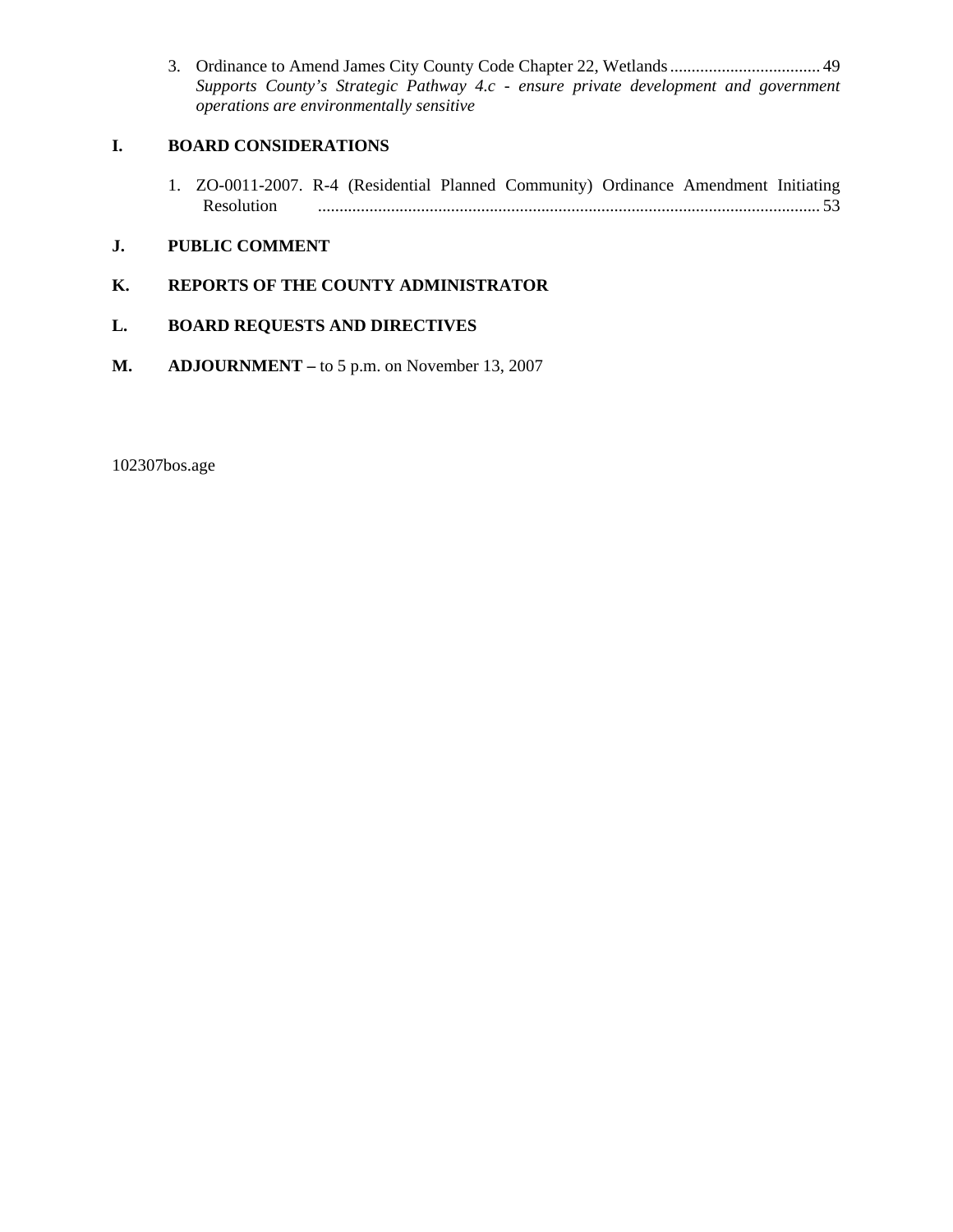# **AT A WORK SESSION OF THE BOARD OF SUPERVISORS OF THE COUNTY OF JAMES CITY,**

# **VIRGINIA, HELD ON THE 25TH DAY OF SEPTEMBER 2007, AT 4:00 P.M. IN THE COUNTY**

# **GOVERNMENT CENTER BOARD ROOM, 101 MOUNTS BAY ROAD, JAMES CITY COUNTY,**

# **VIRGINIA.**

# **A. CALL TO ORDER**

# **B. ROLL CALL**

 John J. McGlennon, Chairman, Jamestown District James O. Icenhour, Jr., Vice Chairman, Powhatan District Jay T. Harrison, Sr., Berkeley District Bruce C. Goodson, Roberts District M. Anderson Bradshaw, Stonehouse District

 Sanford B. Wanner, County Administrator Leo P. Rogers, County Attorney

#### **C. BOARD DISCUSSIONS**

#### 1. Purchase of Development Rights Committee

 Mr. Ed Overton, Purchase of Development Rights (PDR) Administrator, gave an overview of the activities of the Purchase of Development Rights Committee and efforts to create a more flexible program for applicants. Members from the PDR Committee that were present included Mr. Bruce Abbott, and Ms. Loretta Garrett.

 The Board and staff discussed the proposed measures to provide flexibility for PDR Program applicants. The Board directed staff and the PDR Committee to move forward with the recommendations presented to allow properties over 100 acres the right to subdivide once for each 100 acres and to allow for negotiation with the landowner to subdivide smaller parcels.

#### 2. Better Site Design Implementation - Builders for the Bay

 Mr. Mike Woolson, Senior Watershed Planner, gave a brief presentation on the goals and standards for Better Site Design and Low Impact Development. Staff and citizens present to discuss Better Site Design included Planning Commissioner Ms. Shereen Hughes, Mr. Tim Cleary, Mr. Charles Rosendaller, Mr. Bob Cosby, Mr. John Horne, and Planning staff members Mr. Jose Ribeiro and Ms. Ellen Cook.

 The Board and staff discussed the process for implementing Better Site Design and increasing awareness of the principles. The Board and staff also discussed ordinance amendments regarding setback reductions in R-1 zoning districts and ADA compliance. The Board and staff discussed pervious pavers specifically relating to parking, design standards for roadways, and conservation incentives. Discussion was held regarding the cluster ordinance in relation to community character and open space provisions. The Board and staff discussed sending the issue to the Policy Committee for recommendations on a standard guideline to be adopted by the Board that can be applied administratively by staff as well as other incentives that can be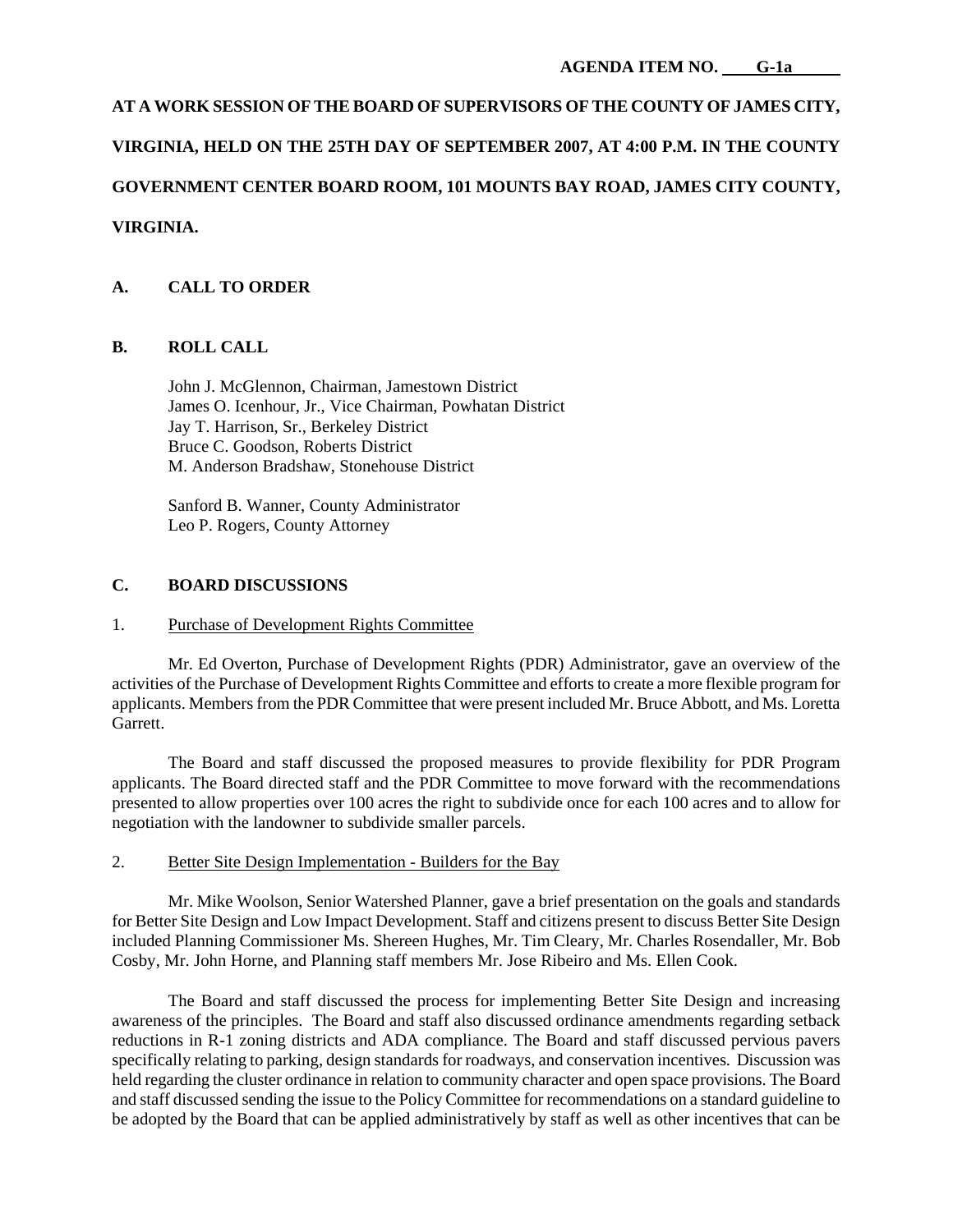provided for LID development measures in place of increased density. The Board directed staff to have the Policy Committee evaluate the cluster ordinance following the upcoming Comprehensive Plan revision, while keeping the possible changes in mind during the Comprehensive Plan process.

# 3. Change in the Assessment Cycle, Tax Exemptions for the Elderly and Disabled, and Biennial Assessments

 Mr. John E. McDonald, Manager of Financial and Management Services, gave a presentation addressing the possibility of changing the landbook assessment cycle to correspond with the calendar year rather than the fiscal year and gave an overview of how moving to biennial assessments would affect the County and citizens.

 Mr. Richard Bradshaw, Commissioner of the Revenue, gave an overview of increases in tax exemptions for elderly and disabled citizens.

 The Board and staff discussed the effect assessments have on citizens and the County budget and how changing the landbook and assessment cycle would impact the County, along with potential proposed increases for elderly and disabled tax exemption.

At 6:28 p.m., the Board recessed for dinner.

Sanford B. Wanner Clerk to the Board

\_\_\_\_\_\_\_\_\_\_\_\_\_\_\_\_\_\_\_\_\_\_\_\_\_\_\_\_\_\_\_\_

092507bosws.min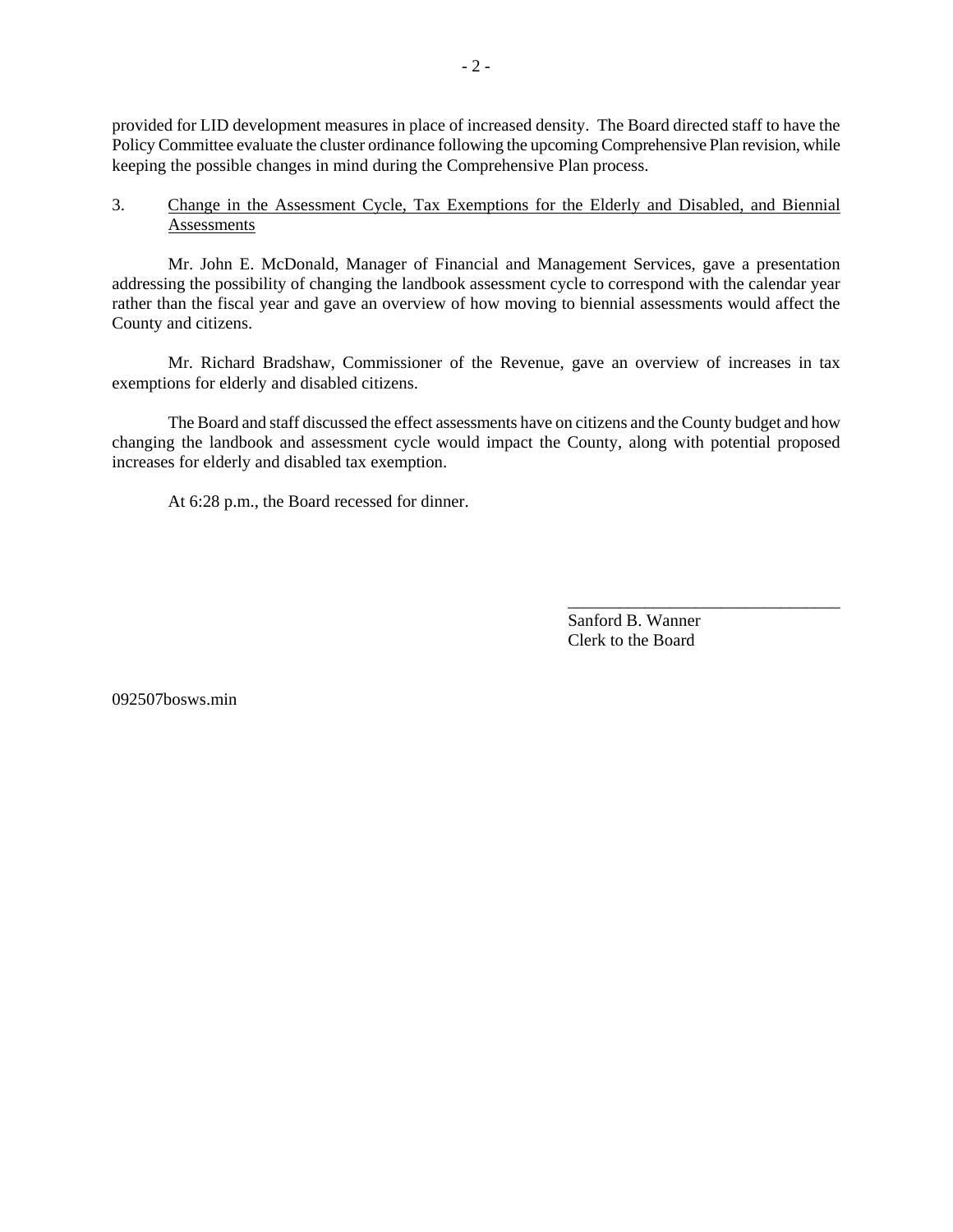# **AT A REGULAR MEETING OF THE BOARD OF SUPERVISORS OF THE COUNTY OF JAMES CITY, VIRGINIA, HELD ON THE 9TH DAY OF OCTOBER 2007, AT 7:00 P.M. IN THE COUNTY GOVERNMENT CENTER BOARD ROOM, 101 MOUNTS BAY ROAD, JAMES CITY COUNTY, VIRGINIA.**

# **A. ROLL CALL**

 John J. McGlennon, Chairman, Jamestown District James O. Icenhour, Jr., Vice Chairman, Powhatan District Jay T. Harrison, Sr., Berkeley District Bruce C. Goodson, Roberts District M. Anderson Bradshaw, Stonehouse District, arrived at 7:05 p.m.

 William C. Porter, Jr., Assistant County Administrator Leo P. Rogers, County Attorney

# **B. MOMENT OF SILENCE**

 Mr. McGlennon requested the Board and citizens observe a moment of silence. Mr. McGlennon asked for the Board and citizens to keep the recently deceased U.S. Representative Jo Ann Davis and York County Supervisor James S. Burgett in their thoughts.

**C. PLEDGE OF ALLEGIANCE** - Marissa Canady, an eighth-grade student at Toano Middle School, led the Board and citizens in the Pledge of Allegiance.

# **D. PUBLIC COMMENT**

 Mr. Ed Oyer, 139 Indian Circle, commented on the recent passing of U.S. Representative Jo Ann Davis; transportation taxes and traffic.

 At 7:10 p.m., Mr. McGlennon recessed the Board for a meeting of the Williamsburg Area Transport Company.

At 7:11 p.m., Mr. McGlennon reconvened the Board.

# **E. CONSENT CALENDAR**

 Mr. Harrison made a motion to adopt the items on the Consent Calendar with the amendments to the minutes.

 On a roll call vote, the vote was: AYE: Harrison, Bradshaw, Goodson, Icenhour, McGlennon. (5). NAY: (0).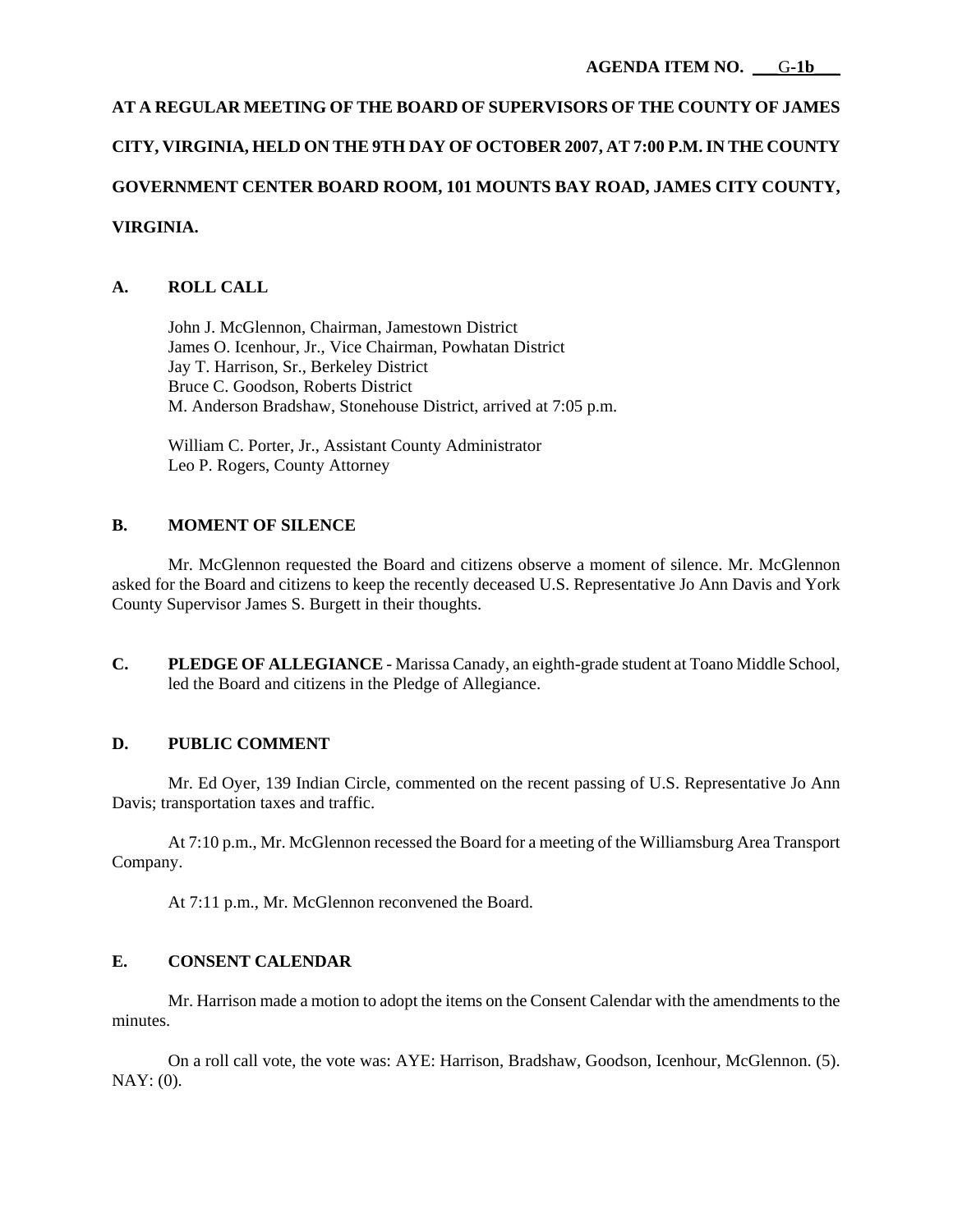- 1. Minutes September 25, 2007, Regular Meeting
- 2. Dedication of Streets in Wexford Hills, Phases IH, II, and IIA

# **R E S O L U T I O N**

#### DEDICATION OF STREETS IN WEXFORD HILLS, PHASES IH, II, AND IIA

- WHEREAS, the streets described on the attached Additions Form AM-4.3, fully incorporated herein by reference, are shown on plats recorded in the Clerk's Office of the Circuit Court of James City County; and
- WHEREAS, the Resident Engineer for the Virginia Department of Transportation advised the Board that the streets meet the requirements established by the Subdivision Street Requirements of the Virginia Department of Transportation; and
- WHEREAS, the County and the Virginia Department of Transportation entered into an agreement on July 1, 1994, for comprehensive stormwater detention which applies to this request for addition.
- NOW, THEREFORE, BE IT RESOLVED that the Board of Supervisors of James City County, Virginia, hereby requests the Virginia Department of Transportation to add the streets described on the attached Additions Form AM-4.3 to the secondary system of State highways, pursuant to ' 33.1-229 of the Code of Virginia, and the Department's Subdivision Street Requirements.
- BE IT FURTHER RESOLVED, the Board guarantees a clear and unrestricted right-of-way, as described, and any necessary easements for cuts, fills, and drainage.
- BE IT FURTHER RESOLVED that a certified copy of this resolution be forwarded to the Resident Engineer for the Virginia Department of Transportation.
- 3. Dedication of Streets in Wexford Hills, Phases IIIA and IIIB

# **R E S O L U T I O N**

#### DEDICATION OF A STREET IN WEXFORD HILLS, PHASES III A AND III B

- WHEREAS, the street described on the attached Additions Form AM-4.3, fully incorporated herein by reference, is shown on plats recorded in the Clerk's Office of the Circuit Court of James City County; and
- WHEREAS, the Resident Engineer for the Virginia Department of Transportation advised the Board that the street meets the requirements established by the Subdivision Street Requirements of the Virginia Department of Transportation; and
- WHEREAS, the County and the Virginia Department of Transportation entered into an agreement on July 1, 1994, for comprehensive stormwater detention which applies to this request for addition.
- NOW, THEREFORE, BE IT RESOLVED that the Board of Supervisors of James City County, Virginia, hereby requests the Virginia Department of Transportation to add the street described on the attached Additions Form AM-4.3 to the secondary system of State highways, pursuant to ' 33.1-229 of the Code of Virginia, and the Department's Subdivision Street Requirements.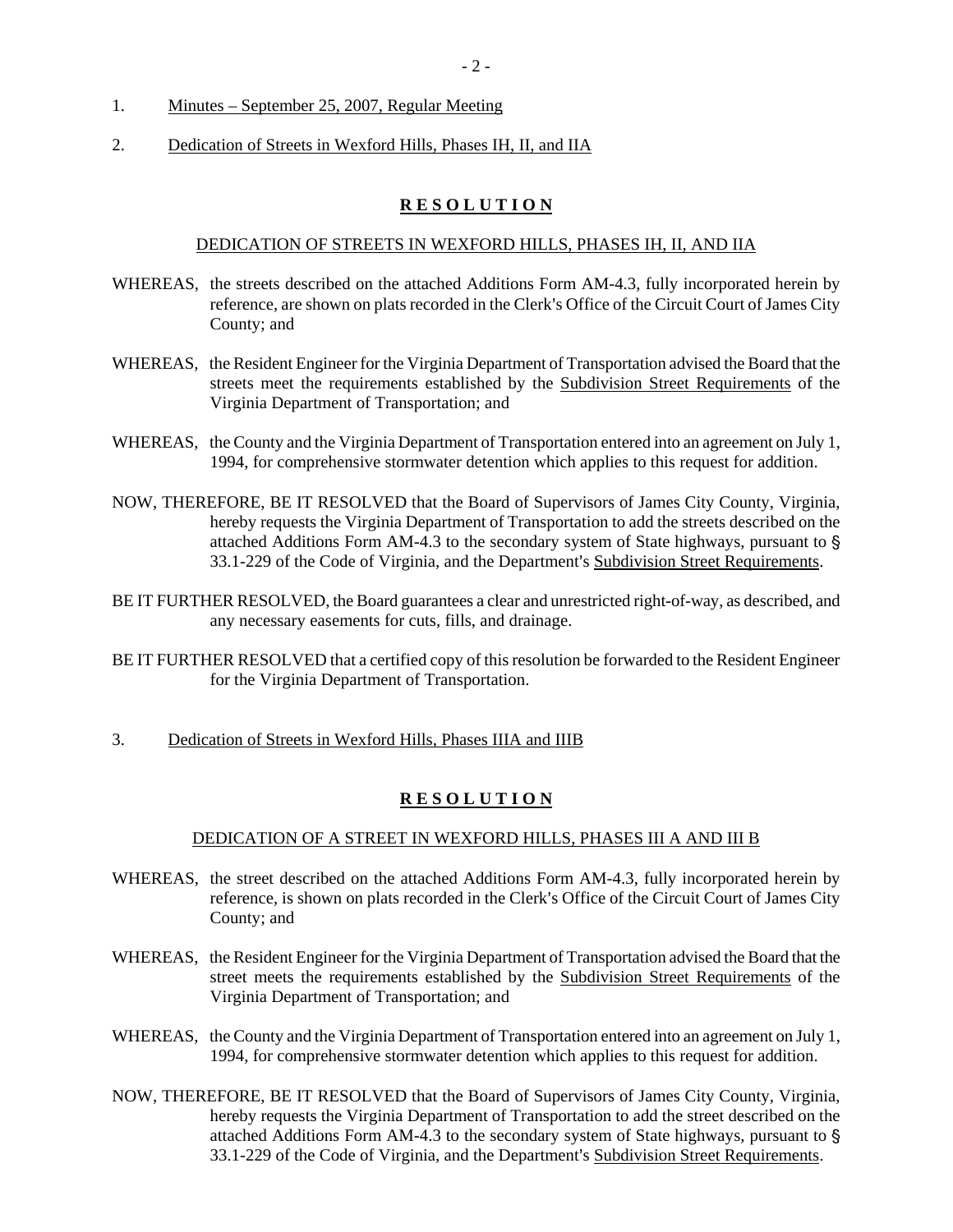- BE IT FURTHER RESOLVED, the Board guarantees a clear and unrestricted right-of-way, as described, and any necessary easements for cuts, fills, and drainage.
- BE IT FURTHER RESOLVED that a certified copy of this resolution be forwarded to the Resident Engineer for the Virginia Department of Transportation.

#### **F. PUBLIC HEARINGS**

1. Ordinance to amend JCC Code Chapter 20, Taxation, to Change Assessment and Appeal Dates and Changes to the Criteria for the Elderly and Disabled Tax Exemption

 Mr. John E. McDonald, Manager of Financial and Management Services, stated a Work Session was held to amend the ordinance to change the assessment date from July 1 of each year to January 1 of each year, and also to change the criteria for tax exemption for elderly and disabled citizens. He outlined the current assessment process, with two billing dates which occur on June 5 and December 5. Mr. McDonald stated if the assessment date occurred on January 1, 2008, there would be no general reassessment for the second half of the fiscal year as bills would be due on December 5, 2008, and June 5, 2009. He stated the Board could change the tax rate to change the assessment bill but valuation of the property would remain the same for FY 2009. He explained the next general reassessment would be January 1, 2009, and bills would be due for that assessment on December 5, 2009, and June 5, 2010. Mr. McDonald stated the advantage of the system was that the citizens can see the specific impacts of budget and tax rate changes. He stated the second proposed amendment was a change in the tax exemption program for the elderly and permanently disabled, which increased the qualifying income from \$35,000 to \$40,000 and increased the annual exemption from \$100,000 to \$110,000 of the value of property.

 Mr. Bradshaw asked if, with the assessment cycle change, there would be greater assurance of income that the County would have in preparing the budget, as the current process is to estimate what real estate valuations would be as well as other revenue sources that would continue to be estimated. He asked what major elements of the budget would be estimated.

 Mr. McDonald stated the second personal property tax bill, due in June, would be based on the landbook from January 1 and stated during the budget process there would be estimation for tax revenues from room tax, meal tax, and sales tax. He stated there would also be estimation for the tax relief program but with the change, staff could more firmly identify 50 percent to 60 percent of revenue. Mr. McDonald stated certain funding, such as funding from the State with HB599, can change. He stated projected revenues over the last five years have been very accurate and the change in the assessment cycle should improve this projection.

 Mr. Bradshaw asked staff what the time period would be from the valuation date to the tax levy is made

Mr. McDonald stated if the assessment date is changed, the first valuation date would be January 1, 2009, with the first bill based on that assessment due on December 5, 2009. He stated the second bill would be due on June 5, 2010. Mr. McDonald stated the first tax bill would have nothing to do with the most recent reassessment but would correlate with the second billing of the prior year.

 Mr. Bradshaw asked if property owners receive a valuation notice that taxes would be based on the previous year's valuation and would it be higher in the event of a real estate market decline. Mr. McDonald stated it is possible for specific individual properties. He stated if the property value dropped, the owner would not realize the tax benefit for a six-month period, but this was not the norm.

Mr. Harrison asked what effect biennial assessments would have.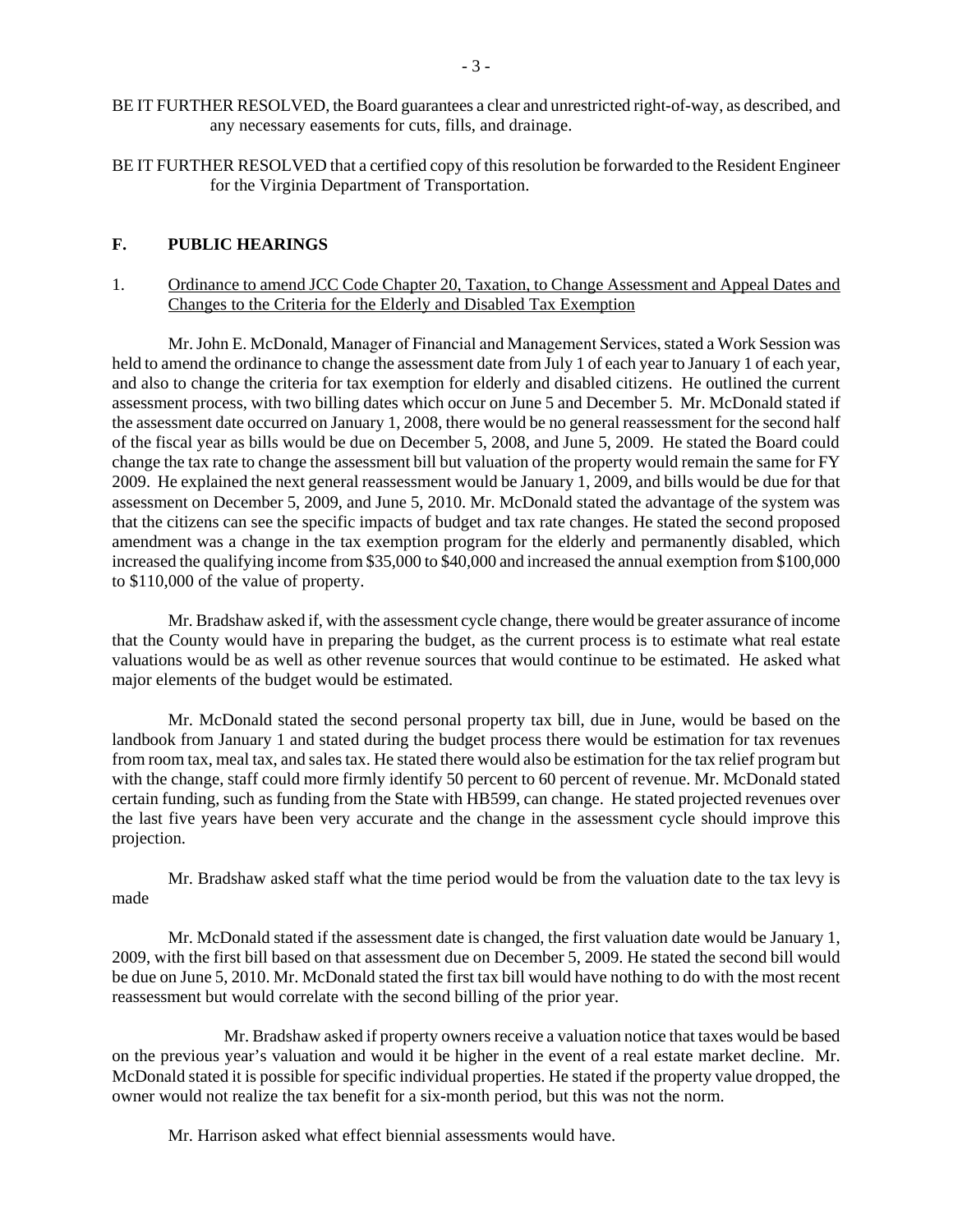Mr. McDonald stated that valuation and tax rates were needed to balance a budget and if the valuation of property does not change, the Board can adjust the tax rate. He stated this can be seen as an advantage or disadvantage. He stated that cumulative changes in value would be less frequent but more dramatic and would create a further delay between the tax due date and the property valuation.

 Mr. Bradshaw thanked Mr. McDonald for clarifying the terminology of an assessment and using the term "valuation" for the actual value of the property and "tax bill" or "tax levy" for the bill received by a property owner. He stated that the term "assessment" could be used interchangeably for both so this terminology reduced confusion.

 Mr. McGlennon noted the other portion of this amendment was elderly and disabled tax exemptions, with income limits to be raised from \$35,000 to \$40,000 and primary residence value to be raised from \$100,000 to \$110,000 to reflect inflation.

Mr. McGlennon opened the Public Hearing.

 1. Ms. Mary Jones, 2301 London Company Way, requested approval of the ordinance amendment to change the assessment schedule to synchronize assessments with the budget process.

As no one else wished to speak to this matter, Mr. McGlennon closed the Public Hearing.

Mr. Goodson made a motion to adopt the ordinance amendments.

 Mr. Goodson stated he supported the ordinance amendment and agreed with knowing revenues during the budget process.

 Mr. Icenhour stated the assessment schedule change makes sense to taxpayers noting that there would be consequences, including tight budgets over the next few years. He stated his support for the ordinance amendments.

 Mr. Harrison stated his support for the ordinance amendments. He stated the future Board would need to be fiscally responsible to keep the tax rate consistent with lower revenues.

 Mr. Bradshaw stated this would not make the County more like businesses, as they also project revenues. He stated this would not assure what tax receipts will be, and does not eliminate the need to project other sources of revenue such as sales tax, recording fees, business license, and State revenue. Mr. Bradshaw explained that this action sets a date for valuation but does not address the tax rate, which now will receive even greater pressure. He stated there was no guarantee that taxes will be lower, and the change does not assure that valuations will be lower, but that they would be slower to react to market. He stated the tax bills would be lagging 18 months behind the market. Mr. Bradshaw stated in spite of that, he felt it does create a better dynamic for budget decisions, as the Board had challenged at the same time to balance services and taxes people are required to pay. Mr. Bradshaw stated this will make it clearer what costs will be and tradeoffs will be if the tax rate is not raised. He stated his support for the item based on this stance.

 Mr. McGlennon stated there was not likely to be a large change in the happiness of tax bills or simplicity of the tax system, and noted that citizens will receive bills for a previous year's valuation in the middle of the year of a new assessment. He stated he felt this was a more fair and transparent way to handle real estate taxes and he felt the change would cause a minimum amount of disruption at this time. He stated he appreciated the idea of having the tax rate and budget public hearings at the same time. Mr. McGlennon stated he did not want people to expect this will result in a dramatic change in taxes because he did not think it would.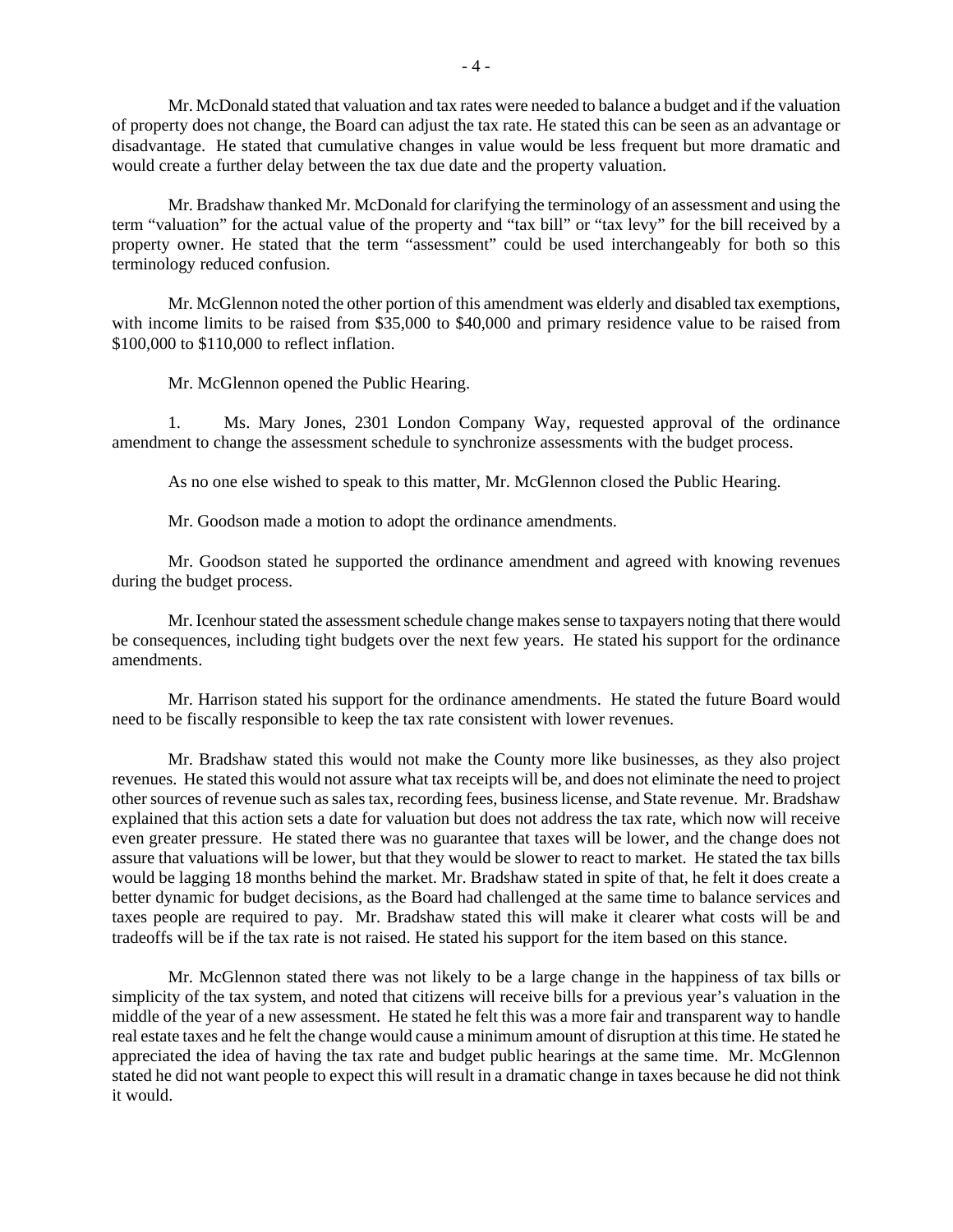On a roll call vote, the vote was: AYE: Harrison, Bradshaw, Goodson, Icenhour, McGlennon. (5).  $NAY: (0)$ .

Mr. McGlennon recognized Mr. George Billups in attendance on behalf of the Planning Commission.

#### 2. Case No. SUP-0012-2007. Verizon Tower Co-location – Brick Bat Road

 Ms. Leanne Reidenbach, Planner, stated Ms. Jessica Wright, Verizon Wireless, has applied for a special use permit (SUP) to add a 14-foot extension to an existing 185-foot tower-mounted wireless communication facility (WCF). The height of the existing tower structure has been certified (see Attachment No. 4). The extension will result in a total height of 199 feet. The property is located at 3470 Brick Bat Road. The purpose of the extension is to allow co-location of one additional antenna array on the existing American Tower. Communications towers over 35 feet require an SUP in the A-1, General Agricultural, District. On January 27, 1998, the Board of Supervisors approved James City County Case No. SUP-11-96, which permitted two towers on this site with maximum heights of 185 feet each. The extension of any existing tower on this site also requires an SUP. There is currently James City County equipment located on the tower at 183 feet, which is no longer in use by the County. If this were to be removed, Verizon would be able to locate at this height without extending the tower. Furthermore, there is additional space for one more co-location on the existing tower at a lower height without the removal of County equipment.

 At its meeting on September 12, 2007, the Planning Commission recommended approval of the application by a vote of 7-0.

 Staff found the proposal to be generally consistent with surrounding land uses, the Land Use policies of the Comprehensive Plan, and the Comprehensive Plan Land Use Map designation.

Staff recommended approval of the resolution.

 Mr. Icenhour asked if staff was moving forward to refine the definition of tower height to include all antennas and other parts of the tower structure.

 Ms. Reidenbach stated that the ordinance defines the tower height as all attachments and substructure and that staff has been clarified of that during the application process.

 Mr. Icenhour asked if the extension of the tower to 199 feet would include the height of the entire structure.

Ms. Reidenbach stated this was correct.

 Mr. Icenhour asked if Condition No. 6 of the SUP would require a certification that the final tower height including all antennas and other structures would be 199 feet.

Ms. Reidenbach stated that was the intention of the Condition.

 Mr. Icenhour asked if the additional 14-foot extension was necessary because the service would not be available on the existing tower without additional height.

Ms. Reidenbach deferred to the applicant.

 Mr. McGlennon asked if the removal of the County antennas would allow for an additional carrier on the tower.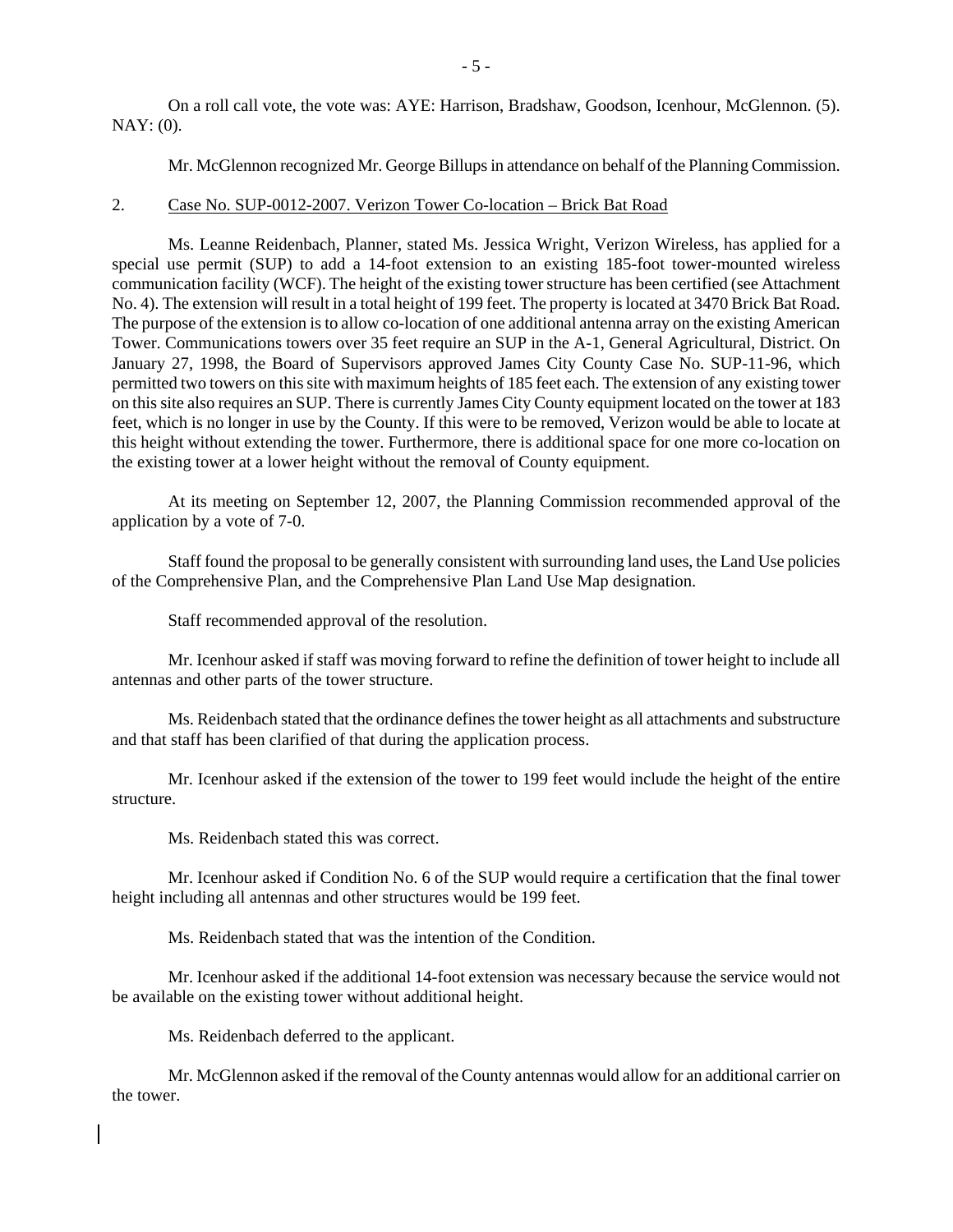Ms. Reidenbach stated this was correct.

Mr. McGlennon asked how conducive this would be for additional carriers and cellular coverage.

Ms. Reidenbach stated space would be available for an additional carrier to locate on the tower.

Mr. McGlennon asked how many carriers could locate on the tower.

Ms. Reidenbach stated there was one carrier presently and one additional carrier could be added.

 Mr. Goodson stated that this item was not effectively changing the height but just bringing the tower with the County's WIPS into compliance.

Ms. Reidenbach stated this was correct.

 Mr. McGlennon stated the important point was that the maximum tower height was 199 feet including antennas.

 Ms. Reidenbach stated this was correct, noting that the requested 14-foot extension included the antennas.

Mr. McGlennon opened the Public Hearing.

 Mr. Steve Romine, 999 Waterside Drive, Norfolk, on behalf of the applicant, gave an overview of wireless communications and the proposed co-location of the tower.

Mr. McGlennon asked about the possibility of adding screening to address concerns of a neighbor.

 1. Mr. Romine stated the neighbor's concern was about the ability to build without a setback. He stated there is natural buffer but there was no additional buffering included in the proposal.

As no one else wished to speak to this matter, Mr. McGlennon closed the Public Hearing.

Mr. Goodson made a motion to adopt the resolution.

 On a roll call vote, the vote was: AYE: Harrison, Bradshaw, Goodson, Icenhour, McGlennon. (5). NAY: (0).

#### **R E S O L U T I O N**

#### CASE NO. SUP-0012-2007. VERIZON TOWER CO-LOCATION - BRICK BAT ROAD

- WHEREAS, the Board of Supervisors of James City County has adopted by Ordinance specific land uses that shall be subjected to a Special Use Permit (SUP) process; and
- WHEREAS, Ms. Jessica Wright of Verizon Wireless has applied for an SUP to allow for a 14-foot extension to a 185-foot wireless communications facility; and
- WHEREAS, the proposed extension is shown on a preliminary site plan, entitled "Brick Bat Co-Location Overall Site Layout," prepared by Kimley-Horn and Associates, Inc., and dated July 26, 2007; and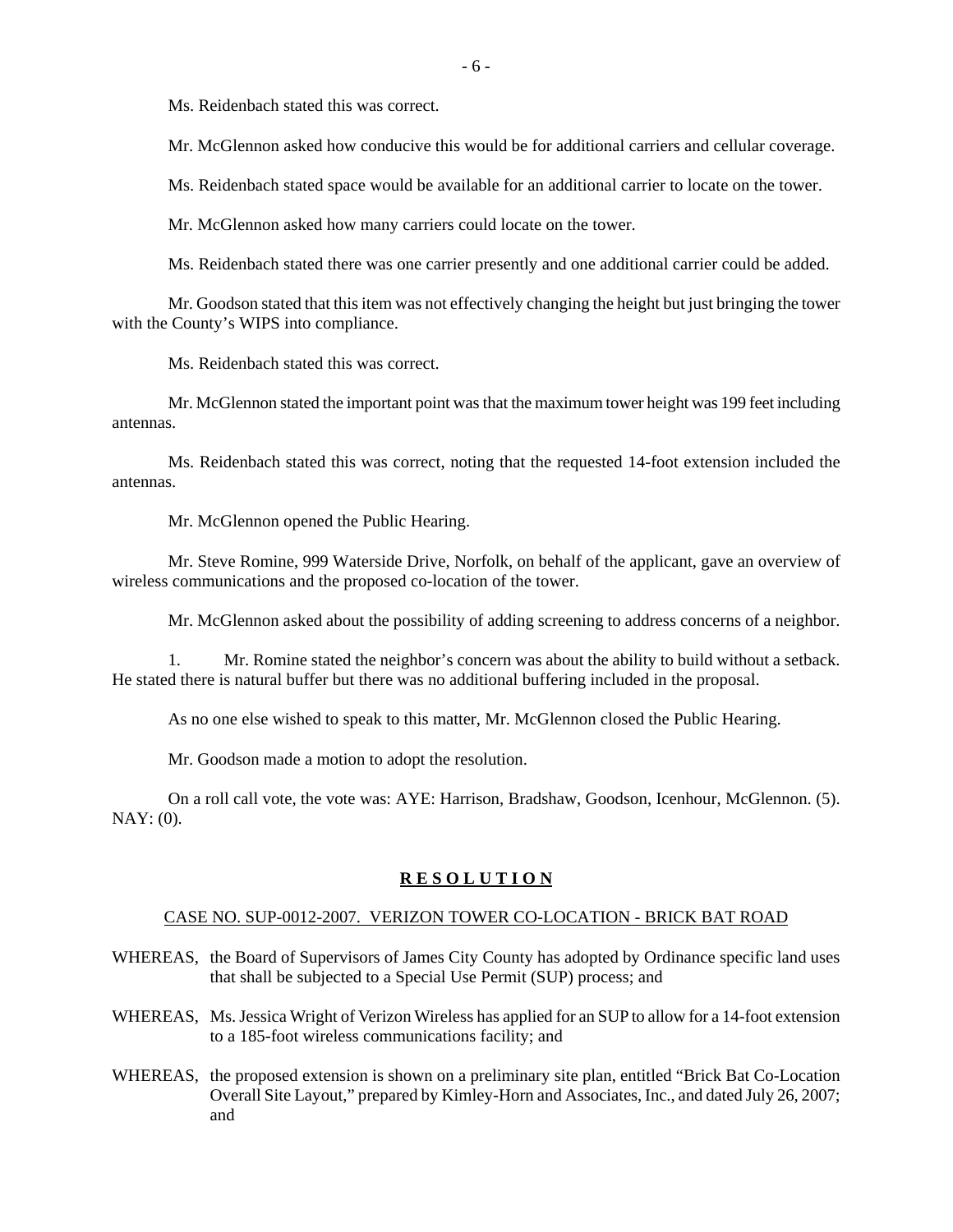- WHEREAS, the property is located at 3470 Brick Bat Road on land zoned A-1, General Agricultural, and can be further identified as James City County Real Estate Tax Map/Parcel No. 4420100018; and
- WHEREAS, the Planning Commission of James City County, following its public hearing on September 12, 2007, recommended approval of this application by a vote of 7-0; and
- WHEREAS, the Board of Supervisors of James City County, Virginia, finds this use to be consistent with the 2003 Comprehensive Plan Land Use Map designation for this site.
- NOW, THEREFORE, BE IT RESOLVED that the Board of Supervisors of James City County, Virginia, after a public hearing, does hereby approve the issuance of SUP No. 0012-2007 as described herein with the following conditions:
	- 1. Verizon Wireless shall remove and dispose of all remaining James City County (the "County") communications equipment from the tower prior to issuance of a final Certificate of Occupancy. This equipment includes the two transmission lines going from the base of the tower to each of the antennas on top and the two antennas on top of the tower.
	- 2. A maximum of two towers shall be permitted at this site. The towers and supporting equipment shall be located as generally shown on the overall site layout plan, prepared by Kimley-Horn and Associates, Inc., titled "Brick Bat Co-Location Overall Site Layout," and dated July 26, 2007 ("Master Plan").
	- 3. All towers shall have a finish that is gray in color as approved by the Planning Director. Lighting, beacons, and other similar devices shall be prohibited unless required by the Federal Communications Commission (FCC) or Federal Aviation Administration (FAA). When required by the FCC or FAA, a red beacon light or lights of low-medium intensity shall be used rather than a white strobe light. Should the regulations and requirements of this subsection conflict with any regulation or requirement by the FCC or FAA, then the regulations of the FCC and FAA shall govern. At the time of site plan review, a copy of the FAA and/or FCC findings shall be provided to the County.
	- 4. Maximum height of the tower labeled as "existing 185' self-support tower (to be extended to 199')" ("Tower") on the Master Plan shall not exceed 199 feet from existing grade. Tower height shall include, but not be limited to, all antennas, lightning rods, or other accessories attached to the primary structure of the tower.
	- 5. Maximum height of the tower, labeled "existing tower" ("Existing Tower") and which is located furthest from Brick Bat Road on the Master Plan, shall not exceed 185 feet from existing grade.
	- 6. Prior to the issuance of a final Certificate of Occupancy by the County Codes Compliance Division, certification by the manufacturer, or an engineering report by a structural engineer licensed to practice in the Commonwealth of Virginia, shall be filed with the Planning Division by the applicant indicating the tower height, design, structure, installation, and total anticipated capacity of the tower, including the total number and type of antennas which may be accommodated on the tower, demonstrating to the satisfaction of the County Building Official that all structural requirements and other safety considerations set forth in the 2000 International Building Code, or any amendment thereof, have been met.
	- 7. Prior to preliminary site plan approval for the improvements shown on the Master Plan, a letter from the current owner of the Tower indicating permission to use the Tower for colocation and to extend the height of the Tower shall be submitted to the Planning Division.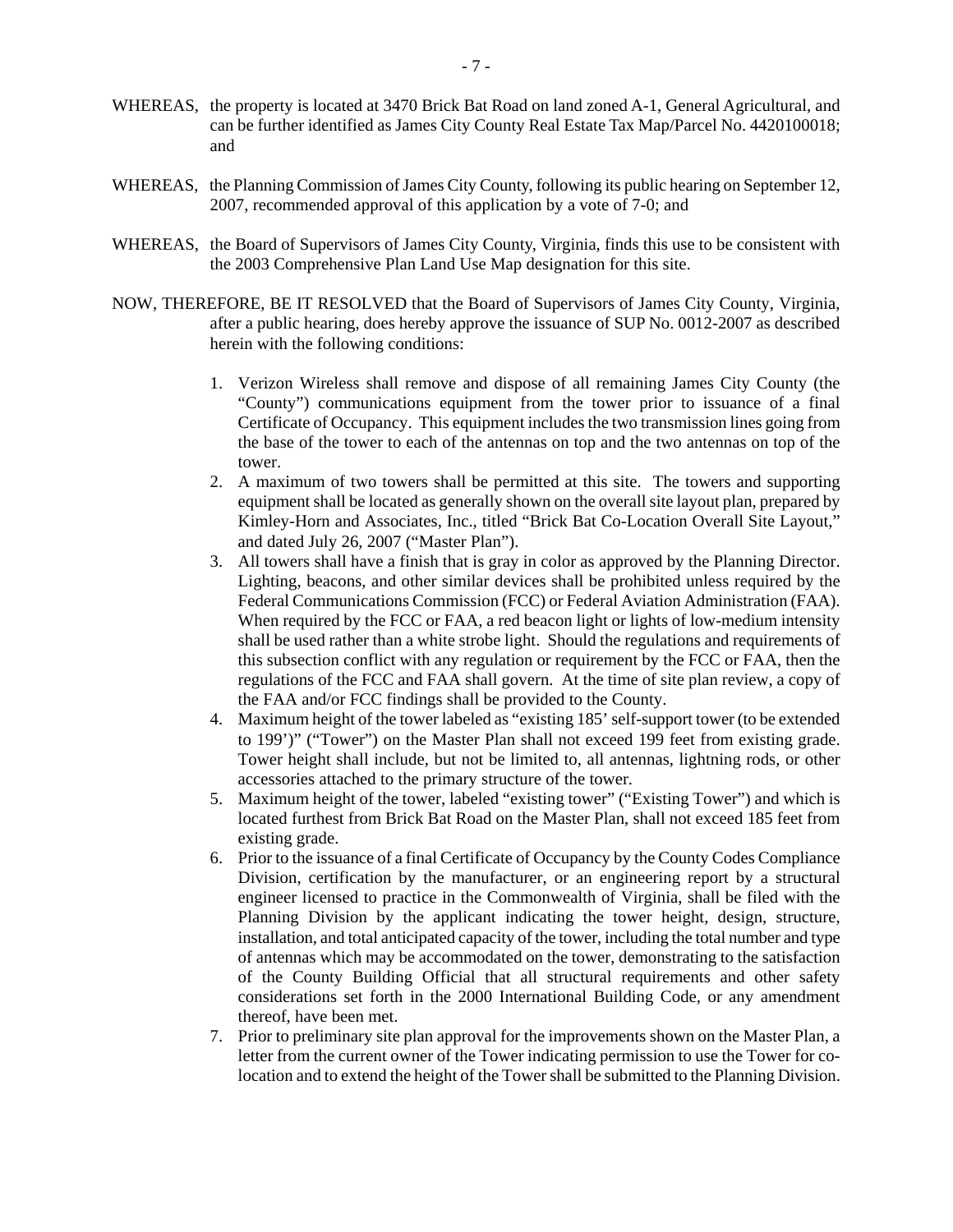- 8. Prior to preliminary site plan approval for the improvements shown on the Master Plan, a copy of the report submitted to the Virginia Department of Historic Resources ("VDHR") in fulfillment of Section 106 of the Historic Preservation Act shall be submitted to the Planning Division. Evidence that the James City County Historical Commission has reviewed and approved the package must also be submitted prior to preliminary site plan approval. The Planning Director may require the implementation of any recommendations of VDHR and the Historical Commission prior to final site plan approval.
- 9. Prior to the issuance of any Certificate of Occupancy for the Tower, all plantings in the existing landscape buffer along Brick Bat Road shall be pruned (including, but not limited to the removal of all dead wood and vines) to the satisfaction and approval of the Planning Director or his designee.
- 10. A buffer along the Property's entire border with the adjacent parcel located at 3542 Brick Bat Road and further identified as James City County Real Estate Tax Map No. 3540100014B shall be provided and an approximately one acre area between the Existing Tower and the Property's entire border with the parcel located at 2900 Monticello Avenue and further identified as James City County Real Estate Tax Map No. 4420100005 as shown on attached Exhibit A shall remain undisturbed and in its natural state with respect to natural leaf litter or other ground-covering vegetation, understory vegetation or shrub layer, and tree canopy, except as approved by the Development Review Committee.
- 11. All towers shall be designed and constructed for at least three users and shall be certified to that effect by an engineering report prior to the site plan approval.
- 12. A statement from a registered engineer that NIER (Nonionizing Electromagnetic Radiation) emitted from any equipment on or serving the facility does not result in a ground-level exposure at any point outside such facility which exceeds the lowest applicable exposure standards established by any regulatory agency of the U.S. Government or the American National Standards Institute shall be submitted prior to preliminary site plan approval.
- 13. Towers shall be located at 3470 Brick Bat Road, further identified as James City County Real Estate Tax Map No. 4420100018 ("Property") in a manner that maximizes the buffering effects of trees. Tree clearing shall be limited to the minimum necessary to accommodate the tower and related facilities. Access drives shall be designed in a manner that provides no view of the tower's base or related facilities. A minimum buffer of 100 feet in width shall be maintained around the tower. Where existing vegetation on the site is not of sufficient depth to provide this buffer, enhanced landscaping shall be provided within the 100-foot buffer area. A screening and landscaping plan for the enhanced buffer shall be provided for approval by the Planning Director or his designee prior to final site plan approval.
- 14. A final Certificate of Occupancy shall be obtained from the James City County Codes Compliance Division within one year of approval of this SUP, or the permit shall become void.
- 15. The towers shall be freestanding and shall not use guy wires for support.
- 16. Any supporting structures, such as equipment sheds and huts, shall be of a similar design and material to those generally used on a single-family residence, including the use of a gable or shed roof, and shall be approved by the Planning Director prior to final site plan approval.
- 17. The fencing used to enclose the lease area shall be vinyl-coated and shall be dark green or black in color. Any fencing shall be reviewed and approved by the Planning Director prior to final site plan approval.
- 18. This SUP is not severable. Invalidation of any word, phrase, clause, sentence, or paragraph shall invalidate the remainder.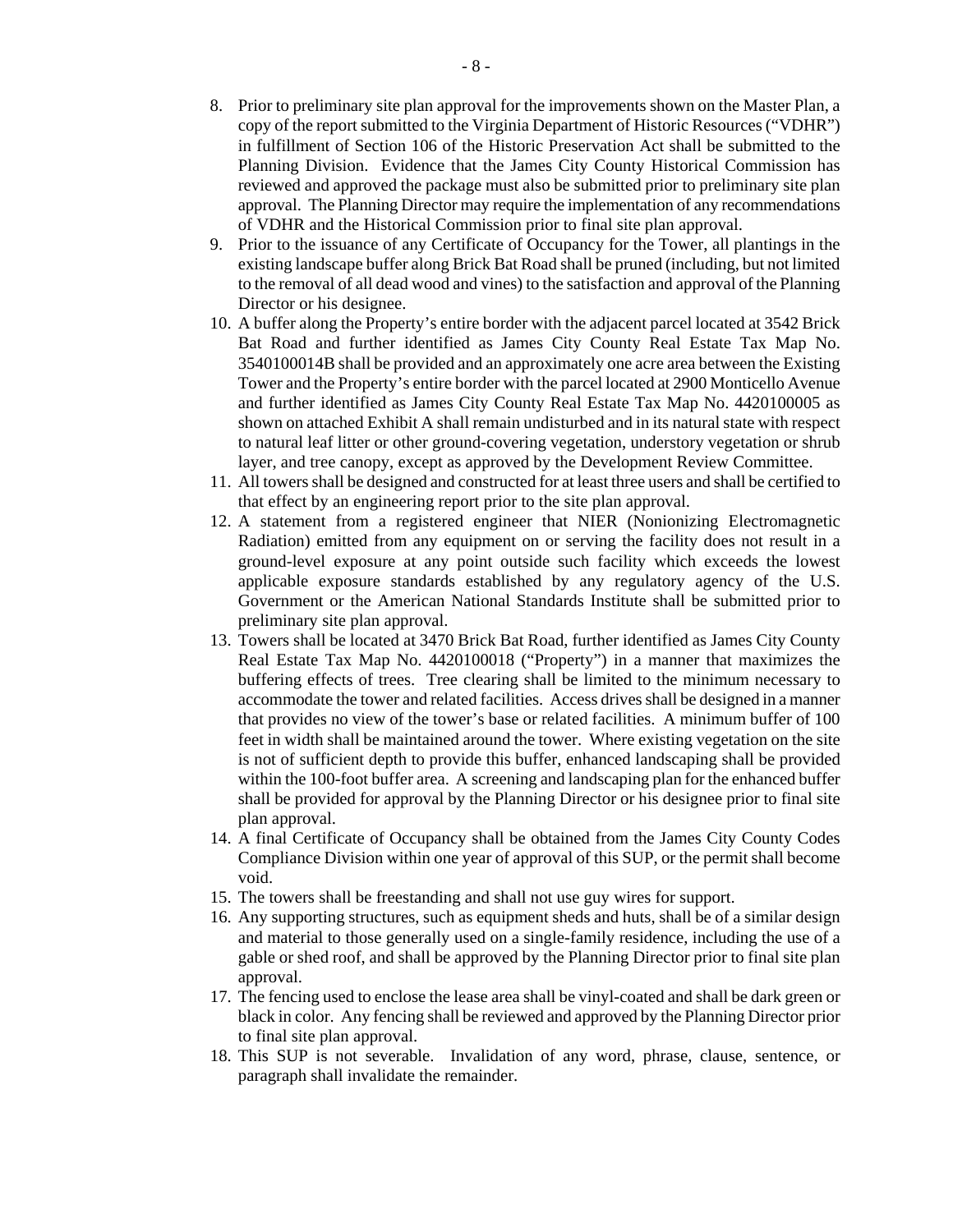3. Toano Revitalization Initiative – Virginia Department of Transportation (VDOT) SAFETEA-LU Grant

 Mr. Bradshaw disclosed that he is a property owner of one of the parcels that front on Richmond Road where the improvements would be located. He stated he felt that this would not disqualify him from voting on this item.

 Mr. Jason Purse, Planner, stated the Toano Revitalization Initiative, a recently formed citizens group from the Toano area, is applying for a Transportation Enhancement Program grant through the Transportation Equity Act (SAFETEA-LU) to continue the ongoing implementation of the Toano Community Character Area Study and Design Guideline recommendations. This project will replace the sidewalk between Toano Drive and Depot Street in Toano. In addition to the sidewalk replacement, the grant will seek funding for urban street furniture and landscaping in key places along this historic section of the Toano Community Character Area. The Toano Revitalization Initiative is seeking funding through SAFETEA-LU, which would cover up to 80 percent of the cost. The total project cost is estimated to be \$67,000. For legal purposes, VDOT requires that a local governmental authority apply for the grant on behalf of the group requesting the work. Because of this, VDOT requires that James City County be the body that is ultimately responsible for the 20 percent or \$13,400 match for the project cost and this language is represented in the resolution attached for Board consideration. However, the Toano Revitalization Initiative understands that it is responsible for raising the 20 percent match required by VDOT and currently is seeking funds and in-kind contributions to cover the 20 percent. The group does not expect any additional funds from James City County to cover the 20 percent match.

Staff recommended approval of the resolution.

Mr. McGlennon opened the Public Hearing.

 1. Ms. Linda Rice, 2390 Forge Road, stated there was community support for this initiative and requested approval.

As no one else wished to speak to this matter, Mr. McGlennon closed the Public Hearing.

Mr. Bradshaw made a motion to adopt the resolution.

 Mr. Bradshaw expressed gratitude to the civic groups and businesses that have made this effort without the support of tax dollars.

 Mr. McGlennon stated his appreciation for the efforts of citizens to initiate progression identified in the study.

 On a roll call vote, the vote was: AYE: Harrison, Bradshaw, Goodson, Icenhour, McGlennon. (5). NAY: (0).

#### **R E S O L U T I O N**

#### TOANO REVITALIZATION INITIATIVE -

#### VIRGINIA DEPARTMENT OF TRANSPORTATION SAFETEA-LU GRANT

WHEREAS, in accordance with Commonwealth Transportation Board construction allocation procedures, it is necessary that a request by resolution be received from the local government or State agency in order for the Virginia Department of Transportation (VDOT) to program an enhancement project in James City County.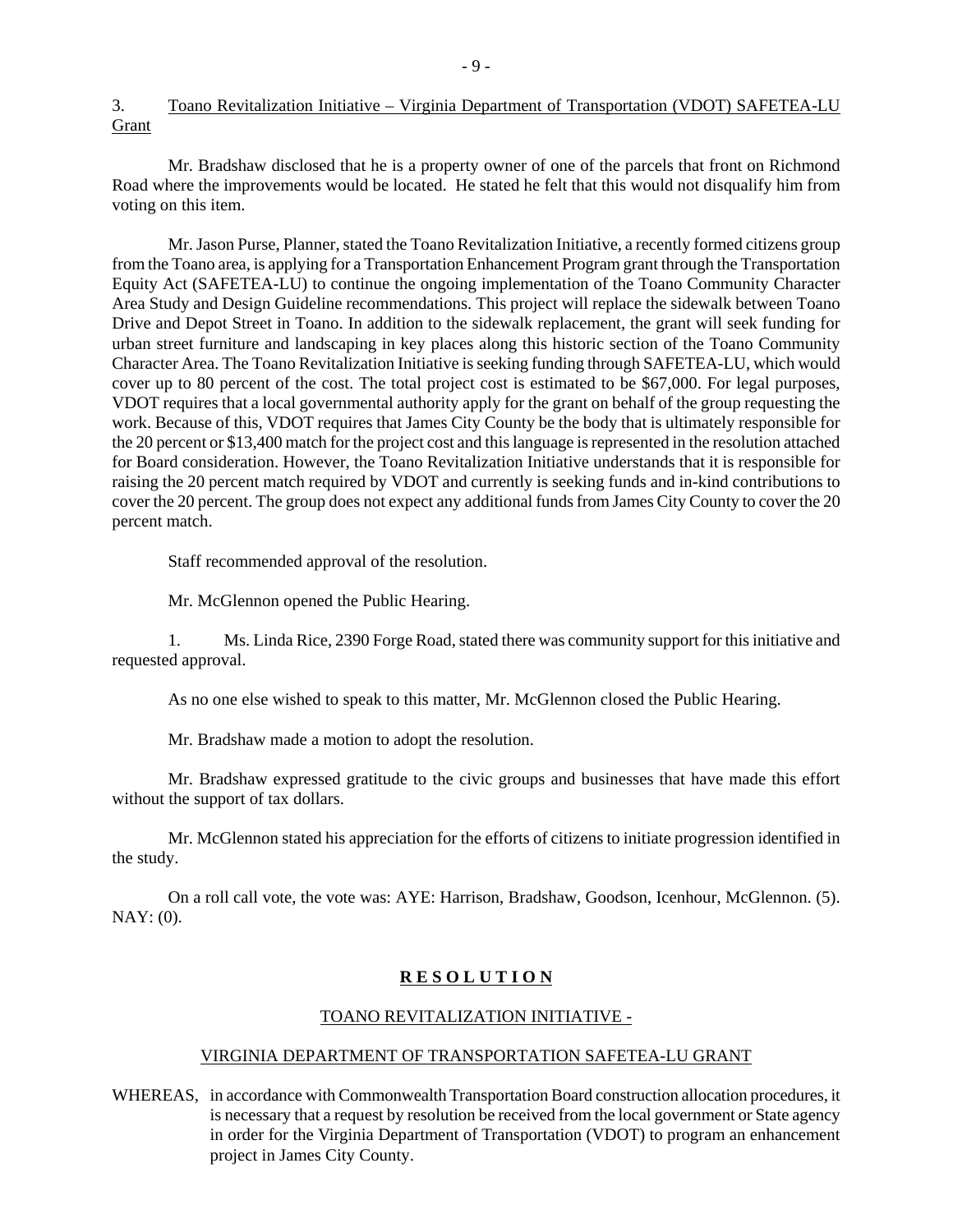- NOW, THEREFORE, BE IT RESOLVED that the Board of Supervisors of James City County, Virginia, does hereby request the Commonwealth Transportation Board to establish a project in 2007 for the Toano Revitalization Initiative sidewalk enhancements for the hiring of an engineer and construction firm to complete improvements between Depot Street and Toano Drive.
- BE IT FURTHER RESOLVED that James City County hereby agrees to pay a minimum 20 percent of the total cost of \$67,000 for this project, and that if James City County subsequently elects to cancel this project, James City County hereby agrees to reimburse VDOT for the total amount of costs expended by the Department through the date the Department is notified of such cancellation.

#### 4. Ordinance to amend James City County Code Section 24-16, Proffer of Conditions

 Mr. Adam Kinsman, Deputy County Attorney, stated the ordinance amendment would allow developers greater flexibility in that the proffers would not be required to have direct correlation for a special use that is being requested or direct correlation to the Comprehensive Plan.

Staff recommended approval of the resolution.

Mr. Bradshaw asked how the County is now able to offer the more flexible proffers.

 Mr. Kinsman stated the County was formerly tied to accept proffers that were directly related to Capital Improvements Project (CIP) programs or had a direct relation to the zoning, but the General Assembly has allowed other localities to adopt the "Northern Virginia" style of zoning, which did not have these regulations. He stated that this zoning technique was available upon ordinance adoption.

Mr. Icenhour asked if there was an initiative of in General Assembly to allow this change.

Mr. Kinsman stated that a number of high-growth localities had requested the change.

Mr. McGlennon opened the Public Hearing.

 Mr. Robert Duckett, Director of Public Affairs for Peninsula Housing and Building Association, stated this ordinance amendment would not support local and smaller builders and would help large-scale national builders. He stated it could allow larger builders to proffer developments in individual election districts to rally support for other projects and also stated that proffer costs increase costs to the homebuyer.

As no one else wished to speak to this matter, Mr. McGlennon closed the Public Hearing.

Mr. Bradshaw made a motion to approve the ordinance amendment.

Mr. Goodson stated his appreciation for Mr. Duckett's comments stating he supported the ordinance amendment due to the potential to increase creativity in proffers provided.

 Mr. Bradshaw stated he agreed with Mr. Goodson and that the flexibility could work to the advantage or disadvantage of any builder. He stated he did not expect a builder to offer a pet project in one district to get approval of another project.

 Mr. McGlennon clarified that it is up to the Board's discretion to accept any proffer, and stated he felt that this accomplishes what the County has been asking the General Assembly to do to give more flexibility.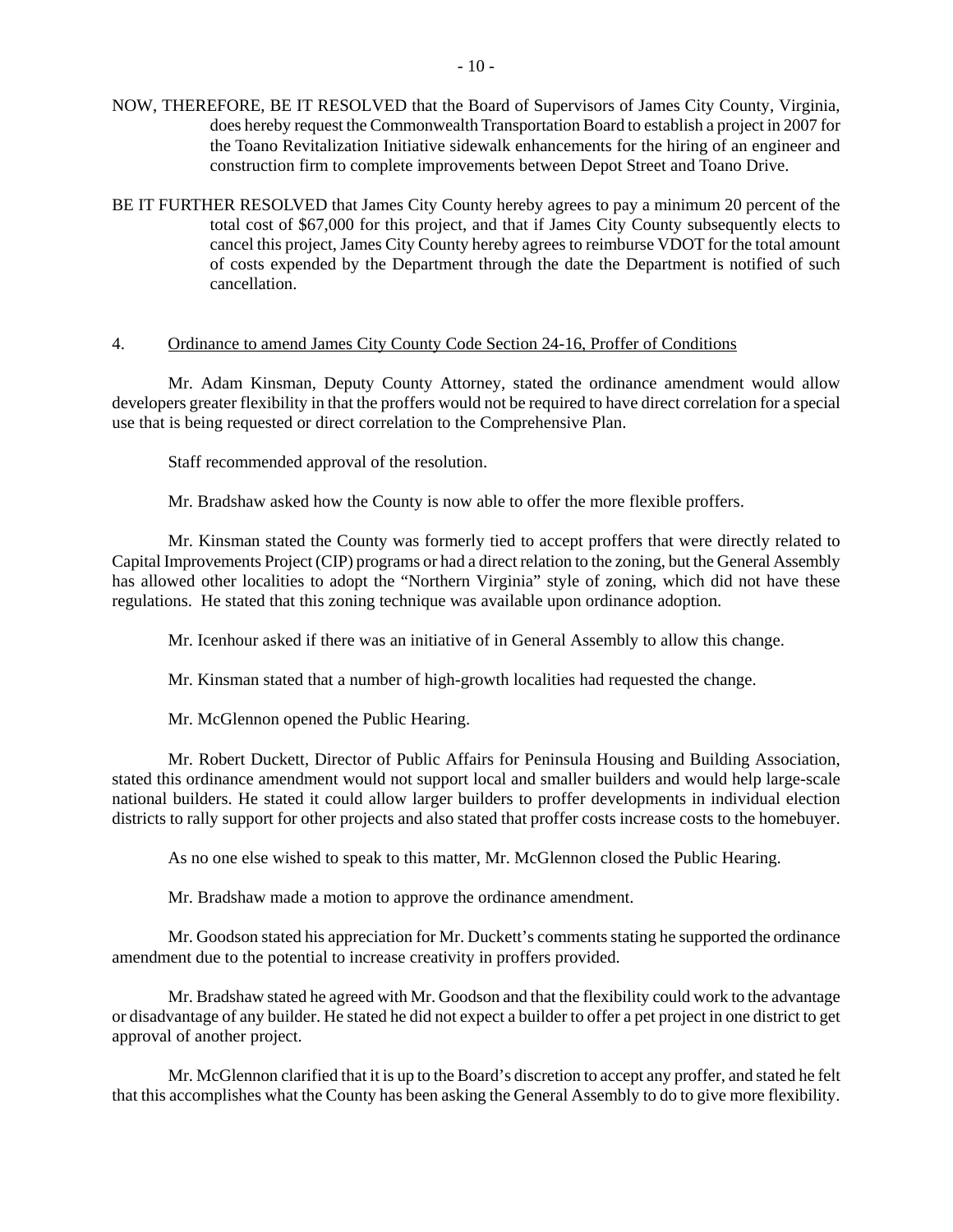Mr. Icenhour stated that costs ultimately get passed on to homebuyer with proffers and also in absence of proffers in taxes to support infrastructure. He stated his support for the item due to increased flexibility.

 Mr. Harrison stated he felt the rigid proffer policy would hurt local smaller builders and this ordinance amendment allowed flexibility for proffers that the County would accept.

 On a roll call vote, the vote was: AYE: Harrison, Bradshaw, Goodson, Icenhour, McGlennon. (5). NAY: (0).

#### **G. BOARD CONSIDERATION**

#### 1. FY 2009-2014 Six Year Improvement Program Priorities

 Mr. Marvin Sowers, Planning Director, stated once a year VDOT holds a public hearing prior to the preparation of the Six-Year Improvement Plan which identifies projects slated for improvement. He stated that the VDOT public hearing was coming up later in the month so the County was submitting a list of what staff recommended as the highest County priorities. He stated that VDOT funding has lessened, so staff has attempted to keep the priority project list as short as possible but still address important needs. He stated that these projects required the County to compete with other localities for funding and gave an overview of the four projects identified to be recommended to VDOT. He noted the first project, the Route 60 Relocation project, which had been on the list for a number of years and was an effort to relocate Route 60 between GreenMount Industrial Park and the City of Newport News. Mr. Sowers stated that regional money has been received for this project from the regional Metropolitan Planning Organization (MPO) to support acquisition and engineering but not construction. He highlighted the Ironbound Road widening project from Strawberry Plains Road to Eastern State Hospital and noted a completion date of July 2010. He stated that the project is fully funded with additional money from the Secondary Roads Plan and the regional MPO. Next he discussed the Monticello Avenue geometric improvements which were initiated due to previous rezonings in New Town. Mr. Sowers stated that including funding from the MPO, the project was roughly 75 percent funded. He stated the project was added to the list to accelerate the project in engineering for FY 2009. He noted that these improvements would include additional capacity improvements on Monticello Avenue in the vicinity of the Target/Ukrop's shopping center, News Road, and Monticello Avenue and Ironbound Road. Mr. Sowers stated the last item on the list proposed additional turn-lane projects on Route 60, Pocahontas Trail. He stated this was an effort to avoid or delay widening Pocahontas Trail noting that the road has roughly 20 intersections, half with left-turn lanes. He stated this project seeks funds to construct turn lanes on the remaining intersections.

Mr. Goodson made a motion to approve the resolution.

 On a roll call vote, the vote was: AYE: Harrison, Bradshaw, Goodson, Icenhour, McGlennon. (5). NAY: (0).

#### **R E S O L U T I O N**

#### FY 2009-2014 SIX-YEAR IMPROVEMENT PROGRAM PRIORITIES

- WHEREAS, the James City County Board of Supervisors believes that a safe, efficient, and adequate transportation network is vital to the future of the County, the region, and the State; and
- WHEREAS, the James City County Comprehensive Plan and/or regional and State transportation plans and studies conclude that the following highway projects are essential to permit the safe and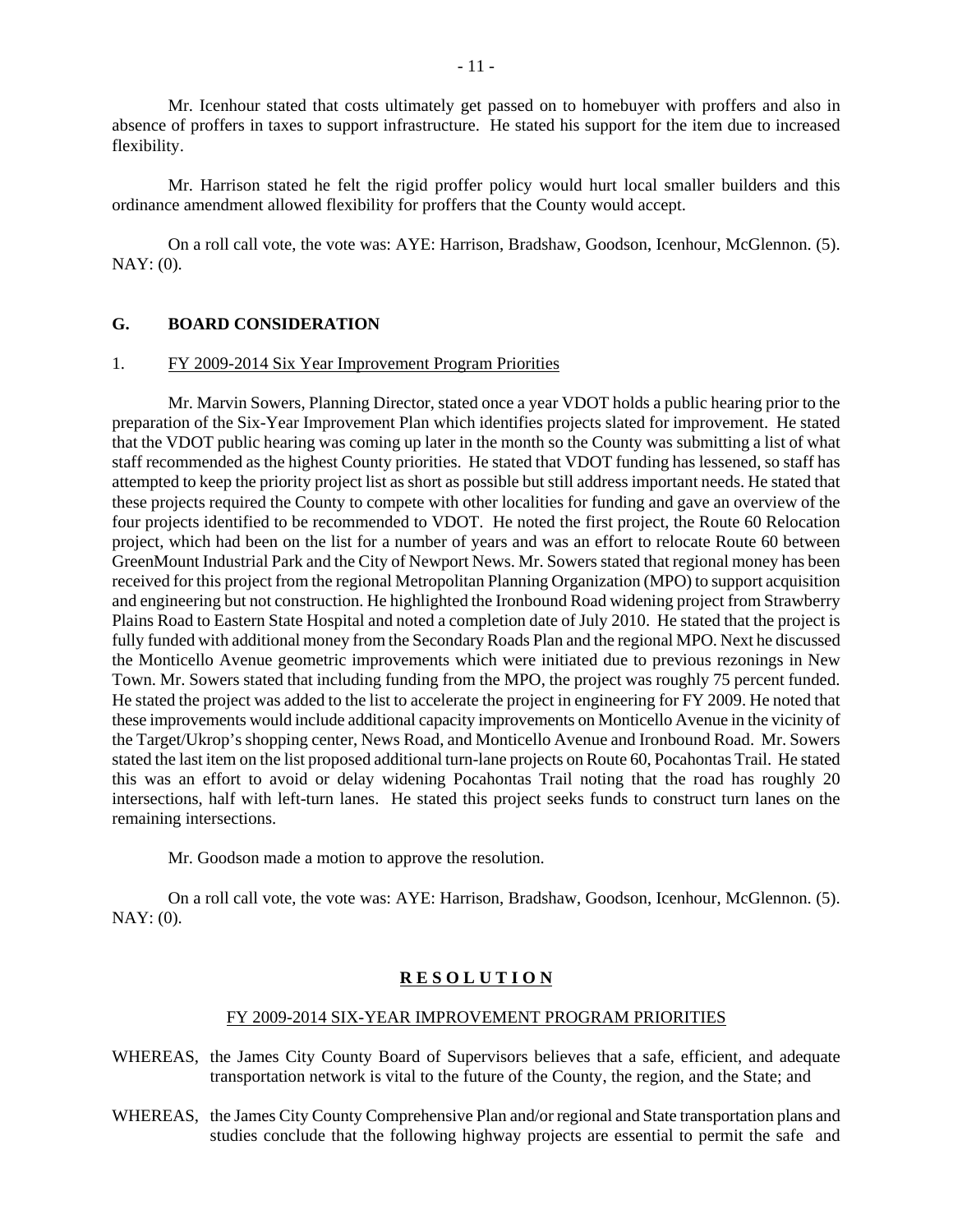efficient movement of traffic in the Williamsburg-James City County area and promote economic development; and

- WHEREAS, there exists a pressing need to implement the projects below to relieve traffic congestion, which impedes the actions of emergency vehicles and personnel, causes inconvenience and delays, and contributes to the major source of air pollution to the area; and
- WHEREAS, James City County strives to maintain aesthetic enhancements along high visibility corridors in order to protect the historic and scenic values of the County.
- NOW, THEREFORE, BE IT RESOLVED by the Board of Supervisors of James City County, Virginia, that the following list comprises the highest-priority primary highway projects in James City County:
	- Funding the construction of Route 60 relocation;
	- On-schedule completion of the widening of Ironbound Road;
	- Monticello Avenue Geometric Changes; and
	- Funding the construction of left-turn lanes on Route 60.

# **H. PUBLIC COMMENT**

 1. Mr. Ed Oyer, 139 Indian Circle, commented on the ability to bring suit against a neighbor in order to cut down a tree that may be damaging adjacent property.

#### **I. REPORT OF THE COUNTY ADMINISTRATOR**

 Mr. William C. Porter, Jr., stated that when the Board completed its business, it should hold a Closed Session pursuant to 2.2-3711(A)(3) of the Code of Virginia for the acquisition of parcels of property for public use. He stated that after the Closed Session, the Board should adjourn until 4 p.m. on October 23, 2007.

#### **J. BOARD REQUESTS AND DIRECTIVES**

 Mr. Icenhour asked about by-right developments in A-1 zoning districts including a development along Centerville Road called Liberty Ridge and another in Fords Colony. He stated both have had applications in for land-disturbance permits but the holdup has been the Virginia Department of Environmental Quality (DEQ) issuing water withdrawal permits from the central water facility. He stated the developer was meeting with County staff during the current week to try to get a land-disturbance permit but the DEQ permit requires a public comment period. He stated he felt the land should not be disturbed until the public has had an opportunity to comment if there are issues with conditions of permit and on what restrictions that may be against irrigation. He asked that staff provide notification to the Board when the permit is actually issued to the James City Service Authority (JCSA) and then the County becomes responsible for implementation and enforcement of conditions. He asked what the County would need to enforce and how to ensure that potential buyers know the restrictions, as well as any other additional information.

 Mr. Foster, General Manager of JCSA, stated though it is a by-right development, the developer has proposed a proffer of a water conservation agreement between the developer and JCSA through covenants to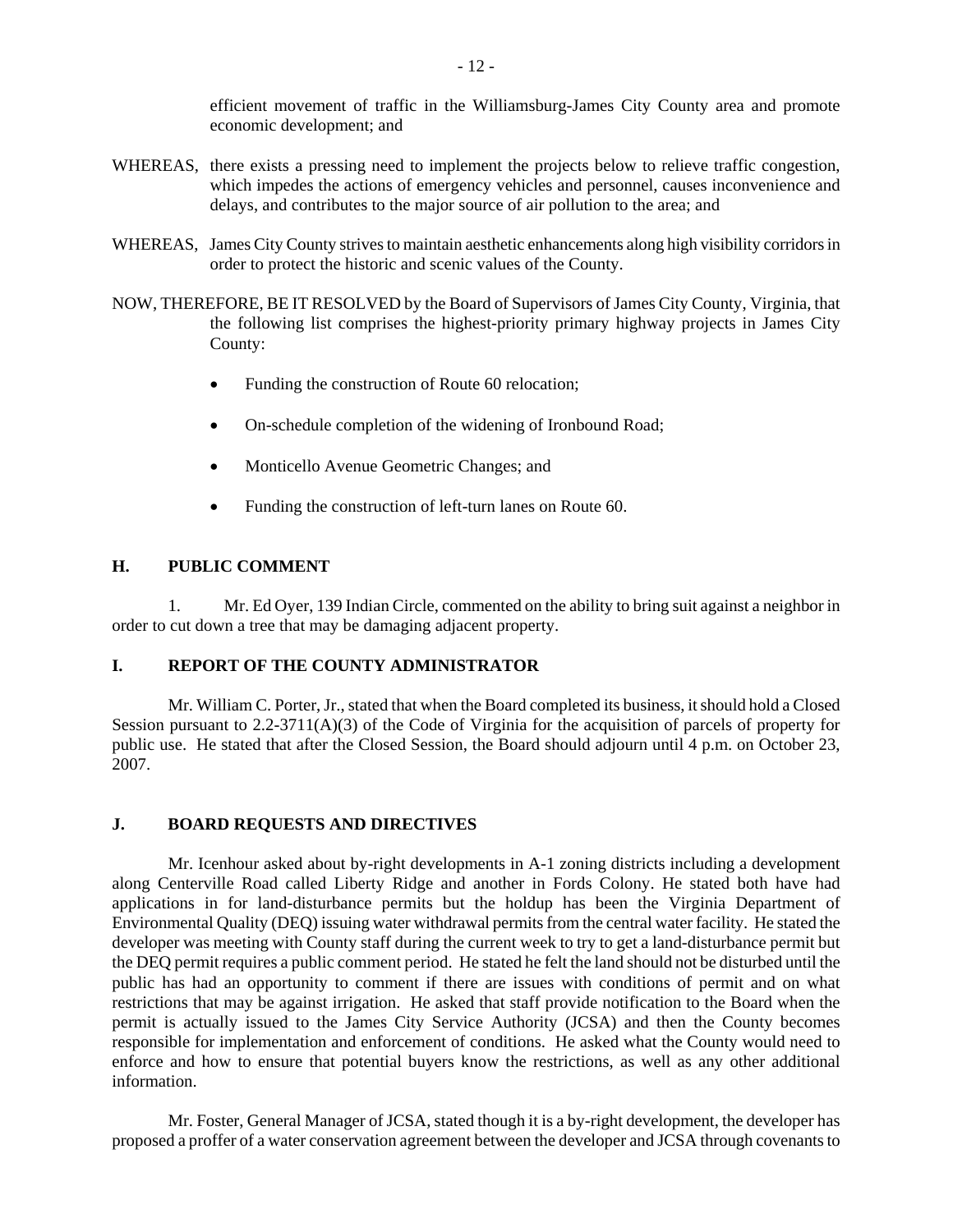future owners. He stated this is a new standard for this type of development wherein conditions are administered by the homeowners association, as are all other water conservation conditions. He stated some conditions include a three-acre minimum lot, no more than 10,000 square feet of turf, following County guidelines to irrigate, use of landscaping that is native or drought resistant, and a requirement for a radiocontrolled irrigation system which receives signals from satellites that monitor weather conditions and control irrigation systems based on local weather conditions. Mr. Foster stated this does not satisfy the concern for public comment or the direction to have the developer receive a land-disturbance permit issued by the County after the final permit issued by the DEQ. He stated he had never seen a groundwater withdrawal permit denied after the draft permit was issued.

Mr. Bradshaw asked if the permit referenced any irrigation restrictions.

Mr. Foster stated that it does not address it in the level of detail of the water regulation agreement.

Mr. Bradshaw asked if the proposed conservation plan prohibits individual wells.

Mr. Foster stated it does.

Mr. Goodson asked if the DEQ gave its final approval after the public comment period was over.

 Mr. Foster stated this was correct. He outlined the approval process by noting that once an application is made, it is reviewed by DEQ who then incorporate the proposal into the water model. He stated if it does violate guidelines, it does not go forward, but if not, the DEQ proposes issuing the permit and then the draft permit is advertised for public comment. He stated that after a 30- to 60-day public comment period, and if there is no further discussion with applicant warranted, the permit is issued.

 Mr. Goodson asked if an issue would be brought forward during the Public Comment period if it was overlooked.

 Mr. Foster stated that he has never seen one that has been denied once it has made it to Public Comment. He stated that period gives the public an opportunity to make a comment if there was anything that the DEQ staff has missed but changes were very seldom. He stated there was a control model that shows environmental impacts, which was the deciding point.

Mr. Bradshaw asked if the permit has been revised or amended based on public comment.

Mr. Foster stated it had not to his knowledge.

 Mr. Goodson asked in the event the DEQ permit was rescinded, if the County would rescind the disturbance permit.

 Mr. Foster stated it was extremely likely that the permit would be issued and though there may be other environmental impacts, the impact on the aquifer has already been determined.

Mr. Goodson stated the permit was based on environmental studies, not based on water supply available.

 Mr. Foster stated the permit evaluates the potential of not having adequate water supply after the impacts have occurred, which corresponds with the County's process.

 Mr. McGlennon stated if there is a Public Comment period it should be respected, and stated his support for waiting until the Public Comment period closes to issue a land-disturbance permit.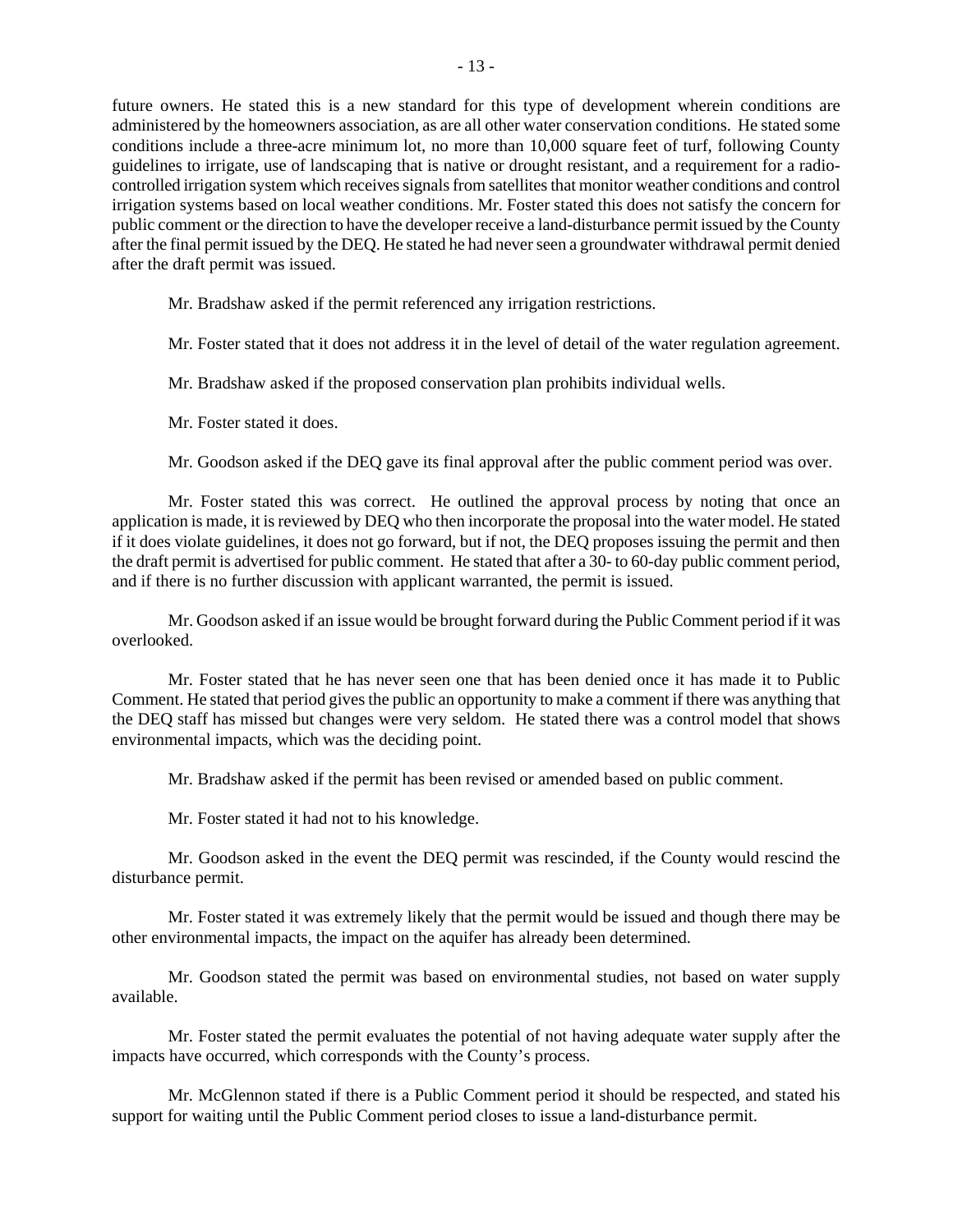Mr. Harrison stated if the developer has already begun to disturb the land, what the purpose was of Public Comment.

 Mr. Goodson asked what the purpose was of changing the policy this late for this application and suggested changing it for future projects.

 Mr. Icenhour stated this was a valid concern but in discussing with developers in Fords Colony, the developers anticipated the DEQ would issue the permit last April or May and it has taken longer than expected. He stated he did not wish to lose an opportunity at a valuable Public Comment period that would not normally be afforded to the County with by-right development.

Mr. McGlennon asked if there were conditional permits of this kind.

 Mr. Foster stated the process has not changed. He stated it could be changed to issuance of the permits after the final DEQ permit if that was what the Board requested but the typical process was 18 months.

Mr. McGlennon asked if this was the standard process for the DEQ,

Mr. Foster stated this was the standard process since the early 1990s.

Mr. Porter stated this was the process the Retreat went through.

 Mr. Foster stated this was what all by-right developments with three-acre lots outside the Primary Service Area (PSA) go through. He stated the developer makes an application for the permit and the JCSA follows the process, as it will be transferred to the JCSA later.

Mr. McGlennon stated this application was through the first stage of the process.

Mr. Foster stated this was correct.

Mr. Porter stated the Retreat does not have the same covenants of restrictions.

Mr. Foster stated this was correct.

 Mr. Bradshaw stated he was interested in seeing the covenants during the Public Comment period to ensure the covenants incorporated the goals.

 Mr. Foster stated this was discussed with the DEQ but the organization was not comfortable with that and wished to continue to allow the locality to establish local covenants.

 Mr. Bradshaw stated there was not a mechanism to assure it was done if the development was byright and he would like to see whether or not it could be changed.

Mr. Icenhour stated he would like to have something in writing that ensures these conditions.

 Mr. Foster stated the water conservation agreements goes through the JCSA and is implemented in the covenants. He stated the permit is issued with conditions to the JCSA, so it would be the JCSA's responsibility.

 Mr. Porter stated the consensus of the Board is not to issue a land-disturbance permit until the end of the Public Comment period and the issuance of the final permit.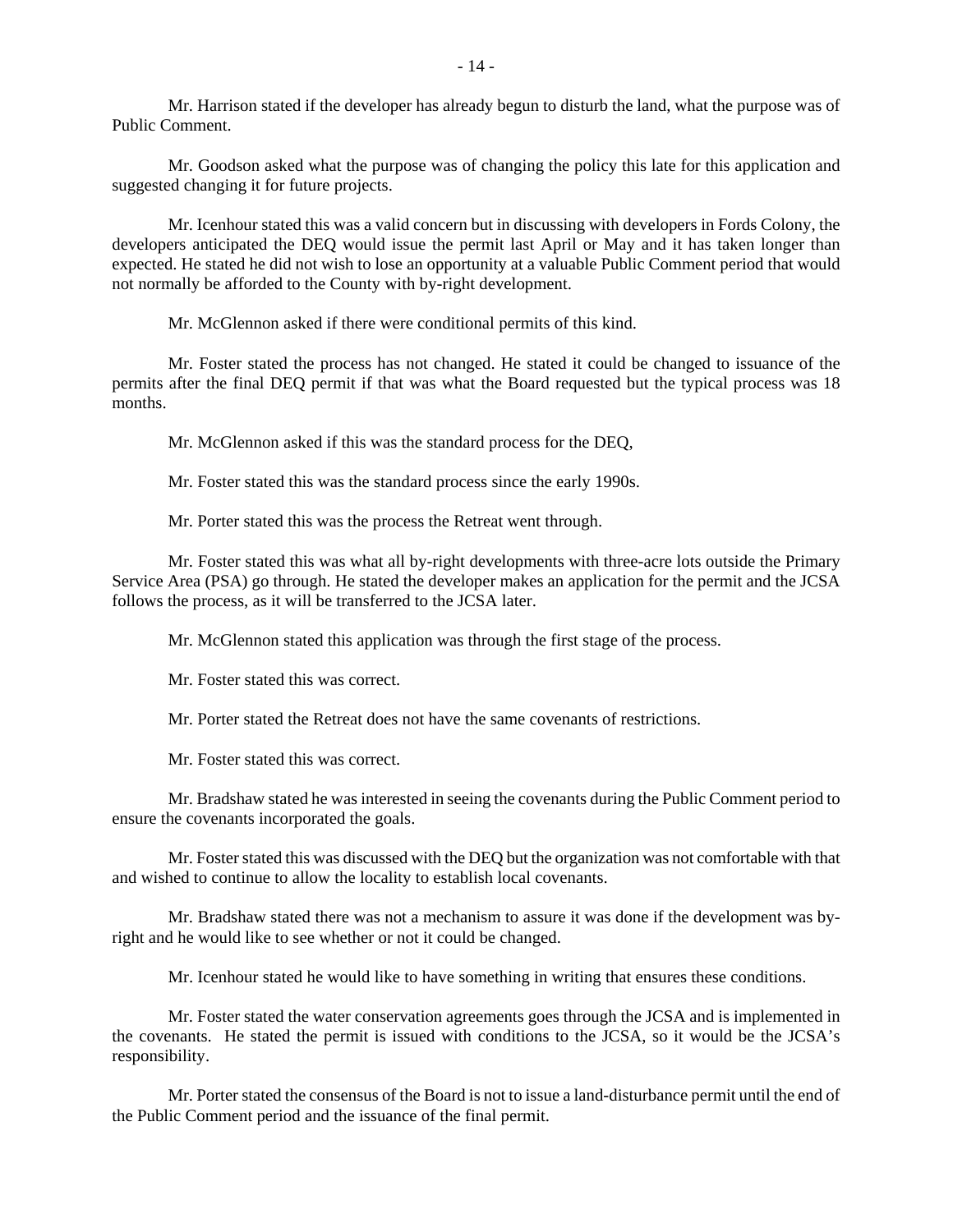Mr. Foster stated he anticipated late November or early December for a final permit to come forward and stated no permits would be issued until that time.

 Mr. Porter stated the County would not issue any land disturbance or building permits without a final DEQ permit.

Mr. Foster stated staff would handle this accordingly.

 Mr. Goodson stated that the Heritage Humane Society moved into its new location on the afternoon of October 9, 2007. He noted that the Heritage Human Society and the County facility were non-compliant and now the Animal Control Officer works out of the new facility and there would be a grand opening next month.

Mr. McGlennon thanked the Pet Resort and PetSmart for helping to house the animals in transition.

 Mr. Harrison commented on his draft resolution regarding the possible recess on rezonings as well as a staff version. He requested feedback before the next meeting.

Mr. McGlennon thanked Mr. Harrison for his draft resolution.

 Mr. McGlennon stated on Saturday, October 13, 2007, there would be a dedication of Warhill High School and on October 20, 2007, the Matoaka Elementary School dedication would take place. He encouraged citizens to tour the schools. He stated on October 14-16, 2007, approximately 750 delegates would be coming to James City County for the Virginia Municipal League's annual conference. He reflected on the passing of Mr. Robert Moore of Brookhaven Homeowners Association.

Mr. Bradshaw made a motion to go into Closed Session.

At 8:51 p.m., Mr. McGlennon recessed the Board to Closed Session.

#### **K. CLOSED SESSION**

At 8:57 p.m., Mr. McGlennon reconvened the Board into Open Session.

Mr. Bradshaw made a motion to adopt the Closed Session resolution.

 On a roll call vote, the vote was: AYE: Harrison, Bradshaw, Goodson, Icenhour, McGlennon. (5). NAY: (0).

#### **R E S O L U T I O N**

#### CERTIFICATION OF CLOSED MEETING

- WHEREAS, the Board of Supervisors of James City County, Virginia, (Board) has convened a closed meeting on this date pursuant to an affirmative recorded vote and in accordance with the provisions of the Virginia Freedom of Information Act; and
- WHEREAS, Section 2.2-3711 of the Code of Virginia requires a certification by the Board that such closed meeting was conducted in conformity with Virginia law.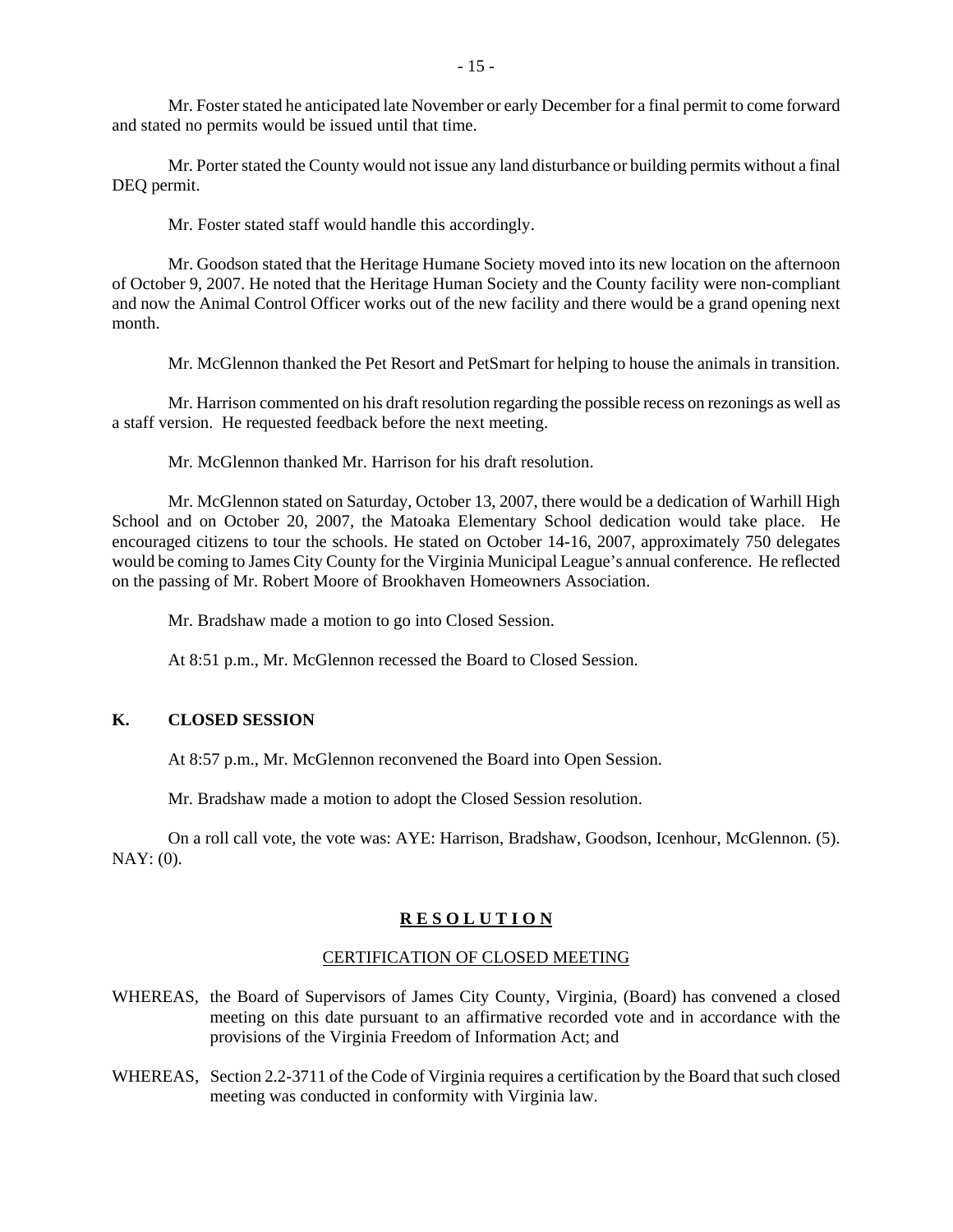NOW, THEREFORE, BE IT RESOLVED that the Board of Supervisors of James City County, Virginia, hereby certifies that, to the best of each member's knowledge: i) only public business matters lawfully exempted from open meeting requirements by Virginia law were discussed in the closed meeting to which this certification resolution applies; and ii) only such public business matters were heard, discussed, or considered by the Board as were identified in the motion, Section 2.2-3711(A)(3), to consider the acquisition of parcels of property for public use.

#### **L.** ADJOURNMENT – until 4 p.m. on October 23, 2007.

Mr. Icenhour made a motion to adjourn.

 On a roll call vote, the vote was: AYE: Harrison, Bradshaw, Goodson, Icenhour, McGlennon. (5). NAY: (0).

At 8:58 p.m., Mr. McGlennon adjourned the Board until 4 p.m. on October 23, 2007.

William C. Porter, Jr. Deputy Clerk to the Board

\_\_\_\_\_\_\_\_\_\_\_\_\_\_\_\_\_\_\_\_\_\_\_\_\_\_\_\_\_\_\_\_

100907bos.min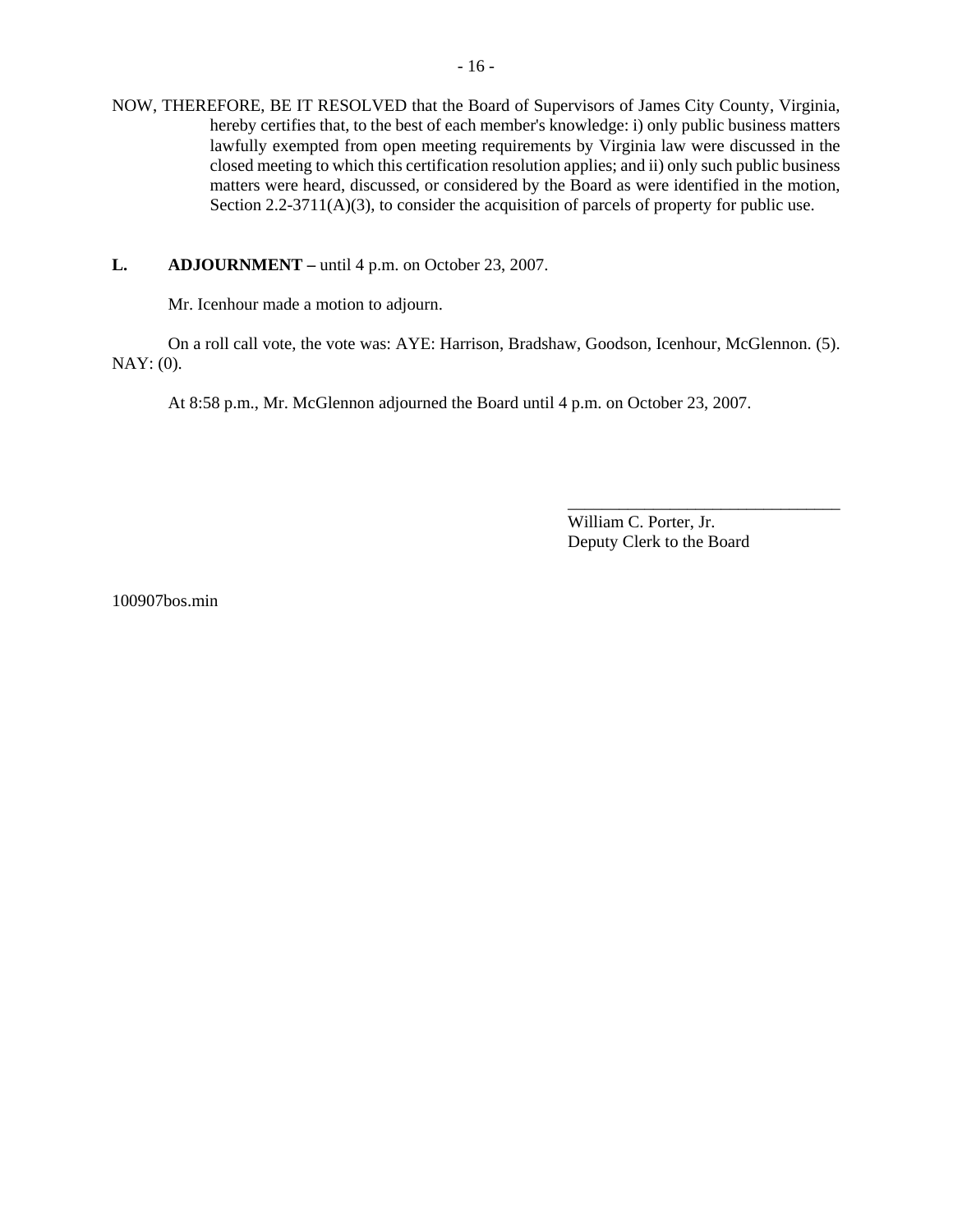#### **M E M O R A N D U M**

| DATE:           | October 23, 2007                                                |
|-----------------|-----------------------------------------------------------------|
| TO:             | The Board of Supervisors                                        |
| FROM:           | Emmett H. Harmon, Chief of Police                               |
| <b>SUBJECT:</b> | Williamsburg Community Health Foundation Grant Award - \$33,625 |
|                 |                                                                 |

The Williamsburg Community Health Foundation has awarded the James City County Police Department a grant in the amount of \$33,625 for the purchase of 25 Automatic External Defibrillators (AEDs) with temperature control cases, fast response kits, and pads. The AEDs will be placed in patrol vehicles in an effort to provide better access to public defibrillation. The grant requires no local match.

Staff recommends adoption of the attached resolution.

 $\#$  H. Harno

CONCUR:

anford B. Wanner

EHH/gs AEDgrant.mem

Attachment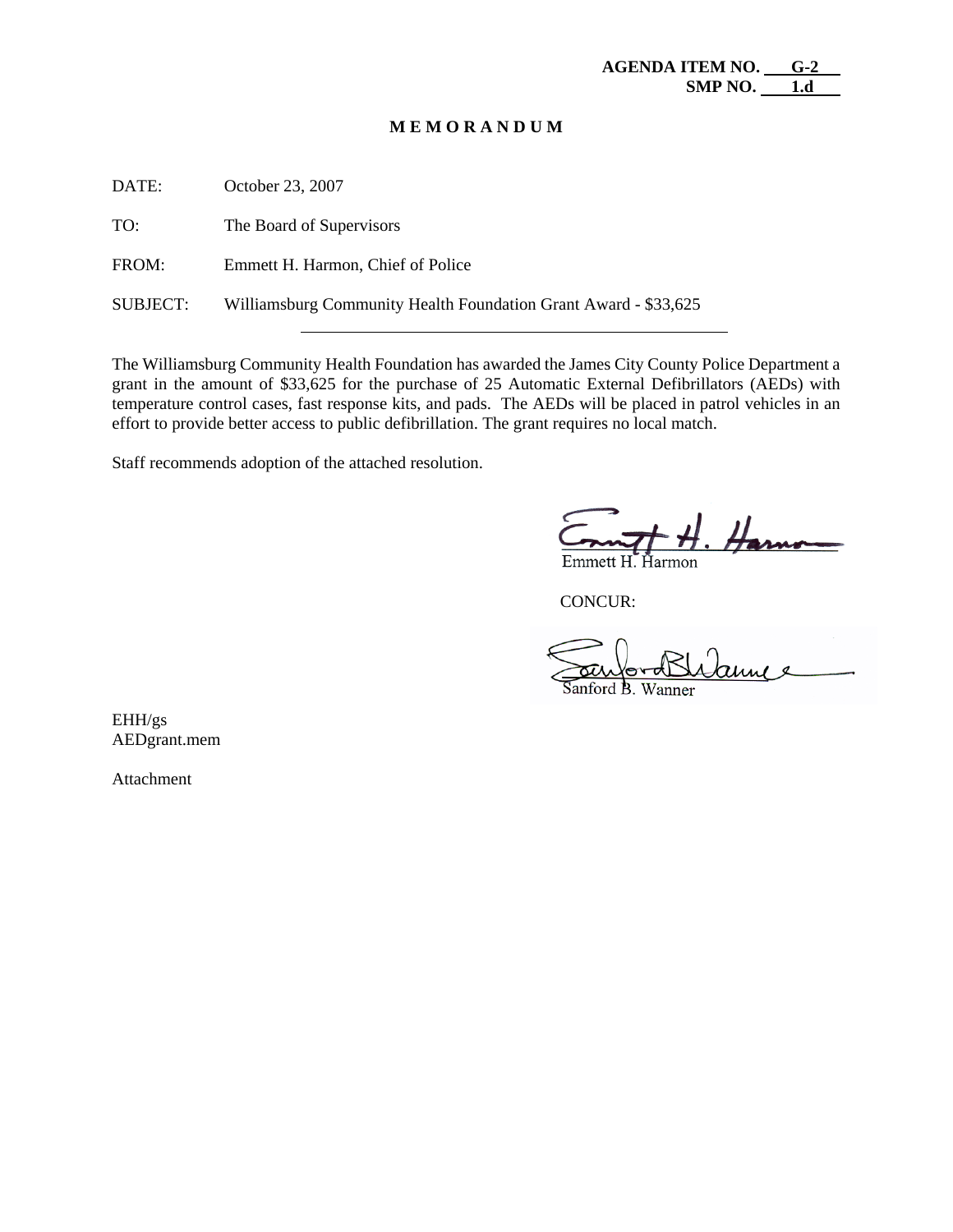# **R E S O L U T I O N**

# WILLIAMSBURG COMMUNITY HEALTH FOUNDATION GRANT AWARD - \$33,625

- WHEREAS, the Williamsburg Community Health Foundation has awarded the James City County Police Department a grant in the amount of \$33,625; and
- WHEREAS, the funds will be used to for the purchase of 25 Automatic External Defibrillators (AEDs) with temperature control cases, fast response kits, and pads; and
- WHEREAS, there are no matching funds required of this grant.
- NOW, THEREFORE, BE IT RESOLVED, that the Board of Supervisors of James City County, Virginia, hereby authorizes the following appropriation to the Special Projects/Grants fund:

Revenue:

WCHF - AEDs \$33,625

Expenditure:

WCHF - AED \$33,625

John J. McGlennon Chairman, Board of Supervisors

\_\_\_\_\_\_\_\_\_\_\_\_\_\_\_\_\_\_\_\_\_\_\_\_\_\_\_\_\_\_\_\_\_\_\_\_

ATTEST:

William C. Porter, Jr. Deputy Clerk to the Board

\_\_\_\_\_\_\_\_\_\_\_\_\_\_\_\_\_\_\_\_\_\_\_\_\_\_\_\_\_\_\_\_

Adopted by the Board of Supervisors of James City County, Virginia, this 23rd day of October, 2007.

AEDgrant.res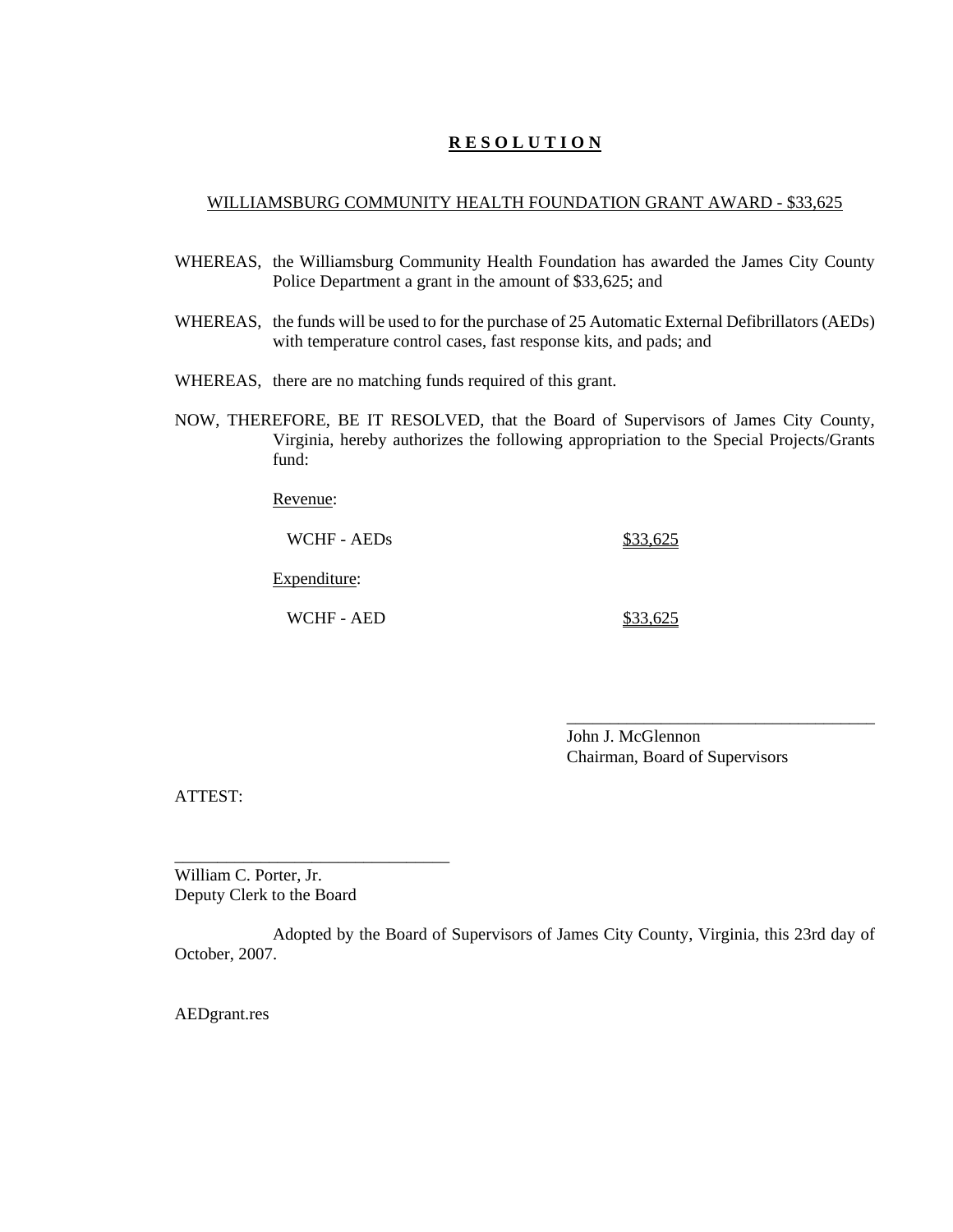#### **M E M O R A N D U M**

DATE: October 23, 2007

TO: The Board of Supervisors

FROM: Robert J. Deeds, Sheriff

SUBJECT: Department of Criminal Justice Services (DCJS) Byrne Justice Assistance Grant - \$2,104

James City County has been awarded a Byrne Justice Assistance Grant in the amount of \$2,104 (\$1,894 Federal funds; \$210 local match) through the Virginia Department of Criminal Justice Services (DCJS). The grant funds will be used to purchase and install a security camera in one of the hearing rooms of the courthouse.

Staff recommends adoption of the attached resolution.

 $\overline{a}$ Robert J. Deeds,

CONCUR:

Sanford B. Wanner

RJD/gb ByrneGrant.mem

Attachment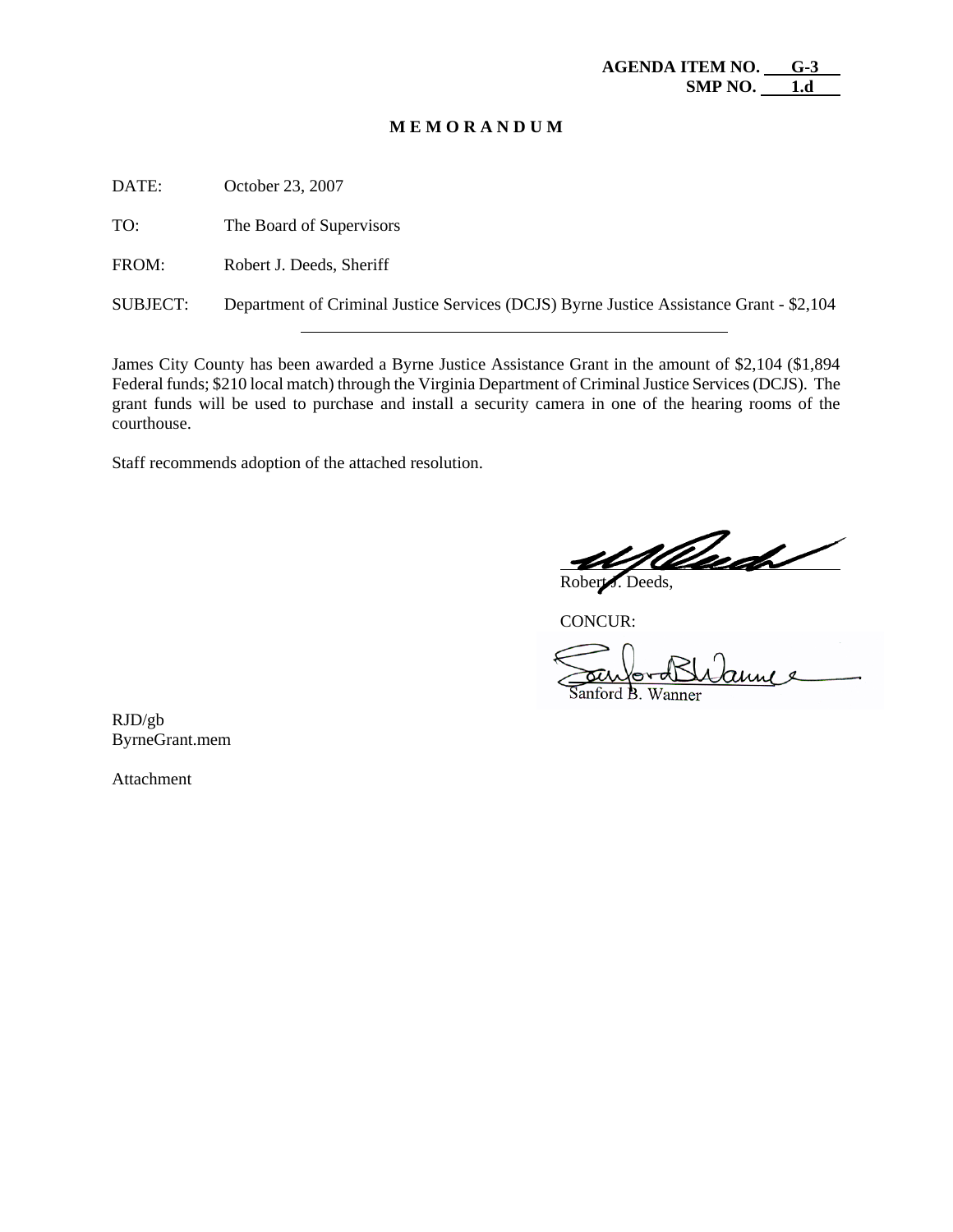# **R E S O L U T I O N**

#### DEPARTMENT OF CRIMINAL JUSTICE SERVICES (DCJS)

#### BYRNE JUSTICE ASSISTANCE GRANT - \$2,104

- WHEREAS, James City County has been awarded a Byrne Justice Assistance Grant in the amount of \$2,104 (\$1,894 Federal funds; \$210 local match) through the Virginia Department of Criminal Justice Services (DCJS); and
- WHEREAS, the grant funds will be used to purchase and install a security camera in one of the hearing rooms of the courthouse; and
- WHEREAS, the grant expires on December 31, 2007; and
- WHEREAS, the grant requires matching funds of \$210, and these funds are available in the County's Grant Match Account.
- NOW, THEREFORE, BE IT RESOLVED that the Board of Supervisors of James City County, Virginia, hereby authorizes the acceptance of this grant and authorizes the following budget appropriations to the Special Projects/Grants Fund:

#### Revenues:

| Byrne JAG Grant | <b>James City County Grant Match Account</b> | \$1,894<br>210 |
|-----------------|----------------------------------------------|----------------|
|                 | Total                                        | <u>\$2,104</u> |
| Expenditure:    |                                              |                |
| Byrne JAG Grant |                                              |                |

John J. McGlennon Chairman, Board of Supervisors

\_\_\_\_\_\_\_\_\_\_\_\_\_\_\_\_\_\_\_\_\_\_\_\_\_\_\_\_\_\_\_\_\_\_\_\_

ATTEST:

William C. Porter, Jr. Deputy Clerk to the Board

\_\_\_\_\_\_\_\_\_\_\_\_\_\_\_\_\_\_\_\_\_\_\_\_\_\_\_\_\_\_\_\_

Adopted by the Board of Supervisors of James City County, Virginia, this 23rd day of October, 2007.

ByrneGrant.res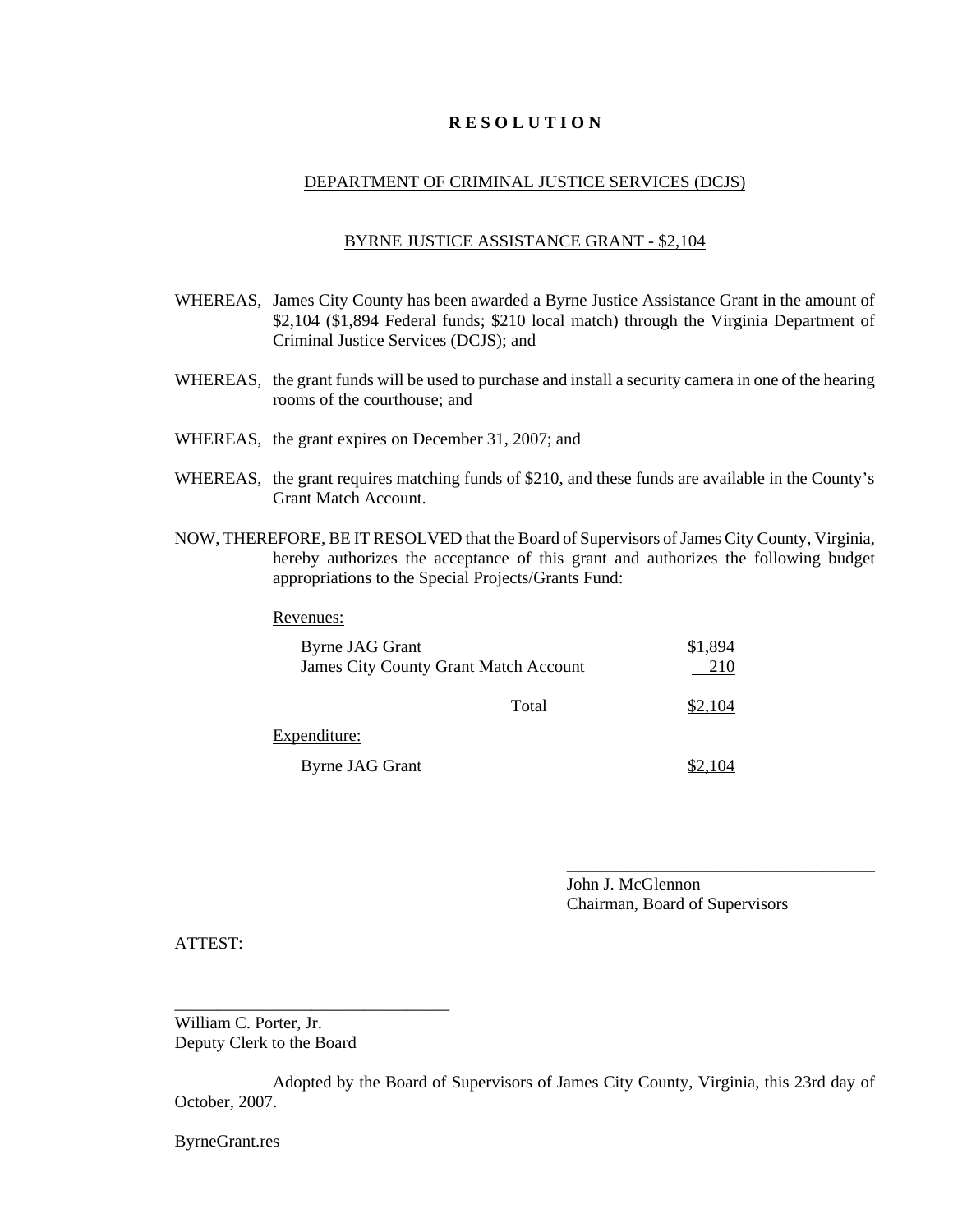#### **M E M O R A N D U M**

| DATE:           | October 23, 2007                                                                                                      |
|-----------------|-----------------------------------------------------------------------------------------------------------------------|
| TO:             | The Board of Supervisors                                                                                              |
| FROM:           | Stephanie Ahrendt, Purchasing/Management Services Director                                                            |
| <b>SUBJECT:</b> | Contract Award – Mobile Field Reporting and Computing Software for Public Safety Mobile<br>Data Terminals - \$336,855 |

The FY 08 Capital Improvements Program budget contains funds for the purchase of mobile field reporting and computing software to be installed on mobile data terminals, heavy-duty computer laptops used by the Police and Fire Departments in patrol vehicles, and fire apparatus. This software provides the mobile data terminals with full access to the County's Computer Aided Dispatch system and the Police and Fire records management systems to bring a variety of voice and data services directly to public safety staff. Officers will be able to complete incident reports, diagram accidents and query the dispatch, and records management systems without leaving their vehicles. The software will increase officer safety and provide increased efficiency for both field and dispatch staff.

The Purchasing Office recommends sole source procurement for mobile field reporting and computing software and related installation and training for 118 Police and Fire Department mobile data terminals in the amount of \$336,855. SunGard HTE, Inc. is the only source practicably available to provide this software with guaranteed compatibility with the existing SunGard HTE Police Records Management System and Computer Aided Dispatch System.

SunGard HTE's proposed rates have been reviewed by the Purchasing Office for price reasonableness.

Staff recommends that the Board approve the attached resolution awarding a contract for mobile field reporting and computing software to SunGard HTE, Inc.

Heplance Ameret

SA/nb MbleDataTrmls.mem

Attachment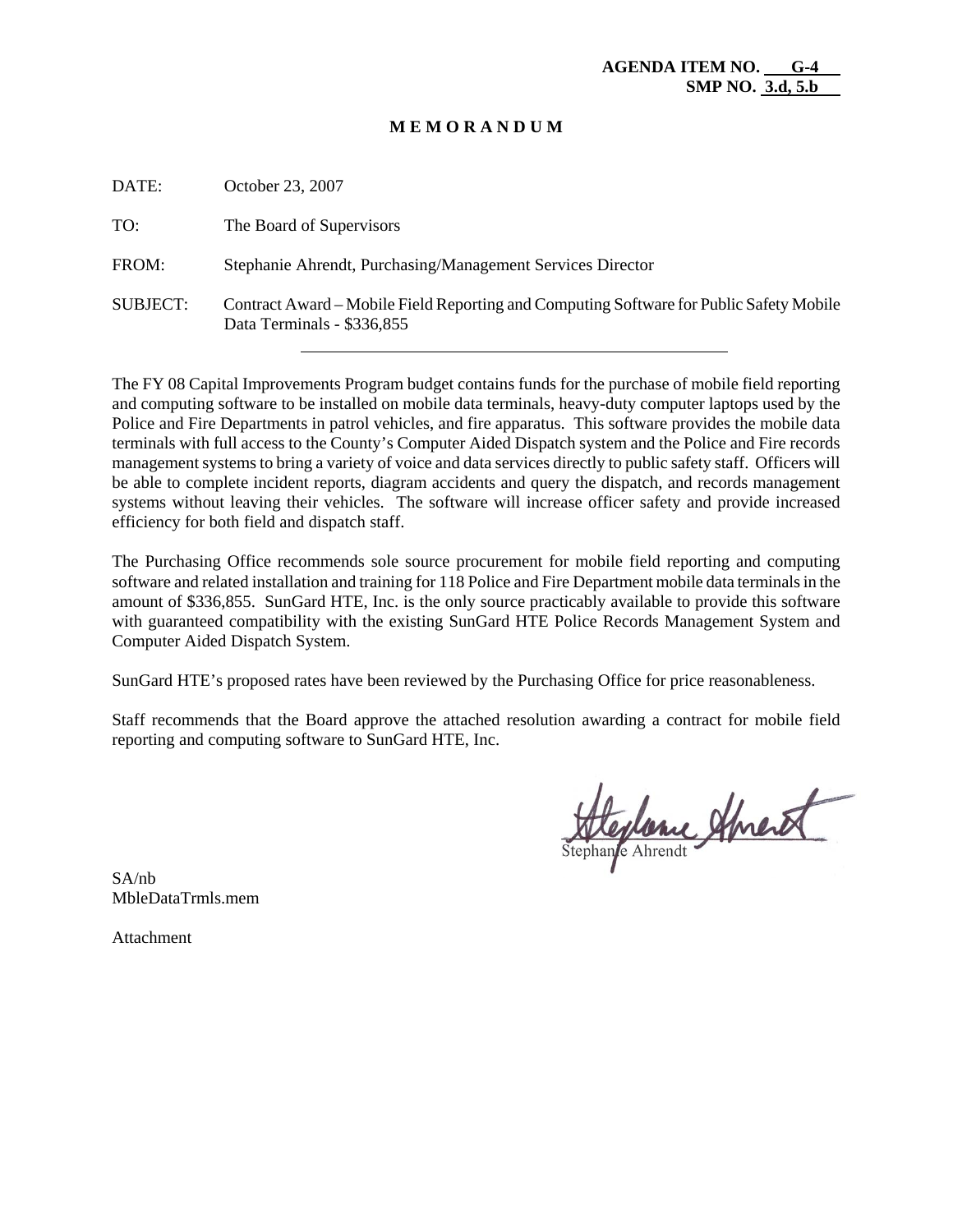# **R E S O L U T I O N**

# CONTRACT AWARD – MOBILE FIELD REPORTING AND COMPUTING SOFTWARE

# FOR PUBLIC SAFETY MOBILE DATA TERMINALS - \$336,855

- WHEREAS, it has been determined by the Purchasing Office that SunGard HTE, Inc. is the only source practicably available to provide mobile field reporting and mobile computing software for 118 public safety mobile data terminals with guaranteed compatibility with the existing SunGard HTE, Inc. Police Records Management System and Computer Aided Dispatch System; and
- WHEREAS, the proposed rates have been determined to be fair and reasonable.
- NOW, THEREFORE, BE IT RESOLVED that the Board of Supervisors of James City County, Virginia, hereby authorizes the County Administrator to execute the contract in the amount of \$336,855 for mobile field reporting and mobile computing software for 118 public safety mobile data terminals to SunGard HTE, Inc.

John J. McGlennon Chairman, Board of Supervisors

\_\_\_\_\_\_\_\_\_\_\_\_\_\_\_\_\_\_\_\_\_\_\_\_\_\_\_\_\_\_\_\_\_\_\_\_

ATTEST:

William C. Porter, Jr. Deputy Clerk to the Board

\_\_\_\_\_\_\_\_\_\_\_\_\_\_\_\_\_\_\_\_\_\_\_\_\_\_\_\_\_\_\_\_

Adopted by the Board of Supervisors of James City County, Virginia, this 23rd day of October, 2007.

MbleDataTrmls.res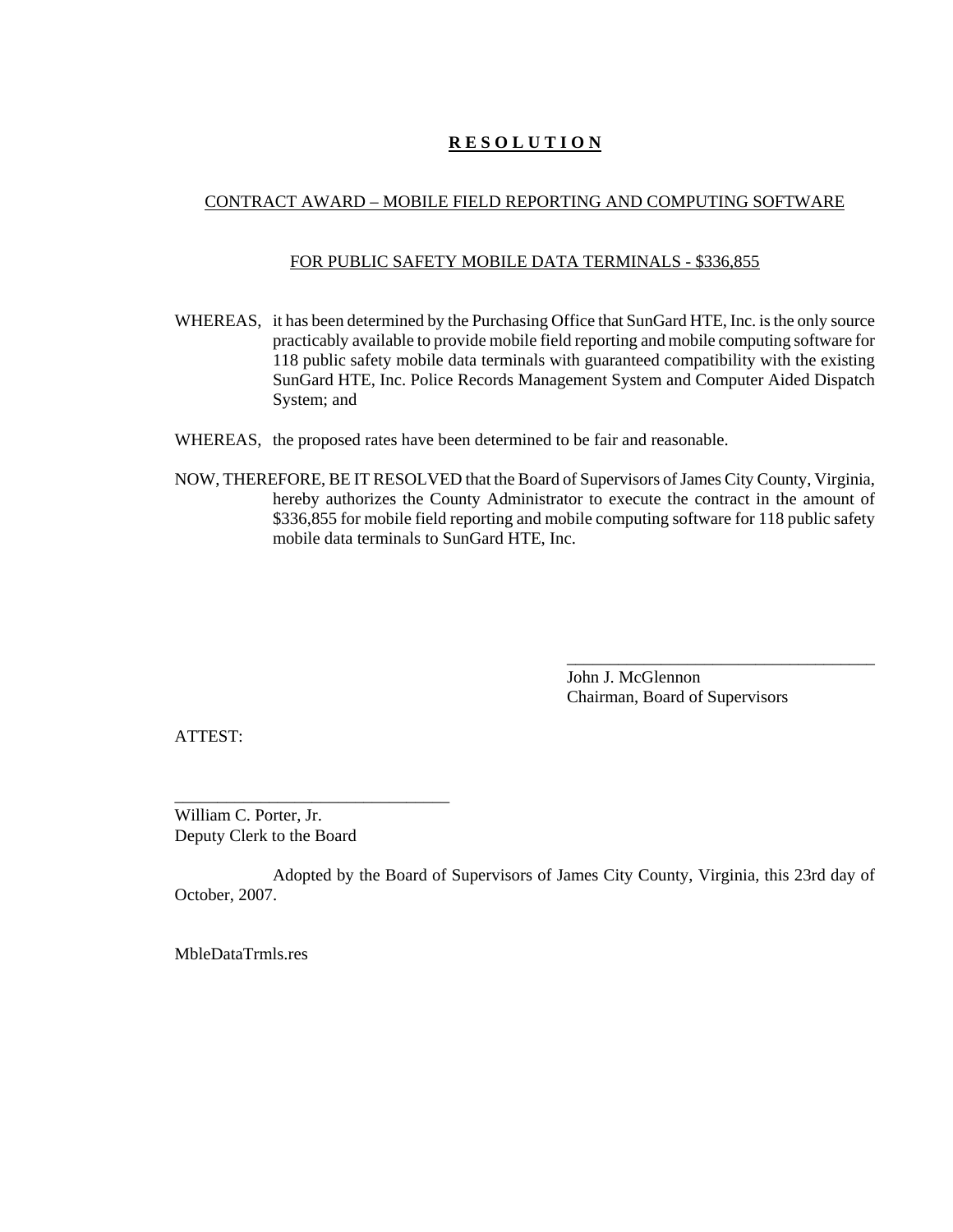#### **M E M O R A N D U M**

| DATE:           | October 23, 2007                                                                        |
|-----------------|-----------------------------------------------------------------------------------------|
| TO:             | The Board of Supervisors                                                                |
| FROM:           | Diana F. Hutchens, Director of Social Services                                          |
| <b>SUBJECT:</b> | Virginia Public Assistance Fund – Division of Social Services, Renovations of Restrooms |

Social Services have designated \$57,700 in the Virginia Public Assistance Fund to be used for the renovation of four rest rooms in the Human Services Center. We are requesting the appropriation of the funds at this time. Proposals for the contract and scope of work have been reviewed by the James City County Purchasing Department.

Two rest rooms are located in the lobby that is shared with Olde Towne Medical Center, and two are located in Social Services. In an effort to have the rest rooms free of injurious matter and maintained in good repair, we are replacing wall tiles and flooring as well as painting all walls and installing new fixtures. The rest rooms have not previously been renovated, and the building was built in 1985. The improvements will enhance our ability to maintain appropriate facilities for the health and well-being of citizens and employees.

The Social Services lobby receptionist logged more than 10,200 visitors last year who came in to apply for financial assistance through programs such as Food Stamps and Medicaid, as well as those who received supportive services such as Child Protection and Adult Services. In addition, rooms in common areas are used by other community agencies and organizations. Furthermore, the Olde Towne Medical Center provides services to those in need of medical assistance which greatly adds to our number of visitors who utilize the lobby rest rooms.

Staff recommends the adoption of the attached resolution authorizing the appropriation of \$57,700 from the Virginia Public Assistance fund to the contractual line item budget in order to execute the contract to be awarded to W.L. Padden, General Contractor, for renovation of four rest rooms.

7. Nutch Diana F. Hutchens

DFH/nb VAPubAsstFnd.mem

Attachment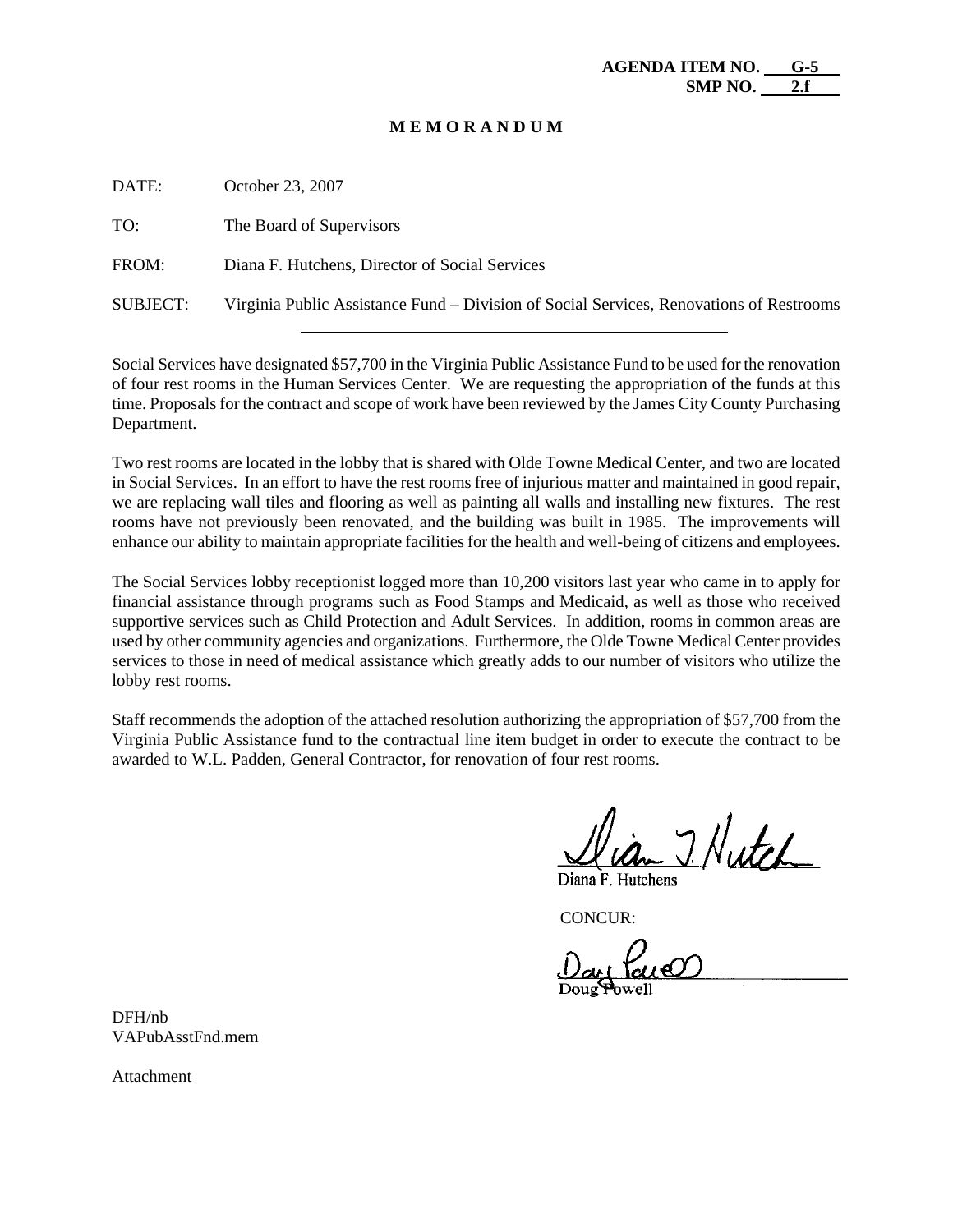# **R E S O L U T I O N**

#### VIRGINIA PUBLIC ASSISTANCE FUND – DIVISION OF SOCIAL SERVICES

#### RENOVATIONS OF RESTROOMS

- WHEREAS, James City County Division of Social Services has designated \$57,700 in the Virginia Public Assistance Fund for rest room renovation; and
- WHEREAS, the funds will allow for improvements/renovations to four Human Services Center rest rooms; and
- WHEREAS, design specifications have been prepared and contractor proposals have been obtained and appropriately reviewed; and
- WHEREAS, adequately constructed and safe rest rooms are critical to the fulfillment of our mission to serve citizens.
- NOW, THEREFORE, BE IT RESOLVED that the Board of Supervisors of James City County, Virginia, hereby authorizes the following appropriation and expenditures:

Revenues:

Virginia Public Assistance Fund \$57,700

Expenditures:

Contractual Line Item 007-081-3000 \$57,700

\_\_\_\_\_\_\_\_\_\_\_\_\_\_\_\_\_\_\_\_\_\_\_\_\_\_\_\_\_\_\_\_\_\_\_\_

John J. McGlennon Chairman, Board of Supervisors

ATTEST:

William C. Porter, Jr. Deputy Clerk to the Board

\_\_\_\_\_\_\_\_\_\_\_\_\_\_\_\_\_\_\_\_\_\_\_\_\_\_\_\_\_\_\_\_

Adopted by the Board of Supervisors of James City County, Virginia, this 23rd day of October, 2007.

VAPubAsstFnd.res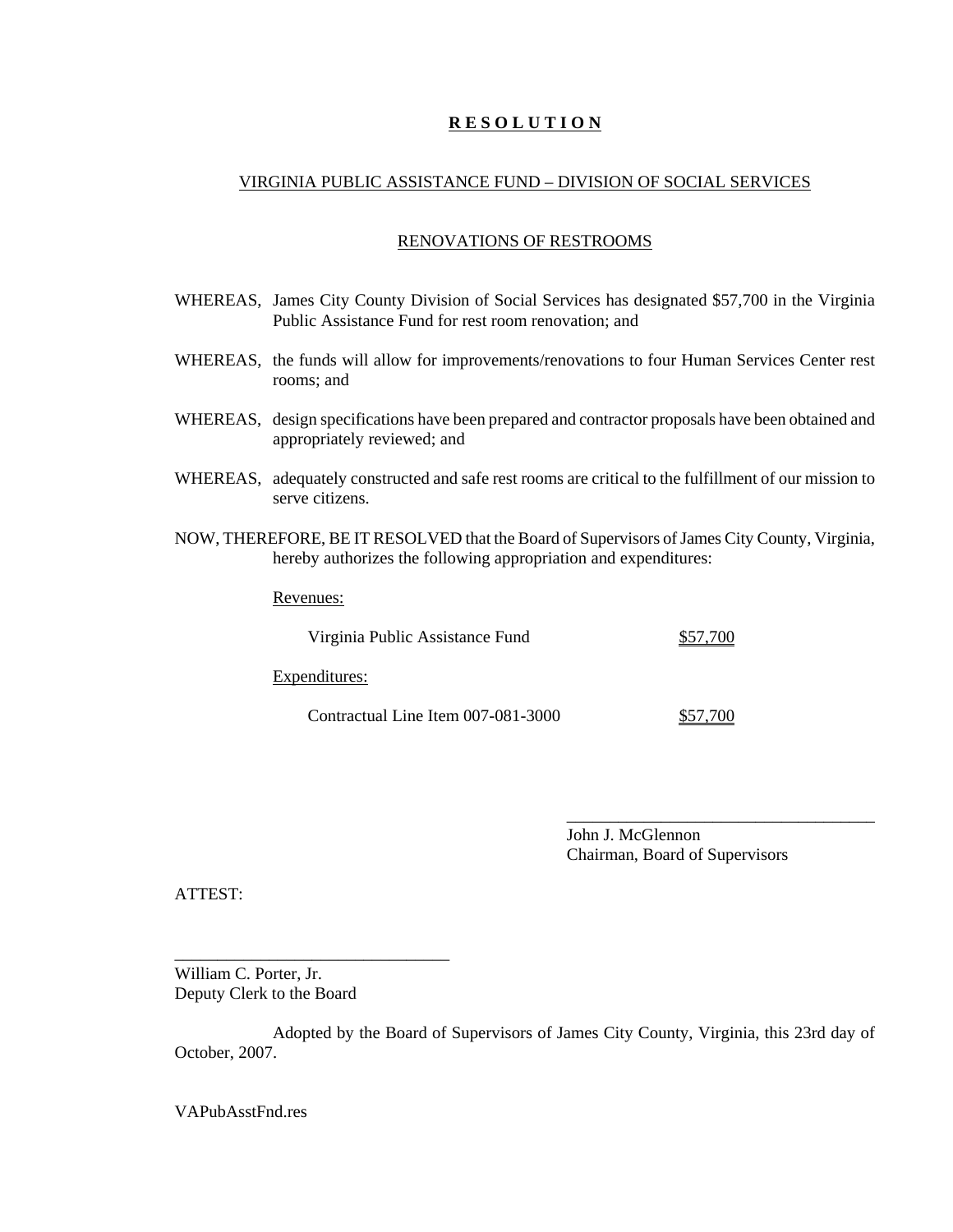# **AGENDA ITEM NO. H-1 SPECIAL USE PERMIT-0025-2007. Colonial Penniman, LLC Waterline and Force Main Extensions**

**Staff Report for the October 23, 2007, Board of Supervisors Public Hearing** 

*This staff report is prepared by the James City County Planning Division to provide information to the Planning Commission and Board of Supervisors to assist them in making a recommendation on this application. It may be useful to members of the general public interested in this application.* 

| <b>PUBLIC HEARINGS</b><br>Planning Commission: | <b>Building F Board Room; County Government Complex</b><br>October 3, 2007, 7 p.m. (approved 7-0)                                                                                                                                                           |
|------------------------------------------------|-------------------------------------------------------------------------------------------------------------------------------------------------------------------------------------------------------------------------------------------------------------|
| Board of Supervisors:                          | October 23, 2007, 7 p.m.                                                                                                                                                                                                                                    |
| <b>SUMMARY FACTS</b>                           |                                                                                                                                                                                                                                                             |
| Applicant:                                     | Mr. James Bennett                                                                                                                                                                                                                                           |
| Land Owner:                                    | Williamsburg Developments, Inc., the Economic Development Authority of<br>James City County, BASF Corporation, and Colonial Penniman, LLC                                                                                                                   |
| Proposal:                                      | To authorize the construction of up to a 16-inch water transmission main,<br>and two force mains to serve adjacent parcels within the James River<br>Commerce Center and the property and facilities owned by Colonial<br>Penniman, LLC at the BASF complex |
| Location:                                      | 8925, 8961, 8963, and 8965 Pocahontas Trail                                                                                                                                                                                                                 |
| Tax Map/Parcel Nos.:                           | 5920100045, 5940100003, 5940100004, 5940100005A                                                                                                                                                                                                             |
| Parcel Size:                                   | 2.4 acres distributed out of the total 710 acres                                                                                                                                                                                                            |
| Zoning:                                        | M-1, Limited Business/Industrial, and M-2, General Industry                                                                                                                                                                                                 |
| Comprehensive Plan:                            | Mixed Use and General Industry                                                                                                                                                                                                                              |
| $\sim$ $\sim$ $\sim$ $\sim$ $\sim$ $\sim$      |                                                                                                                                                                                                                                                             |

Primary Service Area (PSA): Inside

# **STAFF RECOMMENDATION**

Staff believes that this proposal, with the attached conditions, would not impact surrounding properties and believes it is consistent with the 2003 Comprehensive Plan. Staff recommends that the Board of Supervisors approve this application with the acceptance of the attached special use permit (SUP) conditions.

| <b>Staff Contact:</b> | Matthew J. Smolnik | Phone: 253-6685 |
|-----------------------|--------------------|-----------------|
|                       |                    |                 |

# **PLANNING COMMISSION RECOMMENDATION**

On October 3, 2007, the Planning Commission voted 6-0 to recommend approval of this application with the exclusion of proposed Condition No. 3 and to allow up to a 16-inch waterline and associated force mains to be constructed on the property. Condition No. 3 stated that should the pipe alignment need to cross a previously undisturbed Resource Protection Area (RPA) or previously undisturbed RPA buffer, the waterlines and force mains shall be bored underground to avoid any aboveground disturbance, which was a condition on the original SUP from 2002. The 2002 condition was placed on the SUP to keep the waterline and force main out of the RPA. With the State required expansion of the RPA, then either the force main or waterline could remain outside the RPA without major engineering changes.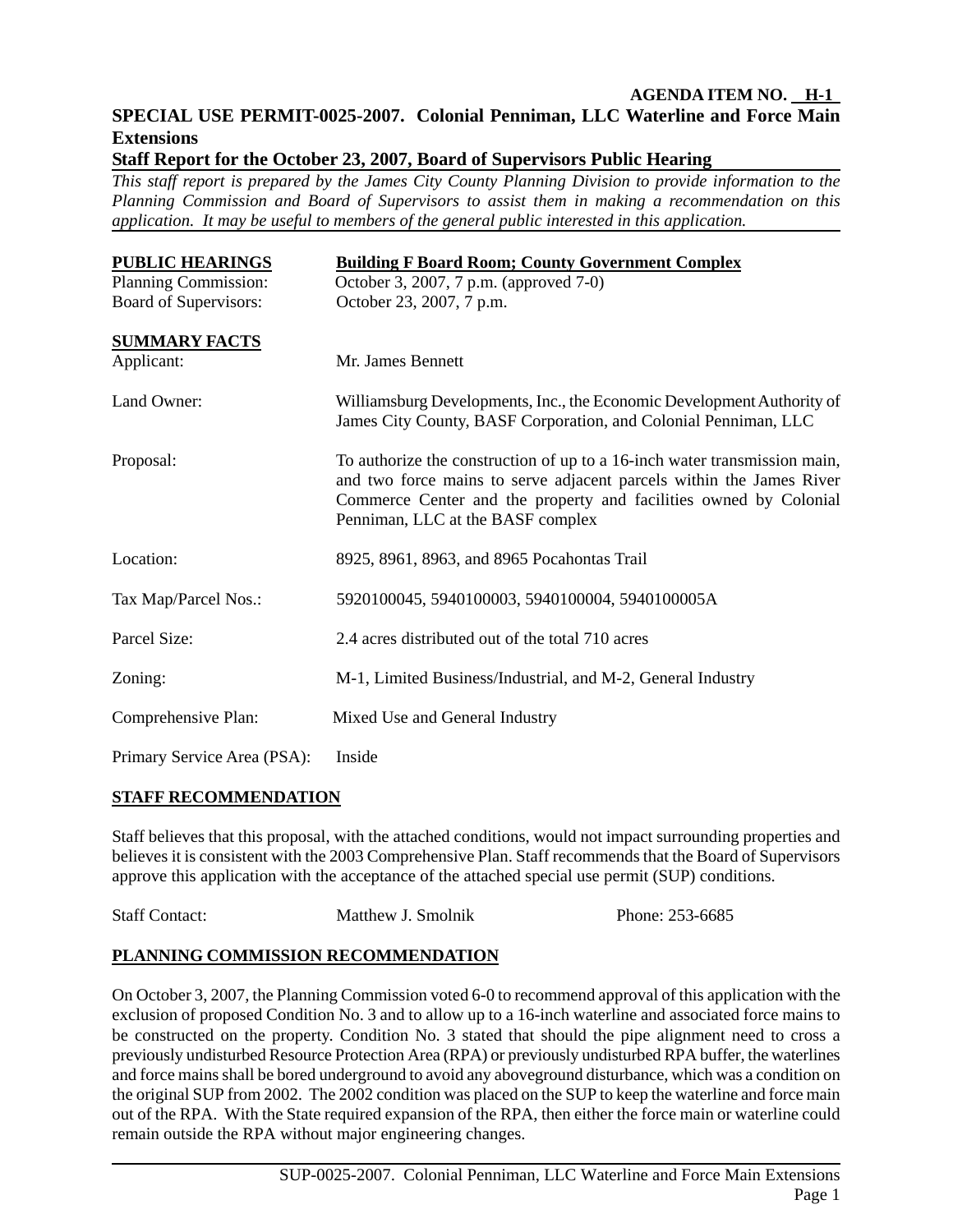# **PROJECT DESCRIPTION**

Mr. James Bennett has applied, on behalf of Williamsburg Developments, Inc., the Economic Development Authority of James City County, BASF Corporation, and Colonial Penniman, LLC for an SUP to allow for the construction of a 16-inch waterline, a 4-inch force main, and 2-inch force main between the James River Commerce Center and the Colonial Penniman, LLC property, which is located at the BASF site in Grove. SUP-03-2002 was approved by the Board of Supervisors on April 9, 2002, for a waterline extension to the former Trusswood, LLC property, which is now the Colonial Penniman, LLC property. Condition No. 11 on SUP-03-2002 stated that a land-disturbing permit shall be obtained by the developer within 24 months of the issuance of an SUP or the permit shall be void. A land-disturbing permit was not obtained within the 24 month period, therefore, the previous SUP is void and the new landowners are applying for a new SUP for the waterline and force main extensions.

Colonial Penniman, LLC recently purchased two lots within the BASF site. The BASF property is a 649-acre parcel located off Route 60 in Grove. Most of the BASF property fronts on the James River and is currently a vacant site. Colonial Penniman, LLC intends on speculatively developing the two parcels purchased. One lot is 16 acres in size and the other is 3.2 acres in size. Both properties have existing buildings, parking lots infrastructure, and are served by a small private water and sewer line, which have been generally adequate for rest room and potable water needs. However, the existing water and sewer lines are outdated, privately owned by BASF, and are not large enough for any new industrial user requiring processed water or an automatic fire suppression system (e.g. sprinklers). Additionally, BASF is not going to allow the occupants of the Colonial Penniman, LLC property to utilize the current private water and sewer system.

The largest, closest existing water main to tap into is the 12-inch waterline located within the right-of-way of Columbia Drive. The proposed force mains will connect to existing force mains that are located near the terminus of Columbia Drive. Should the SUP be approved, Colonial Penniman, LLC would extend the water main and force mains from Columbia Drive to their two properties. The location of the proposed waterline and force mains are shown on the enclosed Master Plan and will be located entirely within the applicant's property.

Colonial Penniman, LLC will not actually need the amount of water that is delivered by a 16-inch waterline. Therefore, should the SUP be approved, the new waterline would have excess capacity to serve the remaining property within the James River Commerce Center. The incremental costs of installing the larger size pipe are relatively small given the total project costs, with the benefits going to the undeveloped land. The 2-inch force main will serve the Colonial Penniman, LLC property while the 4-inch force main will serve the remaining properties within the James River Commerce Center.

# **PUBLIC IMPACTS**

# **Archaeology**

• Condition No. 2 - The standard County archaeological condition has been placed on this SUP application.

# **Environmental**

# **Watershed:** College Creek

**Staff Comment:** The Environmental Division does not have any further comments on this SUP application. Previously approved site plans for this project may result in the project being grandfathered under the previous Chesapeake Bay Ordinances.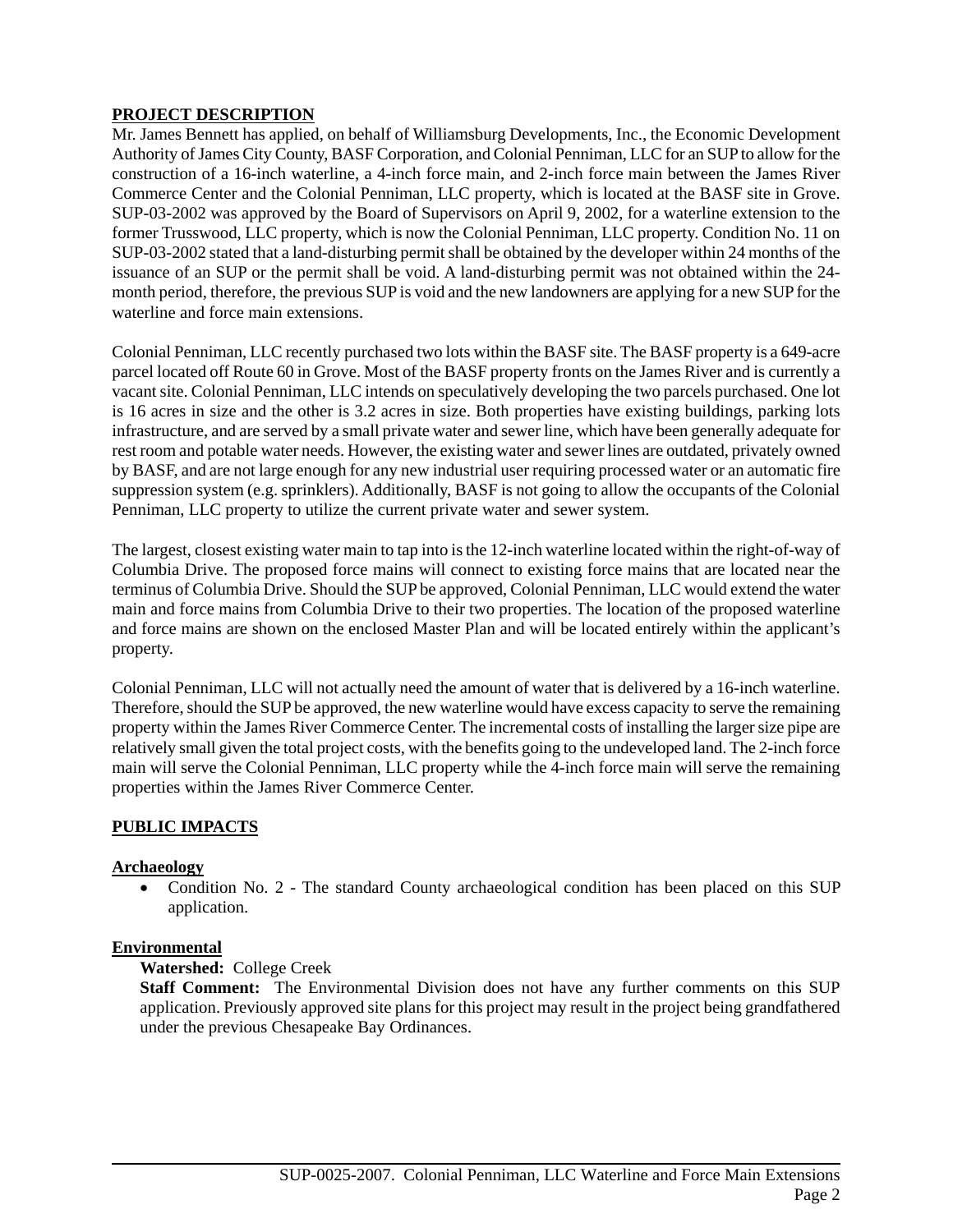# **Public Utilities**

The Colonial Penniman, LLC properties will be served by public water and sewer. The Planning Commission and Board should note that the water being supplied to this pipeline extension will come from Newport News Water Works, while the properties will connect to the James City Service Authority (JCSA) sanitary sewer system.

# **Conditions:**

- Condition No. 3 Any crossing of the BASF sanitary sewer line and/or pump station shall be reviewed and approved by the JCSA.
- Condition No. 4 The JCSA shall review and approve implementation and time lines on how the Colonial Penniman, LLC parcels will be served prior to the issuance of a preliminary site plan approval.
- Condition No. 5 All required permits and easements, including the necessary approvals from the Newport News Water Works, shall be obtained prior to the start of construction.
- Condition No. 6 Construction, operation, and maintenance shall comply with all local, State, and Federal requirements, including all Newport News Water Works requirements.

 **Staff Comment:** There is currently a 16-inch waterline within the right-of-way for Endeavor Drive, which splits into two 12-inch lines at the Endeavor Drive/Columbia Drive intersection. The 12-inch section of waterline within the Columbia Drive right-of-way was originally intended to be a 16-inch diameter waterline, but Newport News Water Works would only approve a 12-inch waterline for this area. Although not ideal, the connection of a 16-inch waterline to an existing 12-inch waterline should not create any issues to provide adequate water service to all intended customers.

# **Transportation**

# **2005 Traffic Counts:** 10,402

 **2026 Volume Projected (Pocahontas Trail):** 8,000

 **2026 Volume Projected (Route 60 Relocation):** 25,000

**Staff Comment:** The Comprehensive Plan traffic model suggests the need for Pocahontas Trail to be a four-lane facility in both the section extending from the York County line to BASF Road, and the section extending from BASF Road to the Newport News City line, unless the existing road is widened to four lanes. The project has been split into two phases with the intent to relocate the section from BASF Road to the Newport News City line first, and then assess the need for widening or relocating the upper section at that time. Careful coordination of transportation and development is extremely important along this road. Staff believes that the waterline and force main extensions will lead to additional traffic along Pocahontas Trail. However, the waterline will serve currently zoned industrial land and help reuse an existing industrial facility all of which are in the James River Enterprise Zone, an area that was deliberately designated for economic and commercial development.

# **COMPREHENSIVE PLAN**

# **Land Use Map**

| Designation<br>General Industry- (Page 123: General Industry describes areas within the PSA that are suitable for |                                                                                                        |  |
|-------------------------------------------------------------------------------------------------------------------|--------------------------------------------------------------------------------------------------------|--|
|                                                                                                                   | industrial uses which, because of their potential for creating dust, noise, odor, and other adverse    |  |
|                                                                                                                   | environmental effects, require buffering from adjoining uses, particularly residential uses. General   |  |
|                                                                                                                   | industrial uses usually require access to interstate and arterial highways and public water and sewer. |  |
|                                                                                                                   | James River Commerce Center Mixed Use (Page 129): Principle suggested land uses are limited            |  |
|                                                                                                                   | industrial and office development.                                                                     |  |
|                                                                                                                   | <b>Staff Comment:</b> Staff believes the waterline and force main extensions will encourage commercial |  |
|                                                                                                                   | growth in an appropriate area of the County and will encourage new businesses to locate in the         |  |
|                                                                                                                   | James River Enterprise Zone on what is a primarily vacant site.                                        |  |
| Development                                                                                                       | Commercial and Industrial Land Use Standard No. 1 - Page 136: Locate proposed commercial and           |  |
| <b>Standards</b>                                                                                                  | industrial developments adjacent to compatible uses.                                                   |  |
|                                                                                                                   | <b>Staff Comment:</b> The proposed waterline and force mains will encourage commercial and light       |  |
|                                                                                                                   | industrial growth within the James River Enterprise Zone.                                              |  |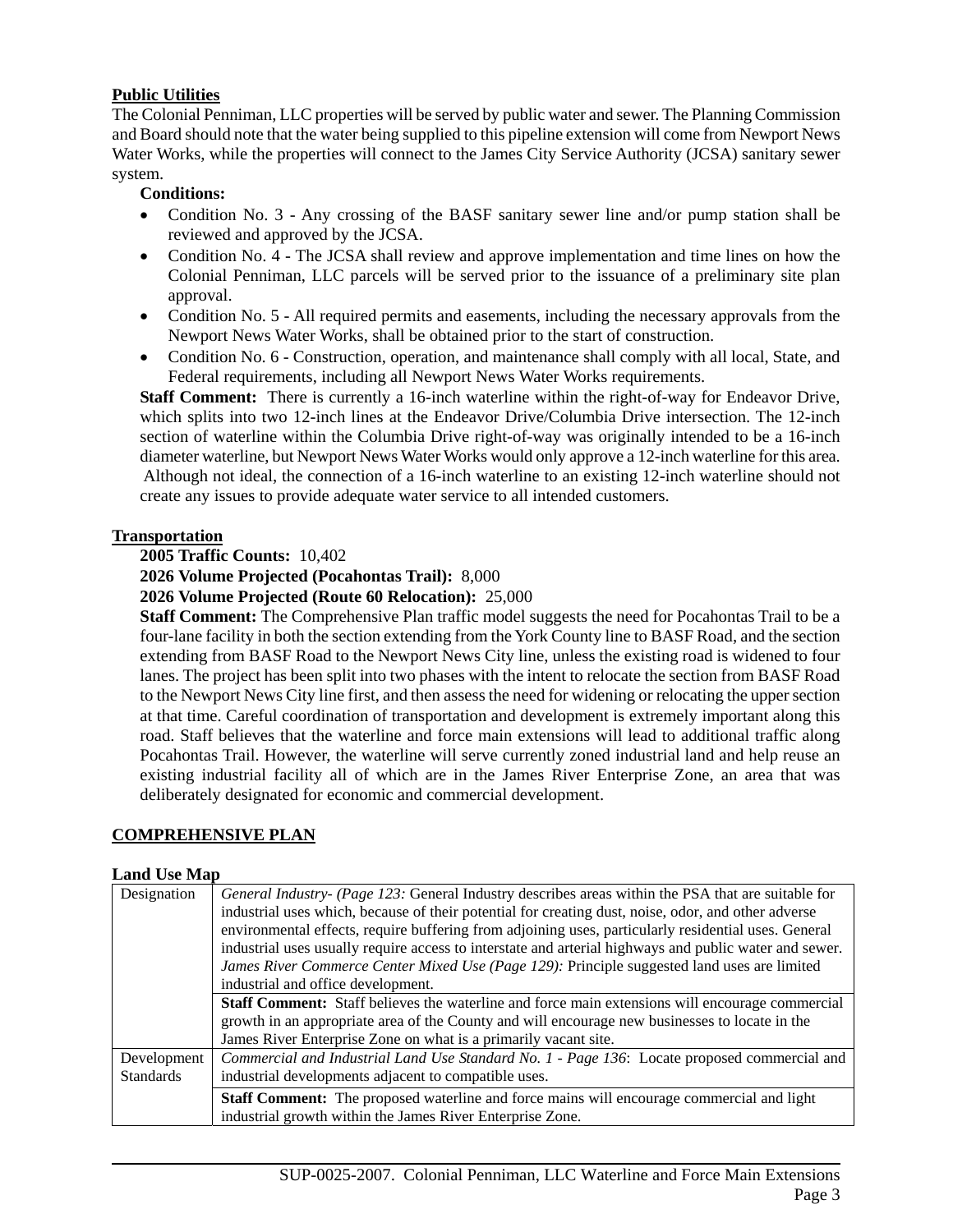| Goals,      | Goal No. 2 - Page 138: Direct growth into designated growth areas in an efficient and low-impact       |
|-------------|--------------------------------------------------------------------------------------------------------|
| strategies  | manner.                                                                                                |
| and actions | <i>Strategy No. 4 - Page 138:</i> Encourage commercial and industrial uses to develop in compact nodes |
|             | in well-defined locations within the PSA.                                                              |
|             | Action No. 11 - Page 139: Extend water and sewer service in the PSA according to a predetermined       |
|             | phased plan as set forth in this plan and the County's master water and sewer plans.                   |
|             | <b>Staff Comment:</b> Staff believes the extension of the waterline and force mains will encourage     |
|             | commercial growth in an appropriate area inside of the PSA.                                            |

# **Economic Development**

| Goals,      | Strategy No. 2 - (Page 20: Continue to maintain a supportive economic environment for existing           |
|-------------|----------------------------------------------------------------------------------------------------------|
| strategies  | industry and business and undertake public actions and cooperate in private actions that support and     |
| and actions | promote desirable commercial and industrial development.                                                 |
|             | Action No. 7c - Page 21: Utilize the JCSA and Newport News Water Works to promote desirable              |
|             | economic growth through the provision of water and sewer infrastructure consistent with the              |
|             | Comprehensive Plan policies and the regulations governing utility service.                               |
|             | Action No. 8 - Page 21: Promote the location of new business and industry within the County's            |
|             | Enterprise Zone.                                                                                         |
|             | <b>Staff Comment:</b> The James River Commerce Center is currently developing as an industrial park. The |
|             | Colonial Penniman, LLC properties are redeveloping and the BASF property should redevelop in the         |
|             | future. The installation of the waterline and force mains should encourage industrial growth on these    |
|             | properties that all lie within the James River Enterprise Zone.                                          |
| Goals,      | <i>Strategy No. 2 - (Page 138:</i> Ensure development is compatible in scale, size, and location to      |
| strategies  | surrounding existing and planned development. Protect uses of different intensities through buffers,     |
| and actions | access control, and other methods.                                                                       |
|             | Strategy No. 4 - Page 138: Encourage commercial and industrial uses to develop in compact nodes          |
|             | in well-defined locations within the PSA.                                                                |
|             | <b>Staff Comment:</b> The James River Commerce Center is currently developing as an industrial park.     |
|             | The Colonial Penniman, LLC properties are redeveloping and the BASF property should redevelop            |
|             | in the future. The installation of the waterline and force mains should encourage industrial growth      |
|             | on these properties that all lie within the James River Enterprise Zone.                                 |

# **Environment**

| Goals,      | <i>Strategy No. 2 - Page 65:</i> Assure that new development minimizes adverse impacts on the natural |
|-------------|-------------------------------------------------------------------------------------------------------|
| strategies  | and built environment.                                                                                |
| and actions |                                                                                                       |

# **Transportation**

| Goals,      | <i>Strategy No. 3 - Page 80:</i> Encourage commercial and industrial development patterns that maintain |
|-------------|---------------------------------------------------------------------------------------------------------|
| strategies  | or improve the planned function and character of County roadways.                                       |
| and actions | <b>Staff Comment:</b> Staff acknowledges Route 60's current traffic limitations. However, this site and |
|             | the area are planned for continuing industrial use and development. Route 60 is planned to be           |
|             | relocated in the southern end of the County, which should accommodate additional traffic from           |
|             | commercial and industrial development in this part of the County. Partial funding has been obtained     |
|             | and the County is pursuing the remaining funds necessary for construction.                              |

# **Comprehensive Plan Staff Comment**

Staff believes the waterline and force main extensions will provide a needed utility to support investment, development, redevelopment, and expansion within the James River Commerce Center, Colonial Penniman, LLC and BASF sites. Therefore, staff believes the proposal is consistent with the Comprehensive Plan.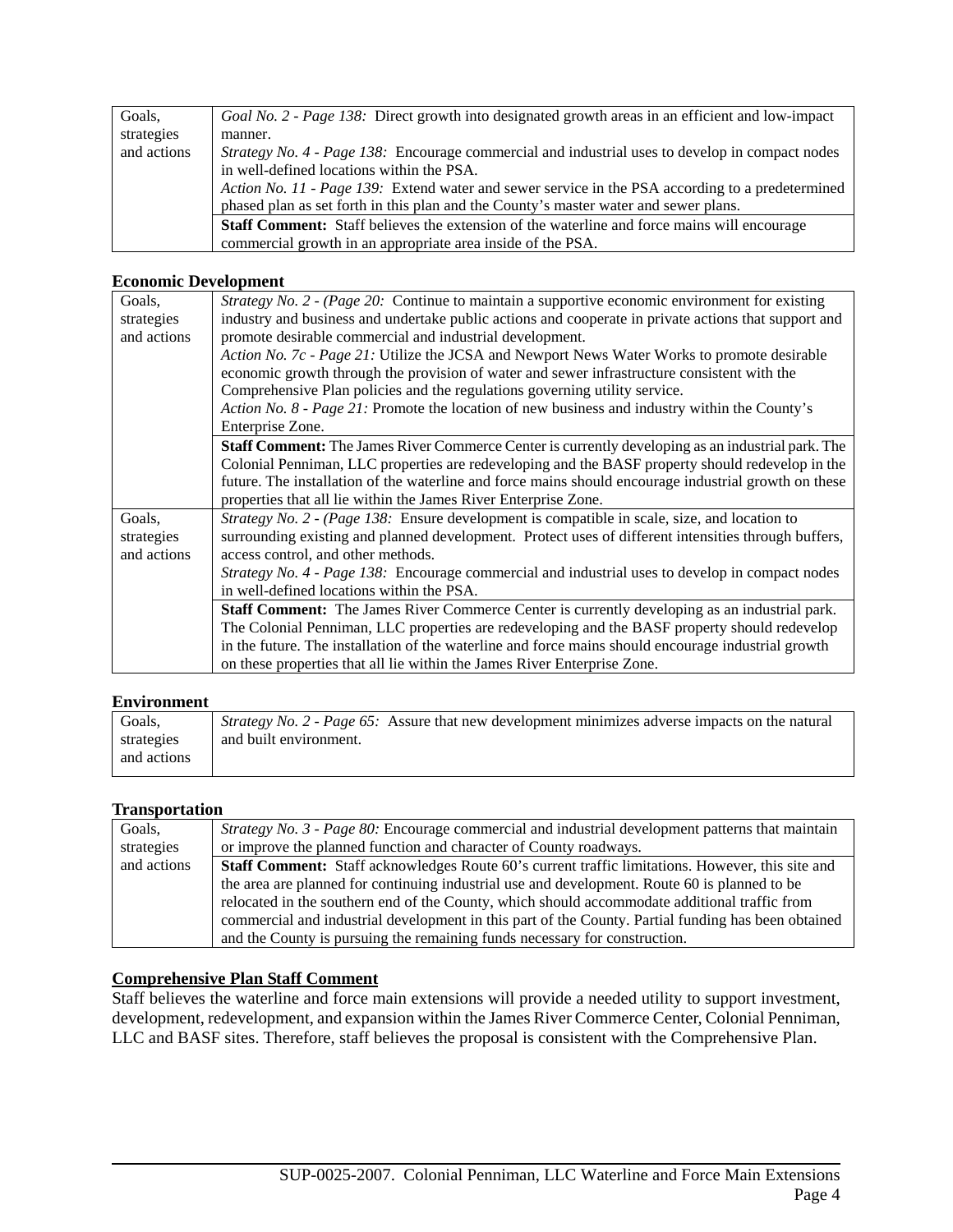# **RECOMMENDATION**

Staff believes that this proposal, with the attached conditions, would not impact surrounding properties and believes it is consistent with the 2003 Comprehensive Plan. Staff recommends that the Board of Supervisors approve this application with the acceptance of the attached SUP conditions.

Matthew J. Smolnik

CONCUR:

 $\overline{a}$ 

O. Marvin Spiners, Jr.

MJS/gs sup-0025-2007

# ATTACHMENTS:

- 1. Unapproved Planning Commission Minutes from October 3, 2007
- 2. Location Map
- 3. Master Plan dated September 14, 2007
- 4. Resolution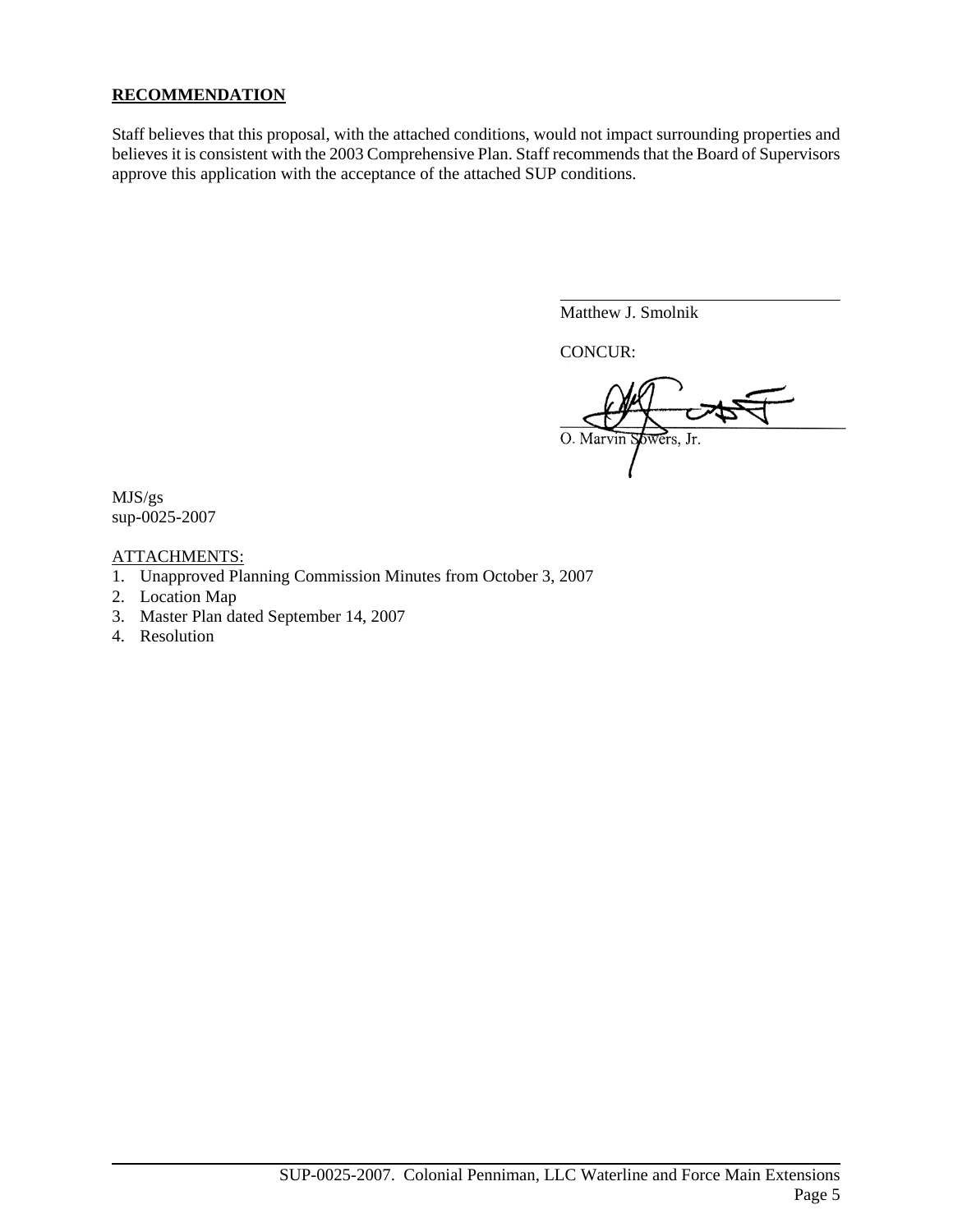# **R E S O L U T I O N**

#### CASE NO. SUP-0025-2007. COLONIAL PENNIMAN, LLC WATERLINE &

#### FORCE MAIN EXTENSIONS

- WHEREAS, the Board of Supervisors of James City County has adopted by ordinance specific land uses that shall be subjected to a Special Use Permit (SUP) process; and
- WHEREAS, the applicant has requested an SUP to allow for the construction of up to a 16-inch water transmission main and two force mains to serve adjacent parcels within the James River Commerce Center and the property and facilities owned by Colonial Penniman, LLC at the BASF complex in the M-1, Limited Business/Industrial, and M-2, General Industry, zoning districts, located at 8925, 8961, 8963, and 8965 Pocahontas Trail, further identified as Parcel Nos. (1-3), (1-4), (1-5A), and (1-45) on James City County Real Estate Tax Map No. (59-2); and
- WHEREAS, a public hearing was advertised, adjoining property owners notified, and a hearing held on SUP No. 0025-2007; and
- WHEREAS, the Board of Supervisors, following a public hearing is of the opinion that the SUP allowing for the above-mentioned waterline and two force mains should be approved.
- NOW, THEREFORE, BE IT RESOLVED that the Board of Supervisors of James City County, Virginia, does hereby approve the issuance of SUP No. 0025-2007 as described herein with the following conditions:
	- 1. For all portions of any temporary construction easements that have been cleared, but that do not need to remain clear after construction, as determined by the Director of Planning, seedlings shall be planted and shall be shown on a reforestation or revegetation plan to be approved by the Director of Planning. This plan shall be submitted within one year of the initial clearing of the easement. The reforestation or re-vegetation of any temporary construction easements shall be completed, as determined by the Director of Planning, within two years of the initial clearing of the easement. It shall be the responsibility of the developer to provide surety prior to final site plan approval guaranteeing implementation of the reforestation or revegetation plan, and to secure the necessary means to plant any temporary construction easements after the easements revert back to the property owner.
	- 2. A Phase I Archaeological Study for the disturbed area shall be submitted to the Director of Planning for review and approval prior to land disturbance. A treatment plan shall be submitted and approved by the Director of Planning for all sites in the Phase I study that are recommended for a Phase II evaluation and/or identified as eligible for inclusion on the National Register of Historic Places. If a Phase II study is undertaken, such a study shall be approved by the Director of Planning and a treatment plan for said sites shall be submitted to, and approved by, the Director of Planning for sites that are determined to be eligible for inclusion on the National Register of Historic Places and/or those sites that require a Phase III study. If in the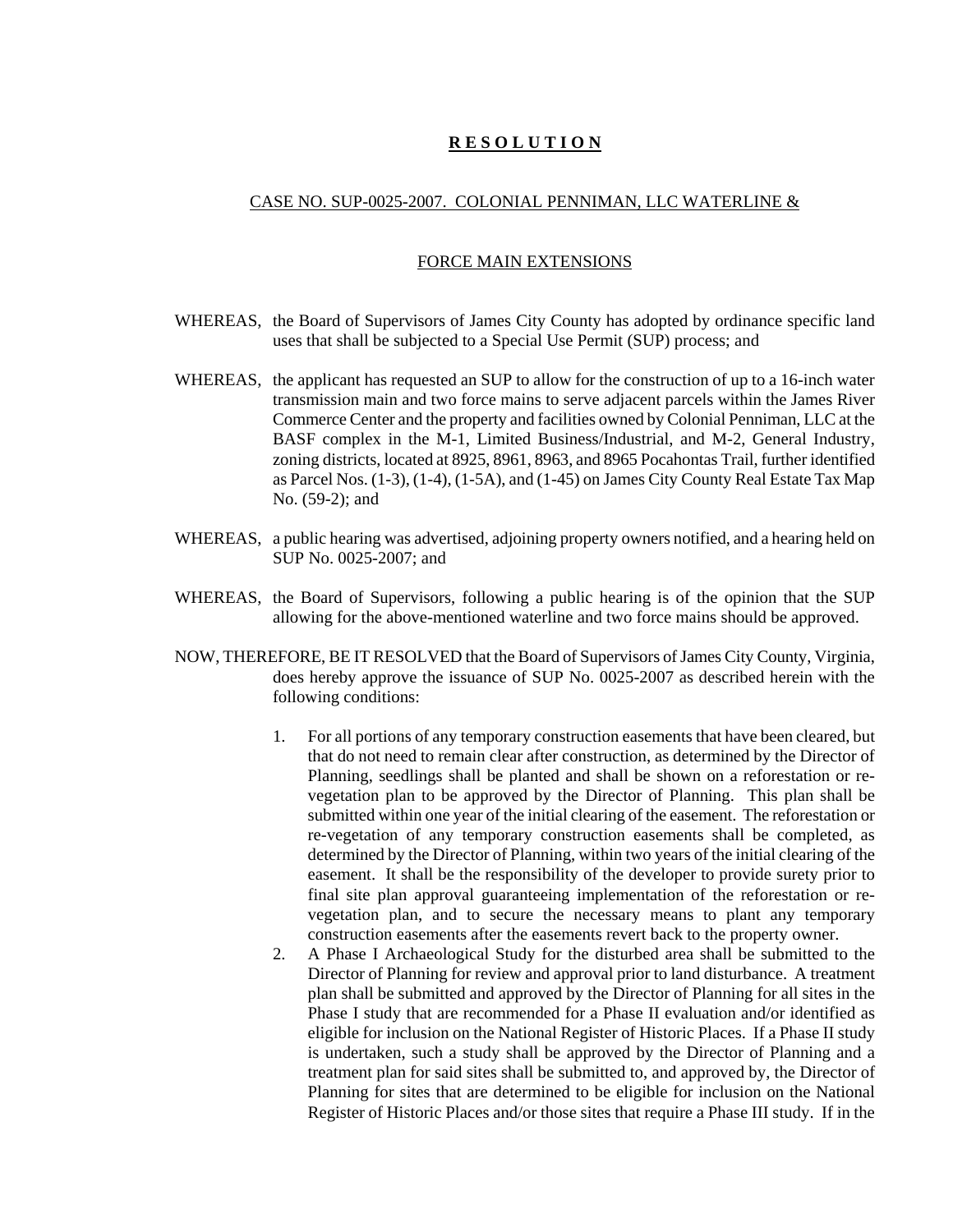Phase III study, a site is determined eligible for nomination to the National Register of Historic Places and said site is to be preserved in place, the treatment plan shall include nomination of the site to the National Register of Historic Places. If a Phase III study is undertaken for said sites, such studies shall be approved by the Director of Planning prior to land disturbance within the study areas. All Phase I, Phase II, and Phase III studies shall meet the Virginia Department of Historic Resources' "Guidelines for Preparing Archaeological Resource Management Reports" and the Secretary of the Interior's "Standards and Guidelines for Archaeological Documentation," as applicable, and shall be conducted under the supervision of a qualified archaeologist who meets the qualifications set forth in the Secretary of the Interior's "Professional Qualification Standards." All approved treatment plans shall be incorporated into the plan of development for the site and the clearing, grading, or construction activities thereon.

- 3. Any crossing of the BASF complex sanitary sewer line and/or pump station shall be reviewed and approved by the James City Service Authority (JCSA).
- 4. Prior to the issuance of preliminary site plan approval, an agreement and plan between the developer and the JCSA, including implementation time lines, must be reviewed and approved by the JCSA on how the two Colonial Penniman, LLC properties and James City County Real Estate Tax Map Nos. (59-4)(1-4) and (59- 4)(1-5A) will be served with public sewer.
- 5. All required permits and easements, including the necessary approvals from the Newport News Water Works, shall be obtained prior to the start of construction, as defined in the James City County Zoning Ordinance.
- 6. Construction, operation, and maintenance shall comply with all local, State, and Federal requirements, including all Newport News Water Works requirements.
- 7. A Land-Disturbing Permit shall be obtained by the developer within 24 months from the date of the issuance of this SUP, or this SUP shall be void.
- 8. This SUP is not severable. Invalidation of any word, phrase, clause, sentence, or paragraph shall invalidate the remainder.

John J. McGlennon Chairman, Board of Supervisors

\_\_\_\_\_\_\_\_\_\_\_\_\_\_\_\_\_\_\_\_\_\_\_\_\_\_\_\_\_\_\_\_\_\_\_\_

ATTEST:

William C. Porter, Jr. Deputy Clerk to the Board

\_\_\_\_\_\_\_\_\_\_\_\_\_\_\_\_\_\_\_\_\_\_\_\_\_\_\_\_\_\_\_\_

Adopted by the Board of Supervisors of James City County, Virginia, this 23rd day of October, 2007.

Sup0025\_2007.res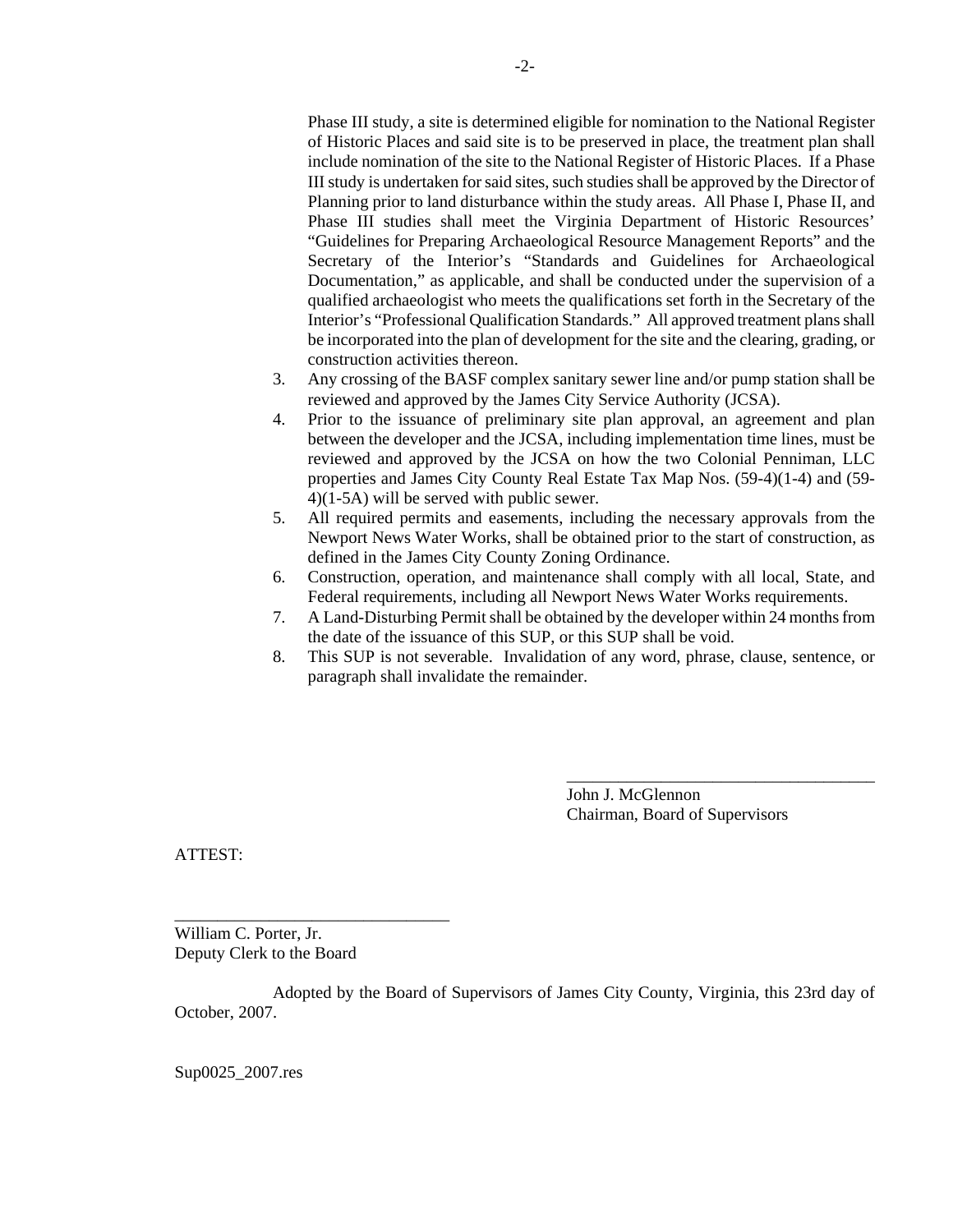# **UNAPPROVED MINUTES OF THE October 3, 2007 MEETING OF THE PLANNING COMMISSION**

# SUP-25-07 Colonial Penniman Water Line Extension

Mr. Smolnik presented staffs report for a special use permit to allow for construction of up to a 16 inch waterline and two force mains on the property located at 8925, 8961, 8963, and 8965 Pocahontas Trail. The properties are zoned M-l, Limited Business/Industrial and M-2 General Industry and are designated as Mixed Use and General Industry on the Comprehensive Plan. A special use permit is required for transmission pipelines in both the M-l and M-2 zoning districts. Staff recommended that this proposal, with conditions, would not impact surrounding properties and believes it is consistent with the 2003 Comprehensive Plan. Staff recommended that the Planning Commission recommend approval of this application to the Board of Supervisors with the acceptance of the special use permit conditions.

Ms. Hughes asked if there were any questions for staff.

Mr. Billups asked if this case was previously approved by the Board of Supervisors.

Mr. Smolnik stated it was previously approved by the Board.

Ms. Hughes asked for clarification on the comment "Environmental staff is comfortable with eliminating the condition of requiring boring underneath the RPA".

Mr. Smolnik said he would have Mr. Scott Thomas from the Environmental Division address that concern.

Mr. Thomas stated that the County's preference would be that the SUP condition remain. To protect the RPA, the County wants the best condition, which would be to keep the provisions for boring under the RPA, rather than allow direct encroachment into the RPA. However, when the Environmental Division reviewed this case in 2002 there was very little RPA associated with this project. Mr. Thomas stated that there is now approximately 1000 feet in the new RPA line, and it would be an economic detriment to the project.

Ms. Hughes stated that there was a comment regarding that this may be grandfathered.

Mr. Thomas stated that there are certain grandfathering provisions associated with this project because there was site plan approval under SP-I06-02. Mr. Thomas stated that staff would determine the impact that the current project would have had in 2002 to the RPA versus the impact now. Mr. Thomas feels the impact is minimal and this would

 $\mathcal{L}^{\text{max}}_{\text{max}}$ 

 $\sim$   $\sim$ 

 $\mathcal{A}$  is a simple polarization of the set of the simple space  $\mathcal{A}$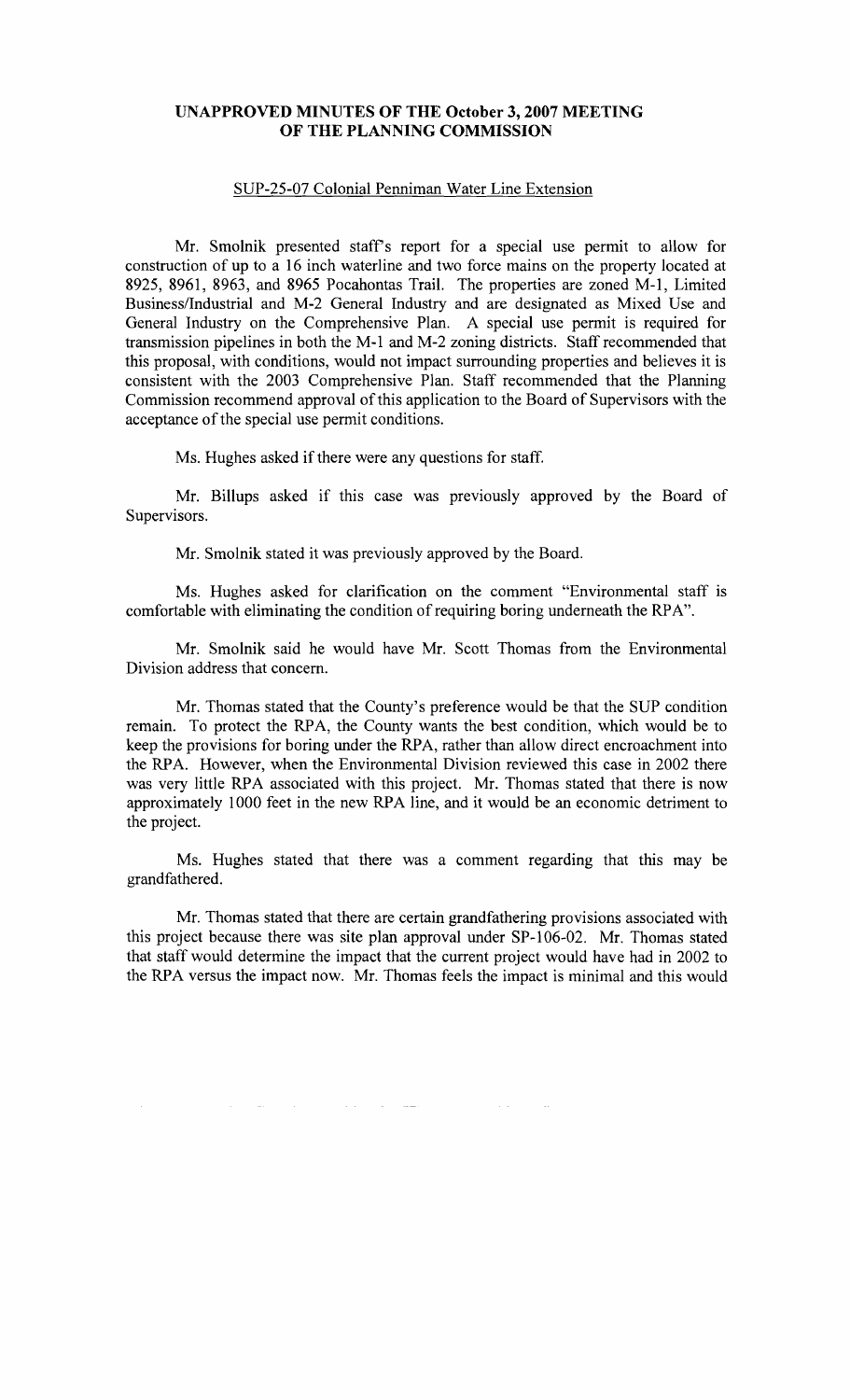probably fall under administrative approval for the Environmental Division and not have to be reviewed by the Chesapeake Bay Board. If it were determined to have a larger impact then it would need to be reviewed by the Chesapeake Bay Board.

Mr. Krapf asked if Mr. Thomas knew what the additive cost would be for boring underneath the RPA and what the impact would be on the applicant.

Mr. Thomas stated he was not sure but he felt that this amount through this terrain would be excessive. He would defer to the applicant on this question.

Mr. Billups asked Mr. Kinsman about the grandfathering of conditions being the original SUP was void.

Mr. Kinsman stated the Virginia code states a recorded site plan is valid for five years after it has been recorded. The original site plan was recorded in 2003 making it valid until 2008.

Mr. James Bennett spoke on behalf of Williamsburg Developments Inc, the Economic Development Authority (EDA) of James City County, BASF Corporation, and Colonial Penniman, LLC. He stated that Colonial Penniman purchased the property in 2007 and was aware of the approved site plan, but was not aware of the special use condition that had previously expired in 2004. In Spring 2007 there were negotiations with the County to acquire an easement through the James River Commerce Center property from the end of Columbia Drive to BASF property. There were also negotiations with BASF to acquire an easement through BASF property to the applicant's site. During the negotiations there were several discussions concerning the water line. The EDA would have access to that waterline and in return has given the easement. The BASF property is currently being marketed and it is unclear as to what will happen to that property in the future. The City of Newport News has expressed concerns over the 16 inch waterline. Mr. Bennett did make the point that this project does not require this size waterline; however the James River Commerce Center could well trigger needs for that size.

Mr. Bennett addressed the question about the cost of the bore underneath the RPA. The longest RPA encroachments would be 600 feet, but it is in an area that is already cleared and already has utility lines in it. Mr. Bennett stated he has not contacted Newport News as to whether they would accept a waterline that is largely bored underneath the ground and is not accessible. He stated another concern was that the waterline itself would be in a two feet casing and that if bored shallow would be extremely difficult to keep the ground from bulging above ground. The cost of the directional bore is extremely expensive. Mr. Bennett gave the figure of \$ 50 - \$ 75 a foot for a traditional waterline for labor plus materials. A directional bore would be in excess of \$300 per foot for labor plus materials.

 $\label{eq:2.1} \begin{array}{cccccccccc} \mathcal{L}_{\mathcal{A}} & \mathcal{L}_{\mathcal{B}} & \mathcal{L}_{\mathcal{B}} & \mathcal{L}_{\mathcal{B}} & \mathcal{L}_{\mathcal{B}} & \mathcal{L}_{\mathcal{B}} & \mathcal{L}_{\mathcal{B}} & \mathcal{L}_{\mathcal{B}} & \mathcal{L}_{\mathcal{B}} & \mathcal{L}_{\mathcal{B}} & \mathcal{L}_{\mathcal{B}} & \mathcal{L}_{\mathcal{B}} & \mathcal{L}_{\mathcal{B}} & \mathcal{L}_{\mathcal{B}} & \mathcal{L}_{\mathcal{B}} & \mathcal{L}_{\$ 

Ms. Hughes asked if there were any questions for the applicant.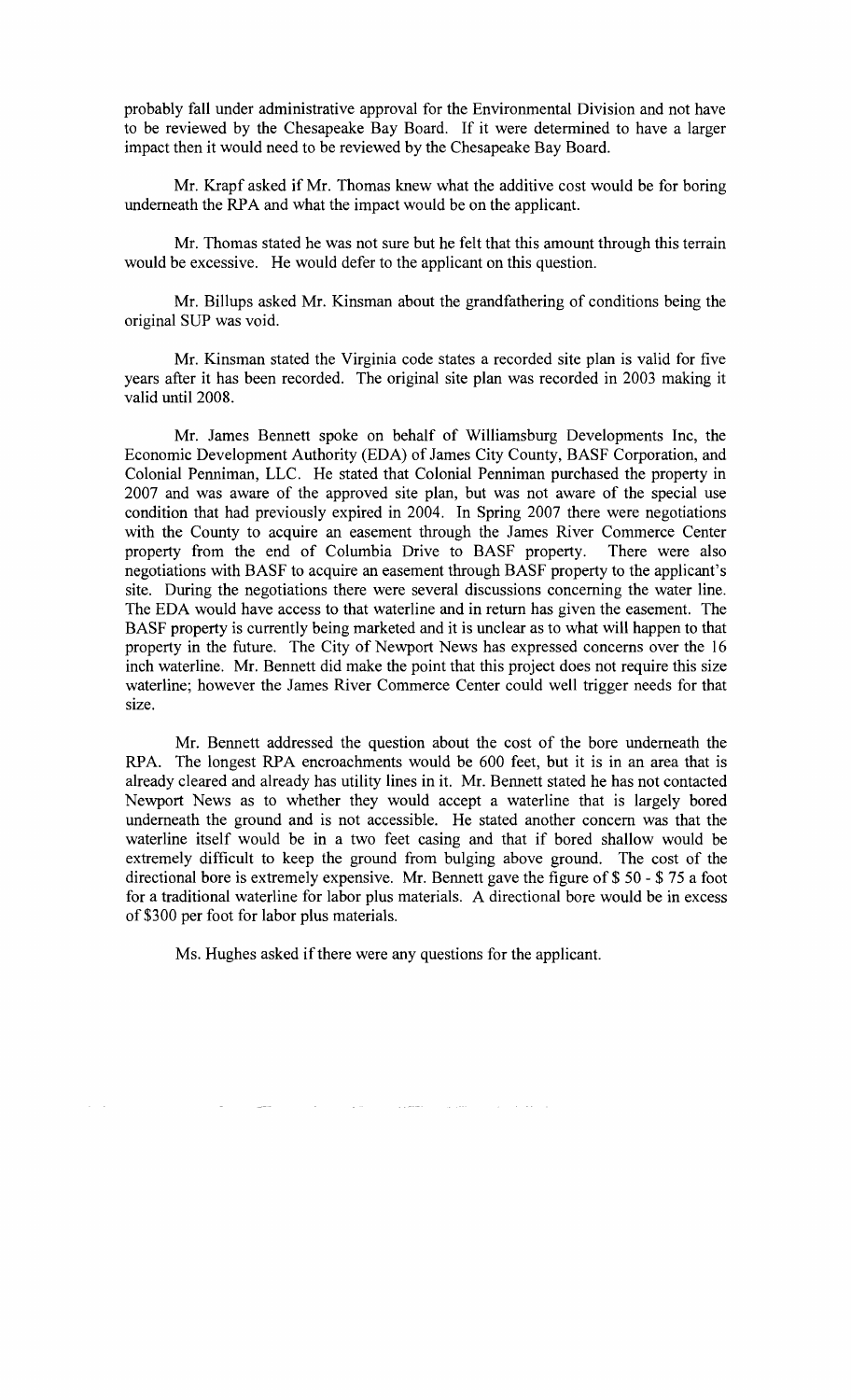Mr. Fraley asked Mr. Bennett if he was requesting removal of the condition for requiring the direct boring.

Mr. Bennett stated that it was not clear whether there was a grandfathered site plan or not. Mr. Bennett stated the alignment has not changed since 2003 with an exception of an area that is outside the RPA.

Mr. Fraley asked Ms. Hughes for clarification.

Ms. Hughes asked for clarification.

Mr. Kinsman stated that there is a valid site plan. He said the question is implementation and it requires a valid special use permit to actually implement. Mr. Kinsman stated that construction cannot take place until the special use permit is attained. He stated that the proposed special use permit conditions would be imposed on this applicant regardless of whether the site plan was valid in 2003 or whether they submitted a new site plan. He further stated that condition #3 if approved this evening would be imposed on this applicant.

Ms. Hughes asked if the RPA designation is grandfathered.

Mr. Kinsman stated that as Mr. Thomas mentioned the site plan is valid, so there is no need for Chesapeake Bay Board approval. It would just go through administrative review. He stated that there will be a question if there any are deviations from the original site plan, but that would be determined at a later date.

Mr. Fraley asked if the applicant was requesting that the Planning Commission consider removal of this condition.

Mr. Bennett stated yes.

 $\sim 10^7$ 

 $\sim 10^{-1}$ 

Mr. Fraley asked what would be the plan for the 600 feet that would be going through an already disturbed RPA.

Mr. Bennett stated that they came to an agreement with the EDA. The applicant would provide for labor and piping for the alignment through their EDA property, in exchange, the EDA would provide mitigation needs required to satisfy the RPA encroachments.

Mr. Smolnik stated that the applicant was asking for a water line up to 16 inch. The clarification was made to emphasize "up to".

Ms. Hughes asked for public comments.

 $\mathcal{L}(\mathcal{A})$  and  $\mathcal{L}(\mathcal{A})$ 

Steven Yavorsky, Office of Economic Development (OED), stated that he was here to support removing condition #3 of the SUP requirements. He stated that both

 $\sim 10^6$ 

المتحصات

 $\sim 10^{11}$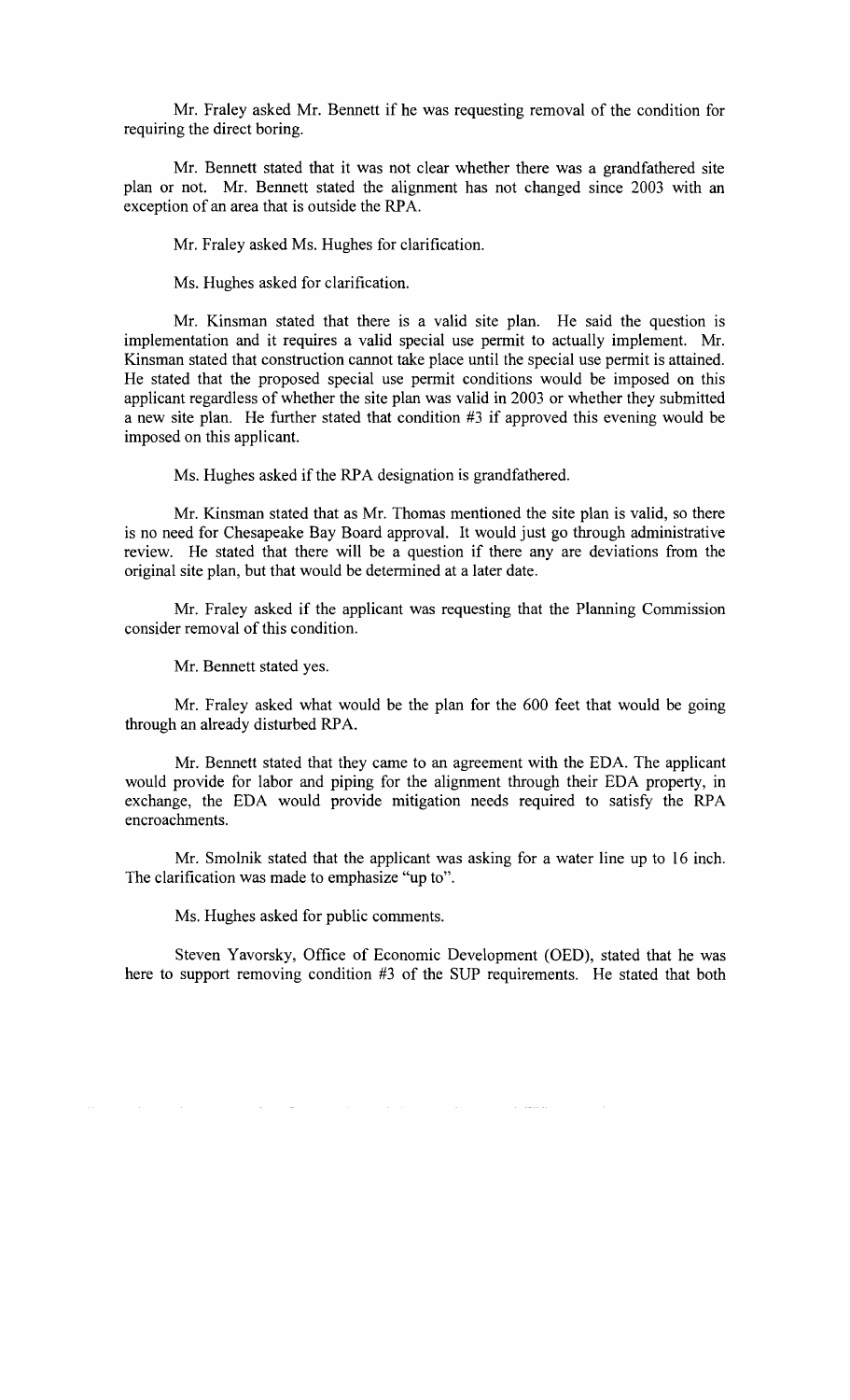EDA and the Colonial Penniman properties are designated general industry by the Comprehensive Plan, and both currently zoned for industrial uses. Mr. Yavorsky felt that the time constraint of completing this project before the current site plan expires is critical. He reiterated the agreement between the EDA and the OED for environmental mitigation to compensate for the disturbed land that is currently within the RPA. Mr. Yavorsky felt that approving this application and removing condition #3 will revitalize a used building but also provide the future development of M-l property and the James River Commerce Center.

Ms. Hughes closed the public hearing.

Ms. Jones made a motion for approval without condition #3 and to allow the water main to be up to 16 inches. She felt that this property is an industrial site and the Planning Commission needs to be supportive of economic development.

Mr. Fraley agreed with Ms. Jones. This property is zoned industry and designated for industry. Mr. Fraley stated that he believed that a large portion of the BASF property was a superfund cleanup property to begin with. Mr. Fraley stated he was part of the Architectural Review Board of the Commerce Center, and this service is needed to fully develop James River Commerce Center.

Mr. Krapf felt that this provides a public benefit for the individuals involved but also supports the long range strategic objectives of James City County.

Ms. Hughes commented that she felt this was a site that was classified as "brown field development." She explained this term and the need to have appropriate development on the appropriate area. Ms. Hughes felt this has been accomplished here. This area has had several contamination problems and she felt that this was an appropriate use.

Mr. Kennedy seconded the motion.

 $\mathcal{A}^{\mathcal{A}}$ 

In a roll call vote the application was approved. (6-0). AYE: Billups, Krapf, Jones, Kennedy, Fraley, Hughes.

 $\mathcal{L}(\mathcal{L})$  ,  $\mathcal{L}(\mathcal{L})$ 

الأراد المحافر الأرابية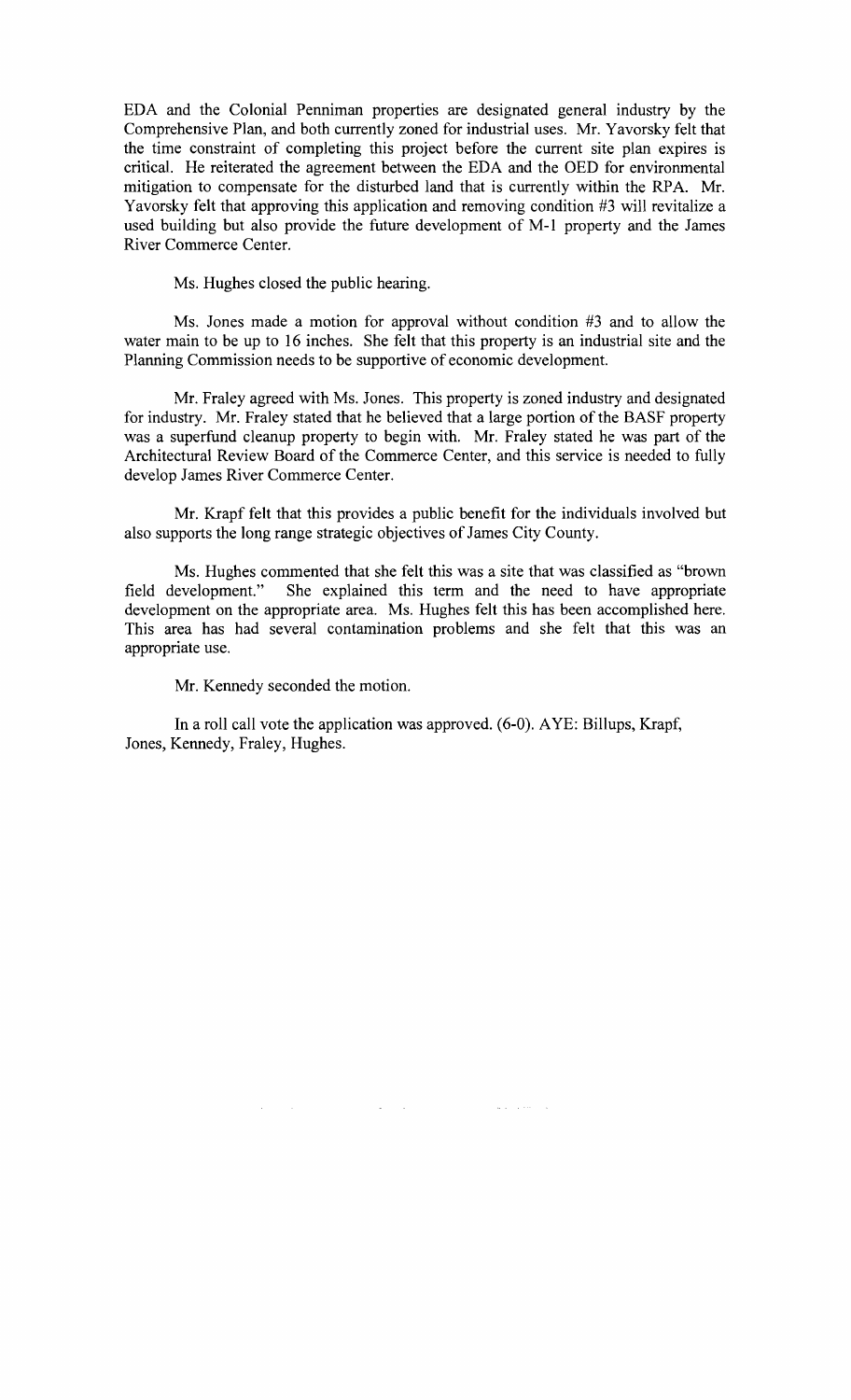# **JCC-SUP-0025-2007 Colonial Penniman, LLC Waterline and Force Main Extensions**



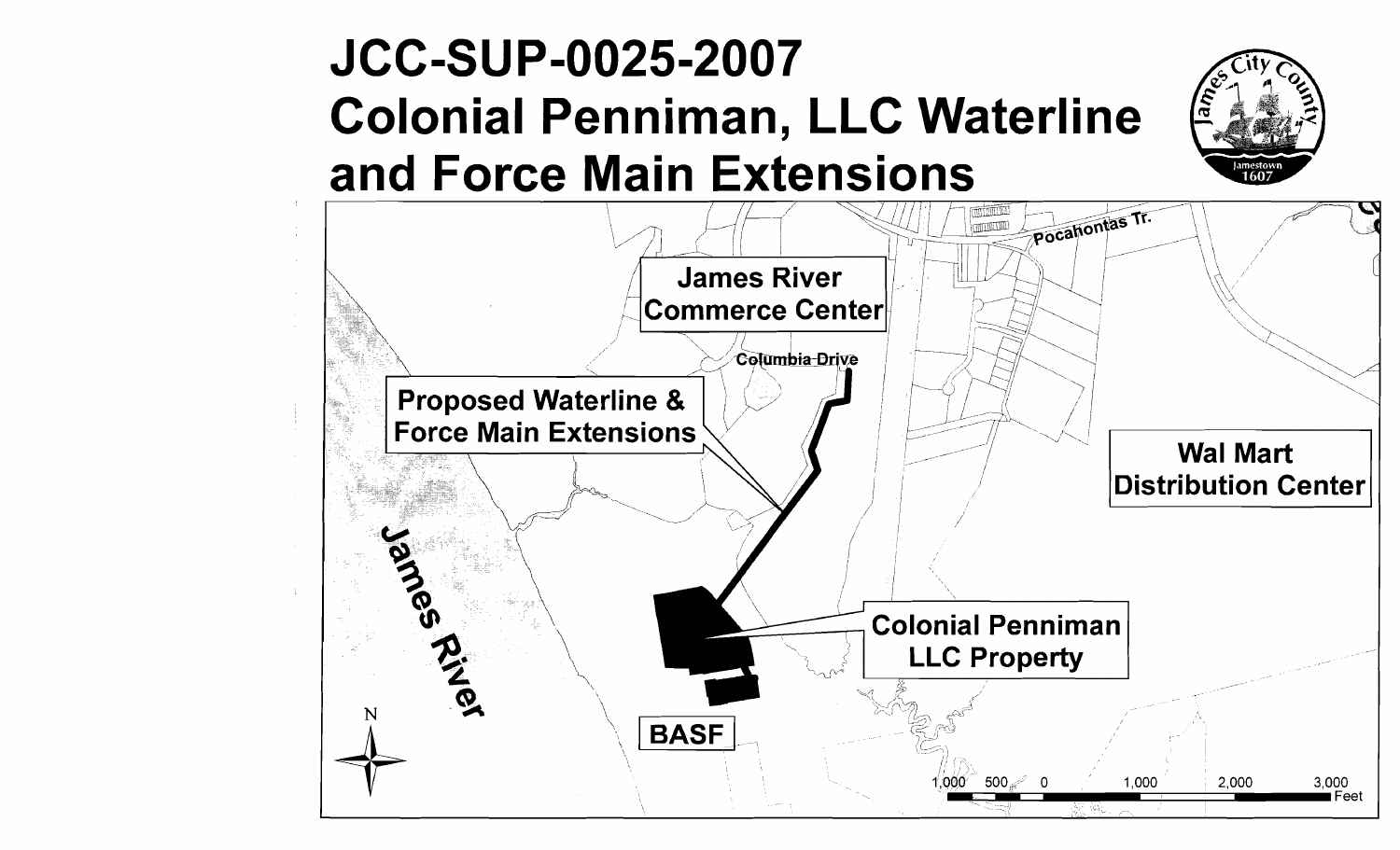#### **M E M O R A N D U M**

| DATE:    | October 23, 2007                                                             |
|----------|------------------------------------------------------------------------------|
| TO:      | The Board of Supervisors                                                     |
| FROM:    | Emmett H. Harmon, Chief of Police<br>Adam R. Kinsman, Deputy County Attorney |
| SUBJECT: | Ordinance to Permit Use of Golf Carts on Public Highways in the County       |

Several months ago, citizens living the Chickahominy Haven neighborhood approached the Board of Supervisors regarding the use of golf carts on the public roads in their neighborhood. Absent a statute to the contrary, the use of golf carts along public highways is strictly prohibited. The residents of Chickahominy Haven regularly use golf carts and requested that the Board consider adopting an Ordinance to permit the use of golf carts on the roadways in their neighborhood. At the request of the Board, a study group was formed to consider the potential implications of this request. The study group met on August 27 at the James City County Library and reached a general consensus that the use of golf carts on the public highways in Chickahominy Haven would not be objectionable, provided that certain safety considerations were addressed. We concur with the consensus of the study group.

The Code of Virginia requires that the Board adopt an Ordinance authorizing golf cart use on specifically designated public highways in the County. Because Chickahominy Haven may not be the only neighborhood that may request such a designation, we have drafted revisions to the County Code that establish universal standards for any public highway designated for golf cart use. Importantly, these universal standards incorporate safety measures that we feel are necessary for golf cart use along any public highway, regardless of where such highway is located. The proposed County Code revisions include an application procedure to ensure that each request for designation is considered in the same manner. Once an application for designation is submitted, it will be considered by the Chief of Police and he will then forward the application to the Board, along with his recommendation. We recommend adoption of these proposed changes to the County Code.

Following careful consideration of Chickahominy Haven's request and the issues raised by the study group, we feel that golf carts may be accommodated along these highways if the proposed safety standards are met. Should the Board choose to amend the County Code to permit the designation of certain streets for golf cart use, we also recommend adoption of the attached Ordinance designating each of the public highways in Chickahominy Haven for golf cart use.

Ĥarmon

 $\overline{a}$ 

Adam R. Kinsman

EHH/ARK/gb GolfCartsOrd.mem

Attachment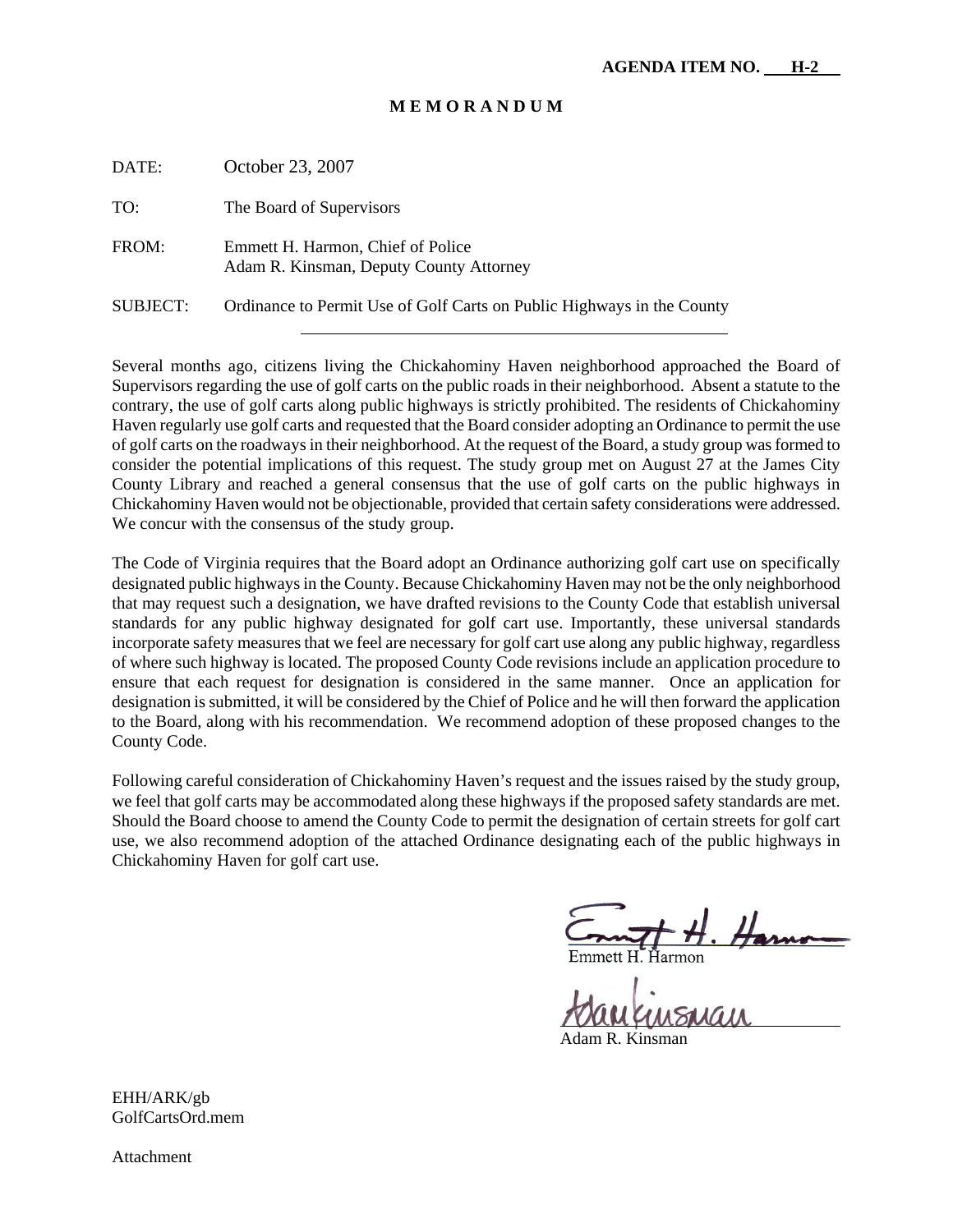- WHEREAS, the residents of Chickahominy Haven have petitioned the Board of Supervisors of James City County, Virginia to designate the streets in Chickahominy Haven for golf cart use; and
- WHEREAS, a citizens group formed to study the implications of such a designation came to the consensus that golf cart use in Chickahominy Haven could be accommodated if certain safety concerns were met, which have been codified in the County Code; and
- WHEREAS, the Board has carefully considered the concerns voiced by the residents of Chickahominy Haven, the recommendation of staff, the speed, volume, and character of motor vehicle traffic using the public highways in Chickahominy Haven; and
- WHEREAS, pursuant to Section 46.2-916.2 et seq. of the Code of Virginia and Section 13-60 et seq. of the County Code, the Board has determined that golf cart and utility vehicle operation on the public highways in Chickahominy Haven is compatible with state and local transportation plans and is consistent with the Commonwealth of Virginia's Statewide Pedestrian Policy.
- NOW, THEREFORE, BE IT RESOLVED that the Board of Supervisors of James City County, Virginia, does hereby designate the following roads located in the Chickahominy Haven neighborhood for golf cart and utility vehicle use:

| a.             | <b>Canal Street</b>   | (Route 737)                                       |
|----------------|-----------------------|---------------------------------------------------|
| b.             | <b>Hampton Drive</b>  | (Route 716)                                       |
| $\mathbf{c}$ . | North Riverside Drive | (Route 715) from its intersection with Otey Drive |
|                |                       | to its terminus.                                  |
| d.             | Otey Drive            | (Route 1014)                                      |
| e.             | South Riverside Drive | (Route 716)                                       |
| f.             | The Point Drive       | (Route 795)                                       |
| g.             | <b>Osprey Drive</b>   | (Route 737)                                       |
| h.             | Richmond Avenue       | (Route 1007)                                      |
| i.             | Tabiatha Lane         | (Route 1016)                                      |
|                |                       |                                                   |

BE IT FURTHER RESOLVED that no golf carts shall be permitted on any of the designated streets until the County receives full payment for all signage required by Section 13-62 of the County Code and such signage is installed.

> John J. McGlennon Chairman, Board of Supervisors

\_\_\_\_\_\_\_\_\_\_\_\_\_\_\_\_\_\_\_\_\_\_\_\_\_\_\_\_\_\_\_\_\_\_\_\_

ATTEST:

William C. Porter, Jr. Deputy Clerk to the Board

\_\_\_\_\_\_\_\_\_\_\_\_\_\_\_\_\_\_\_\_\_\_\_\_\_\_\_\_\_\_\_\_

Adopted by the Board of Supervisors of James City County, Virginia, this 23rd day of October, 2007.

GolfCart\_Haven\_res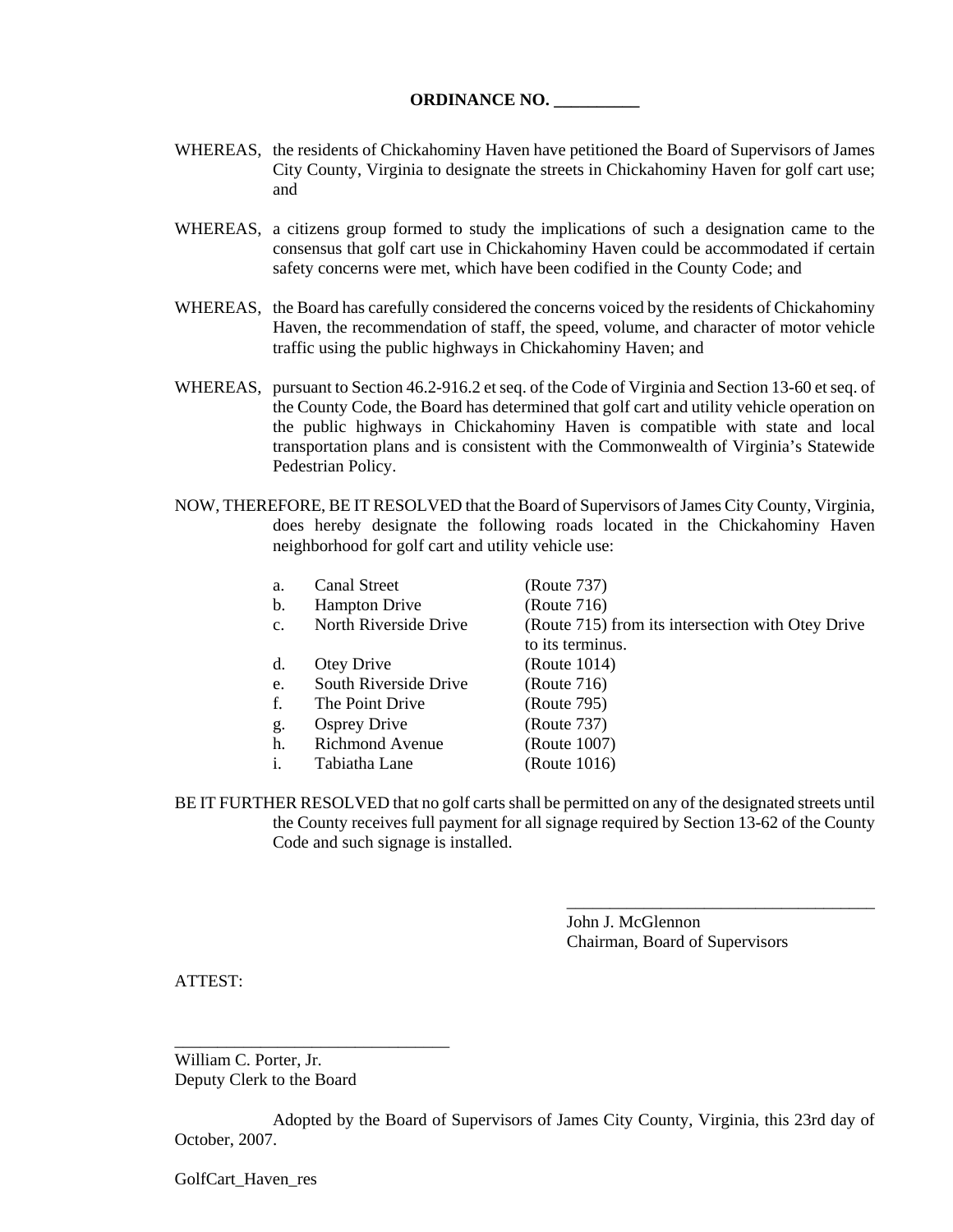ORDINANCE NO.

AN ORDINANCE TO AMEND AND REORDAIN CHAPTER 13, MOTOR VEHICLES AND TRAFFIC, BY ADDING ARTICLE IV, DESIGNATION OF PUBLIC HIGHWAYS FOR GOLF CART OR UTILITY VEHICLE USE; SECTION 13-60, USE OF GOLF CARTS OR UTILITY VEHICLES ON PUBLIC HIGHWAYS; SECTION 13-61, DEFINITIONS; SECTION 13-62, DESIGNATION OF PUBLIC HIGHWAYS FOR GOLF CART AND UTILITY VEHICLE OPERATIONS; SECTION 13-63, LIMITATIONS ON GOLF CART AND UTILITY VEHICLE OPERATIONS ON DESIGNATED PUBLIC HIGHWAYS; SECTION 13-64, APPLICATION PROCEDURE; SECTION 13-65, PENALTY; AND SECTION 13-66, REVOCATION OF DESIGNATION.

BE IT ORDAINED by the Board of Supervisors of the County of James City, Virginia, that Chapter 13, Motor Vehicles and Traffic, is hereby amended by adding Article IV, Designation of Public Highways for Golf Cart or Utility Vehicle Use; Section 13-60, Use of golf carts or utility vehicles on public highways; Section 13-61, Definitions; Section 13-62, Designation of public highways for golf cart and utility vehicle operations; Section 13-63, Limitations on golf cart and utility vehicle operations on designated public highways; Section 13-64, Application procedure; Section 13-65, Penalty; and Section 13-66, Revocation of designation.

# *ARTICLE IV.*

# *DESIGNATION OF PUBLIC HIGHWAYS FOR GOLF CART OR UTILITY VEHICLE USE.*

#### *Section 13-60. Use of golf carts or utility vehicles on public highways.*

*No person shall operate a golf cart or utility vehicle on or over any public highway in the county except as provided in this article.* 

*State law reference - Code of Va. § 46.2-916.1.*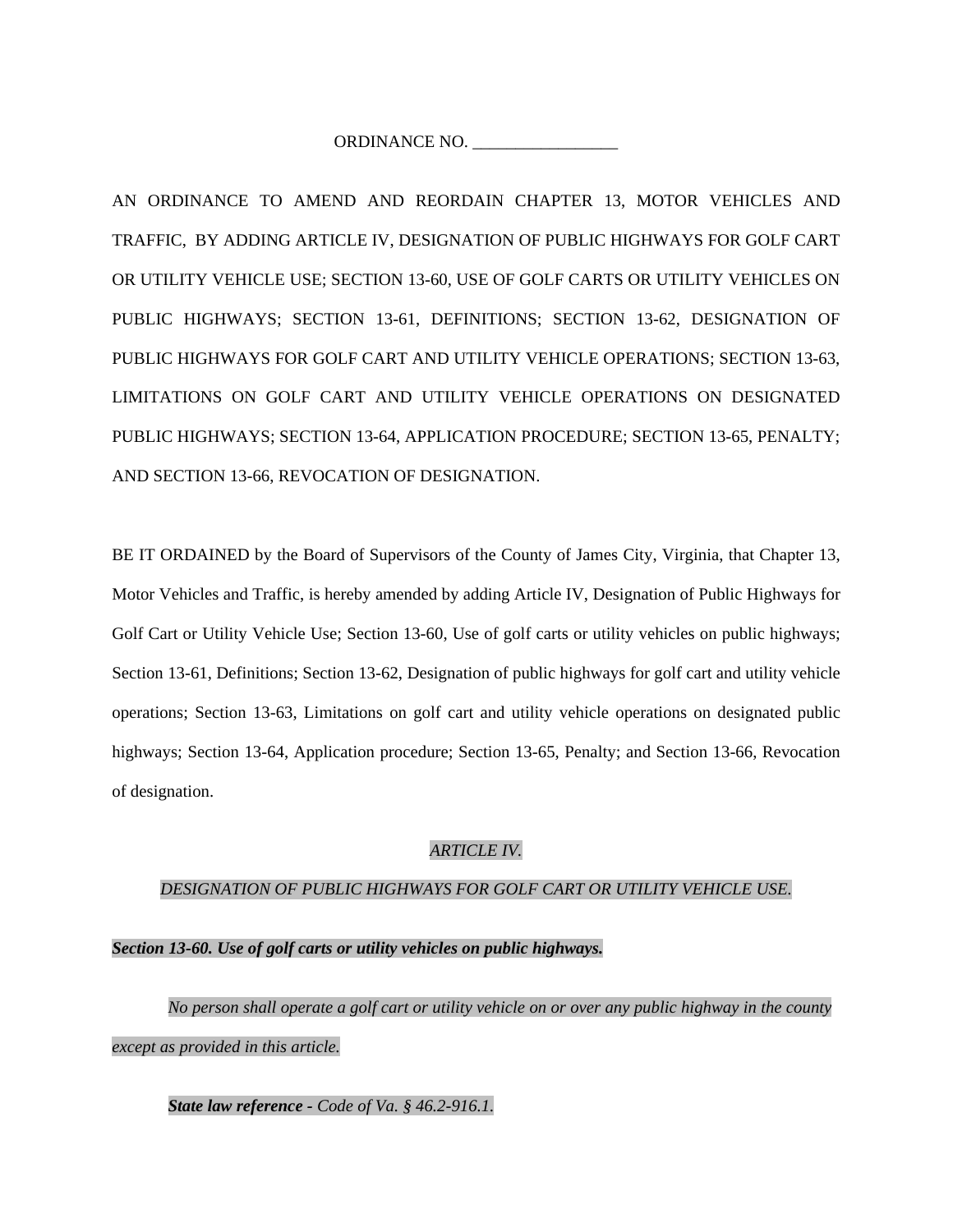An Ordinance to Amend and Reordain Chapter 13. Motor Vehicles and Traffic Page 2

#### *Section 13-61. Definitions.*

*For the purposes of this article, the following words shall have the meaning given herein: Chief of police: The chief of the James City County Police Department or his designee. Golf cart: a self-propelled vehicle that is designed to transport persons playing golf and their equipment on a golf course.* 

*Highway: The entire width between the boundary lines of every way or place open to the use of the public for purposes of vehicular travel in the county, including the streets and alleys, and, for lawenforcement purposes, (i) the entire width between the boundary lines of all private roads or private streets that have been specifically designated "highways" by an ordinance adopted by the board of supervisors and (ii) the entire width between the boundary lines of every way or place used for purposes of vehicular travel on any property owned, leased, or controlled by the United States government and located in the Commonwealth.* 

*Utility vehicle: A motor vehicle that is (i) designed for off-road use, (ii) powered by an engine of no more than 25 horsepower, and (iii) used for general maintenance, security, agricultural, or horticultural purposes. "Utility vehicle" does not include all-terrain vehicles as defined in section 46.2- 100 of the Code of Virginia, riding lawn mowers, or any other vehicle whose definition is included in section 46.2-100 of the Code of Virginia.* 

*State law reference - Code of Va. § 46.2-100.* 

#### *Section 13-62. Designation of public highways for golf cart and utility vehicle operations.*

*(a) No portion of the public highways may be designated for use by golf carts and utility vehicles unless the board of supervisors has reviewed and approved such highway usage.*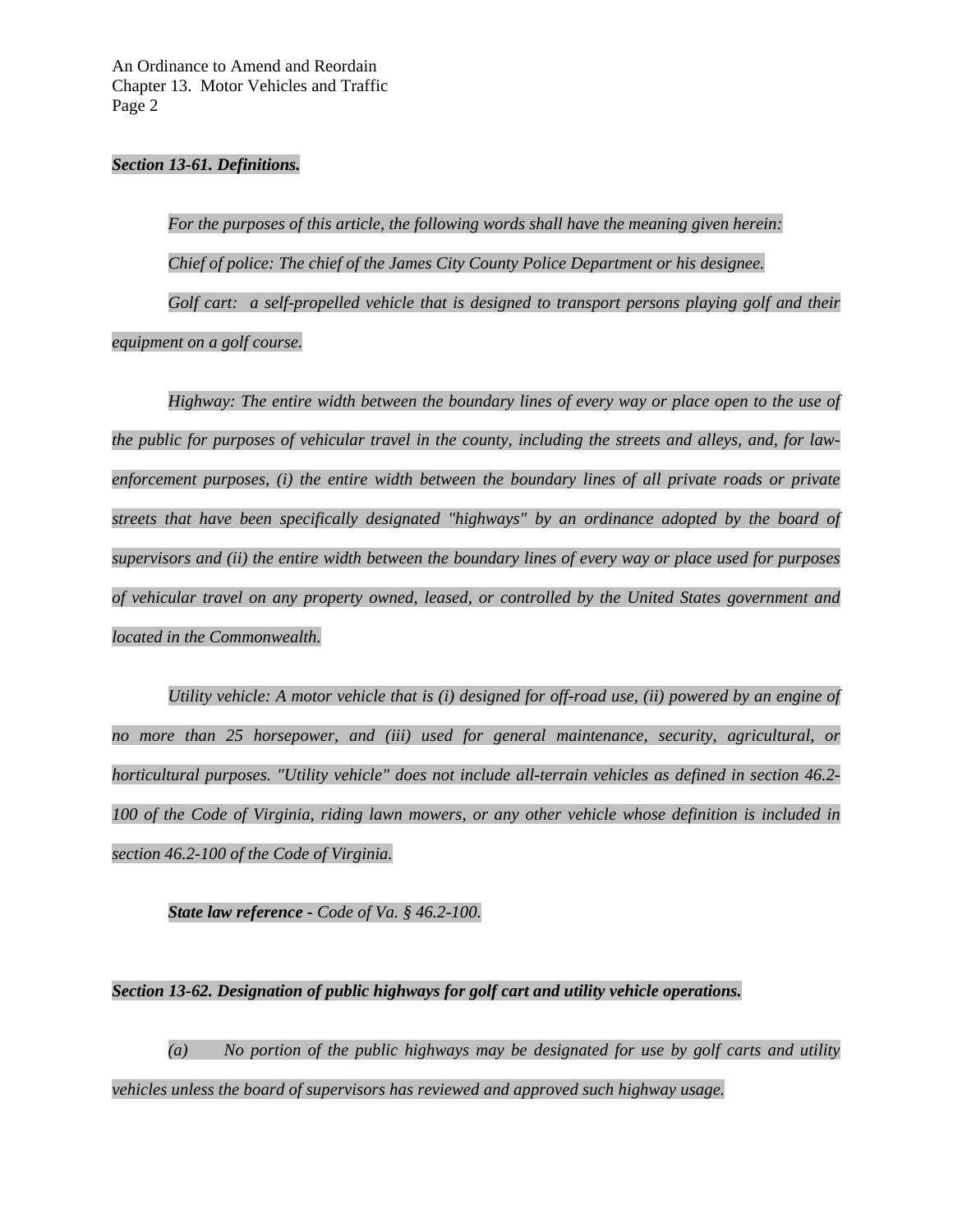*(b) The board of supervisors may by ordinance authorize the operation of golf carts and utility vehicles on designated public highways within the county after (i) considering the speed, volume, and character of motor vehicle traffic using such highways, and (ii) determining that golf cart and utility vehicle operation on particular highways is compatible with state and local transportation plans and consistent with the Commonwealth's Statewide Pedestrian Policy provided for in Section 33.1-23.03:001 of the Code of Virginia.* 

*(c) No public highway shall be designated for use by golf carts and utility vehicles if such golf cart and utility vehicle operations will impede the safe and efficient flow of motor vehicle traffic.* 

*(d) Signs alerting motorists that golf carts may be in operation shall be erected along all*  roads designated for golf cart and utility vehicle operation or in such locations as determined by the chief *of police. The county shall be responsible for the installation and continuing maintenance of any signs pertaining to the operation of golf carts or utility vehicles. The cost of the installation and continued maintenance of the signs on streets and highways designated for golf cart use shall be the responsibility of the organizations, individuals, homeowners associations or other entities requesting the designations. All costs incurred by the county for the installation and maintenance of the signs shall be assessed to and recovered from the organization, individual, or entity that requested the designation.* 

#### *State law reference - Code of Va. § 46.2-916.2.*

# *Section 13-63. Limitations on golf cart and utility vehicle operations on designated public highways.*

*(a) Golf cart and utility vehicle operations on designated public highways shall be in accordance with the following limitations:*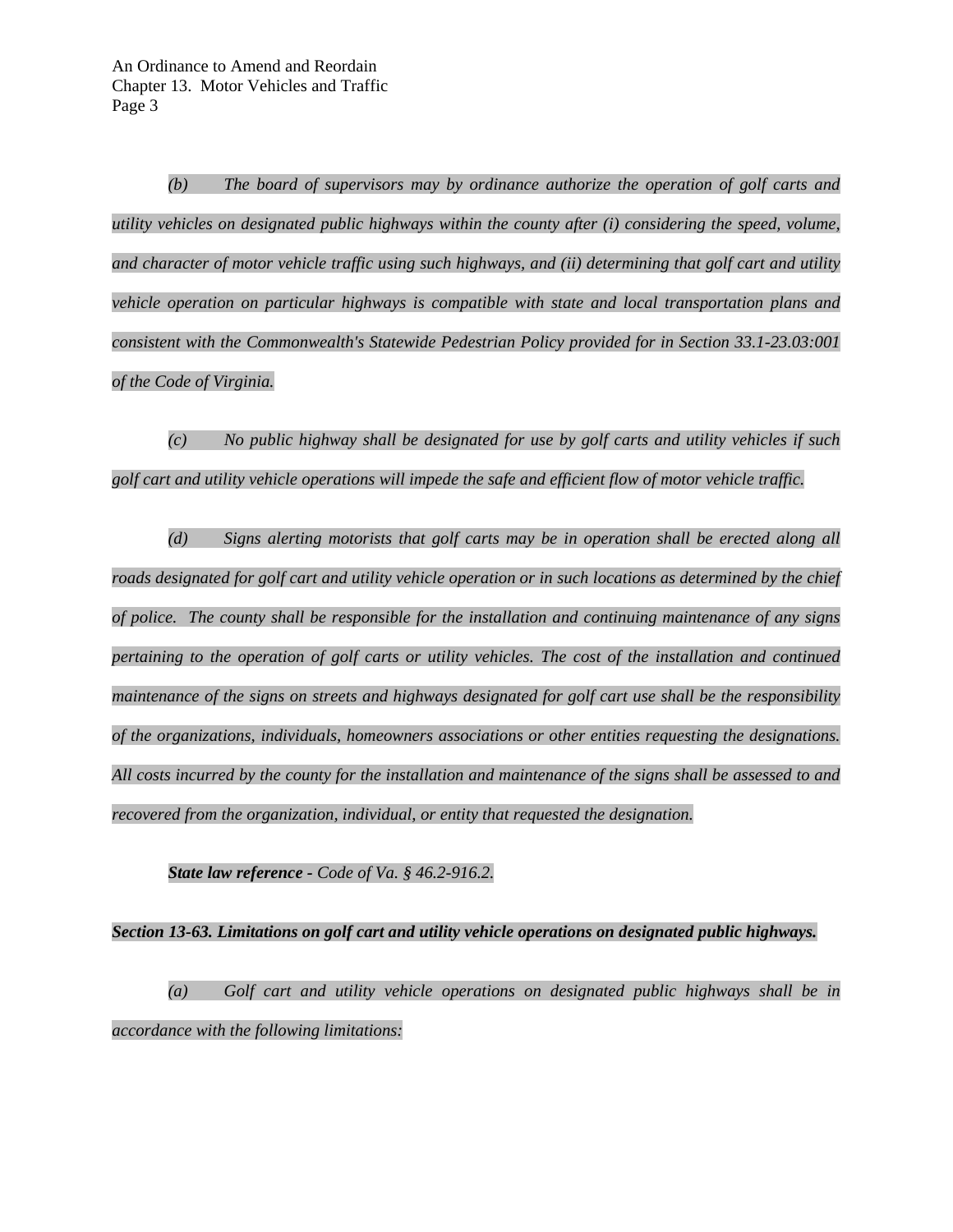- *(1) A golf cart or utility vehicle may be operated only on designated public highways where the posted speed limit is 25 miles per hour or less. No golf cart or utility vehicle shall cross any highway at an intersection where the highway being crossed has a posted speed limit of more than 25 miles per hour;*
- *(2) No person shall operate any golf cart or utility vehicle on any public highway unless he has in his possession a valid driver's license;*
- *(3) Every golf cart or utility vehicle, whenever operated on a public highway, shall display a slow-moving vehicle emblem in conformity with section 46.2-1081 of the Code of Virginia;*
- *(4) Golf carts and utility vehicles shall be operated upon the public highways only between sunrise and sunset, unless equipped with such lights as are required in Article 3 (§ 46.2- 1010 et seq.) of Chapter 10 of Title 46.2 of the Code of Virginia for different classes of vehicles; and*

*(5) Golf carts and utility vehicles operating on designated streets and highways pursuant to this article shall be insured by a recreational vehicle policy of insurance with coverage of not less than fifty thousand dollars (\$50,000.00) per accident. Proof of such*  insurance shall be maintained in such golf cart or utility vehicle at all times such golf *cart or utility vehicle is in operation on a designated street or highway.* 

*(b) The limitations of subsection (a)(1) above shall not apply to golf carts and utility vehicles being operated as follows:*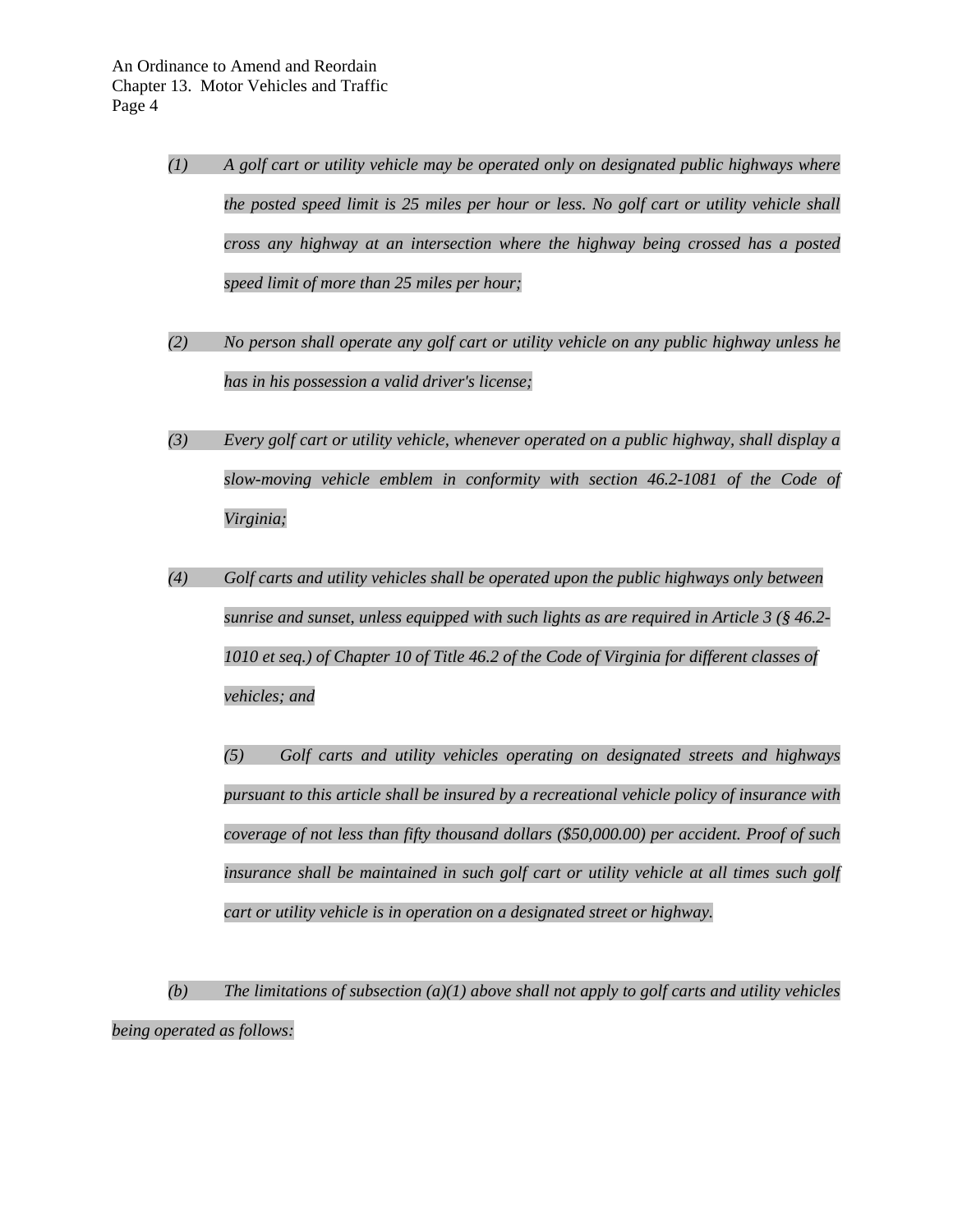- *(1) To cross a highway from one portion of a golf course to another portion thereof or to another adjacent golf course; or to travel between a person's home and golf course if (i) the trip would not be longer than one-half mile in either direction, and (ii) the speed limit on the road is no more than 35 miles per hour;*
- *(2) To the extent necessary for local government employees, operating only upon highways located within the locality, to fulfill a governmental purpose, provided the golf cart or utility vehicle is being operated on highways with speed limits of 35 miles per hour or less; and*
- *(3) As necessary by employees of public or private two-year or four-year institutions of higher education if operating on highways within the property limits of such institutions, provided the golf cart or utility vehicle is being operated on highways with speed limits of 35 miles per hour or less.*

*State law reference - Code of Va. § 46.2-916.3.* 

# *Section 13-64. Application procedure.*

*(a) Any individual, organization, or entity may apply to the clerk of the board of supervisors*  to have a qualifying public highway in the county designated for golf cart or utility vehicle use, provided, *however, that:* 

*(1) If the public highway is located within a neighborhood with a homeowners association, whether mandatory or not, such application shall be in the name of the homeowners association and shall be signed by a duly-authorized representative of the homeowners association.*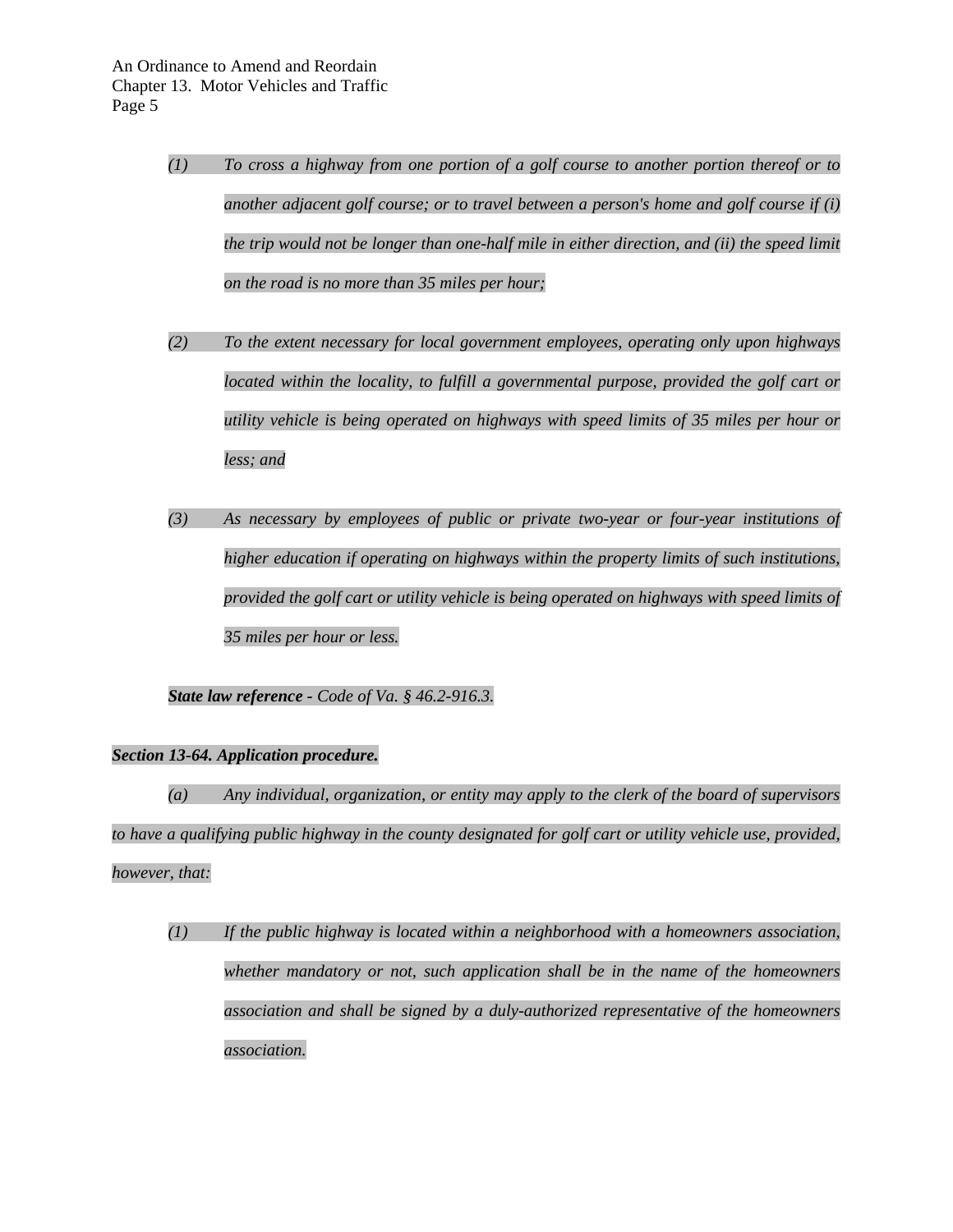|              | (2) | If the public highway is not located within a neighborhood with a homeowners                   |
|--------------|-----|------------------------------------------------------------------------------------------------|
|              |     | association, or is otherwise located outside of a neighborhood, such application shall be      |
|              |     | accompanied by a petition affirmatively seeking such designation. Such petition shall          |
|              |     | include signatures representing at least 51% of the parcels adjacent to each of the public     |
|              |     | highways proposed for designation.                                                             |
|              | (b) | At a minimum, each application shall include the following:                                    |
|              | (1) | The full legal name of the individual, organization, or entity making the application;         |
|              | (2) | The name and route number of each public highway to be designated;                             |
|              | (3) | A petition, if one is required by section 13-64(a)(2); and                                     |
|              | (4) | An application fee of \$250.00.                                                                |
|              | (c) | Upon receipt and acceptance of the application by the clerk of the board of supervisors,       |
|              |     | it shall be considered by the chief of police, who shall make a recommendation to the board of |
| supervisors. |     |                                                                                                |

*(d) Following a public hearing, the board of supervisors shall consider the recommendations of the affected property owners and the chief of police, the factors set forth in section 13-62(b), and the general merits of the application before making a determination.* 

*State law reference - Code of Va. § 46.2-916.3.* 

# *Section 13-65. Penalty.*

*A civil penalty in the amount of \$100.00 shall be assessed for any violation of this article. A civil penalty in the amount of \$250.00 shall be assessed for a repeated violation of this article. The imposition of civil penalties shall not preclude the use of injunctive relief.* 

*State law reference - Code of Va. § 46.2-916.3.*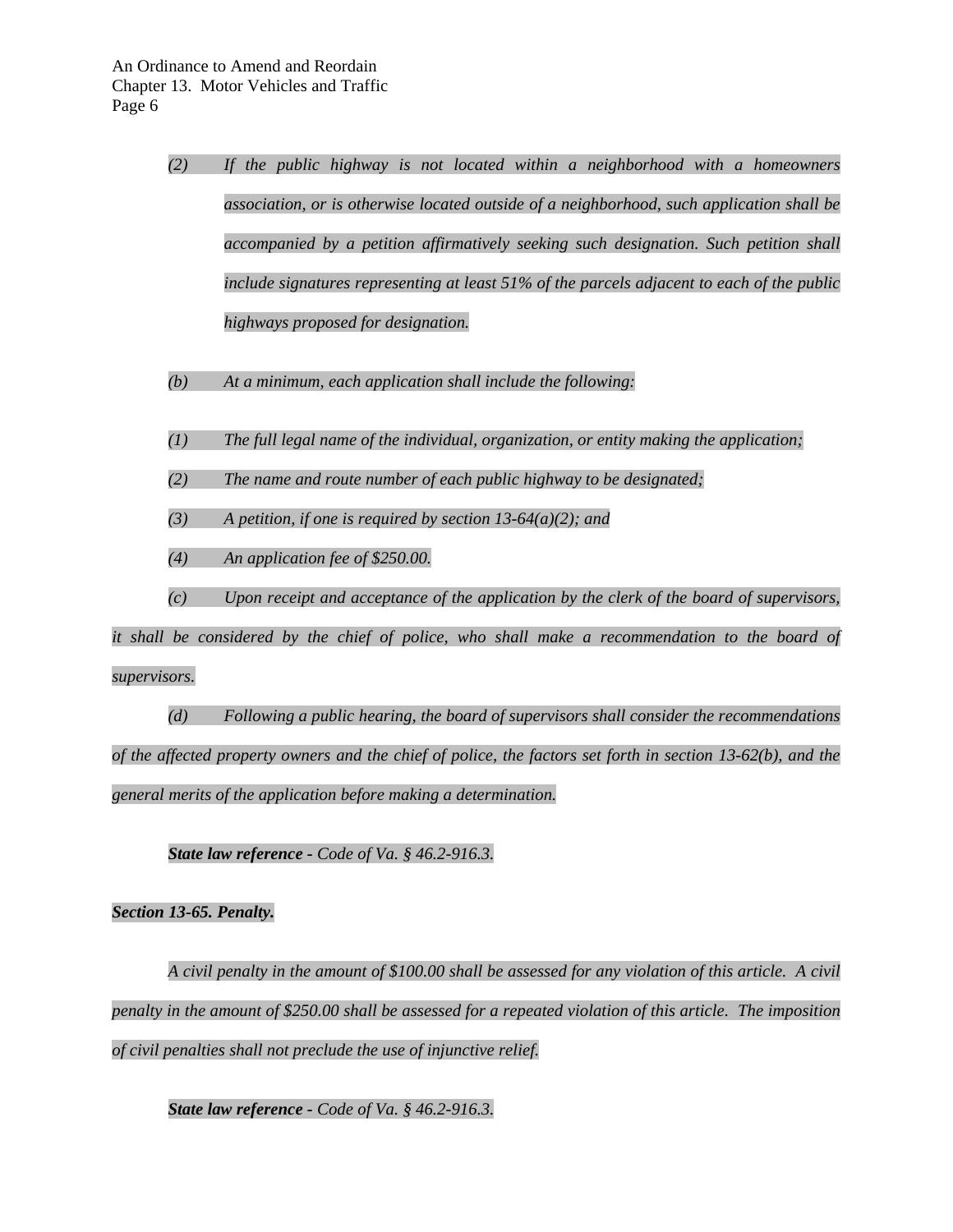An Ordinance to Amend and Reordain Chapter 13. Motor Vehicles and Traffic Page 7

*Section 13-66. Revocation of designation.* 

*The board of supervisors may, at its sole discretion and upon recommendation of the chief of* 

 $\overline{\phantom{a}}$  ,  $\overline{\phantom{a}}$  ,  $\overline{\phantom{a}}$  ,  $\overline{\phantom{a}}$  ,  $\overline{\phantom{a}}$  ,  $\overline{\phantom{a}}$  ,  $\overline{\phantom{a}}$  ,  $\overline{\phantom{a}}$  ,  $\overline{\phantom{a}}$  ,  $\overline{\phantom{a}}$  ,  $\overline{\phantom{a}}$  ,  $\overline{\phantom{a}}$  ,  $\overline{\phantom{a}}$  ,  $\overline{\phantom{a}}$  ,  $\overline{\phantom{a}}$  ,  $\overline{\phantom{a}}$ 

*police, suspend the designation of any public highway for golf cart or utility vehicle use at any time.* 

*State law reference - Code of Va. § 46.2-916.3.* 

John J. McGlennon Chairman, Board of Supervisors

ATTEST:

William C. Porter, Jr. Deputy Clerk to the Board

\_\_\_\_\_\_\_\_\_\_\_\_\_\_\_\_\_\_\_\_\_\_\_\_\_\_\_\_

Adopted by the Board of Supervisors of James City County, Virginia, this 23rd day of October, 2007.

GolfCarts\_ord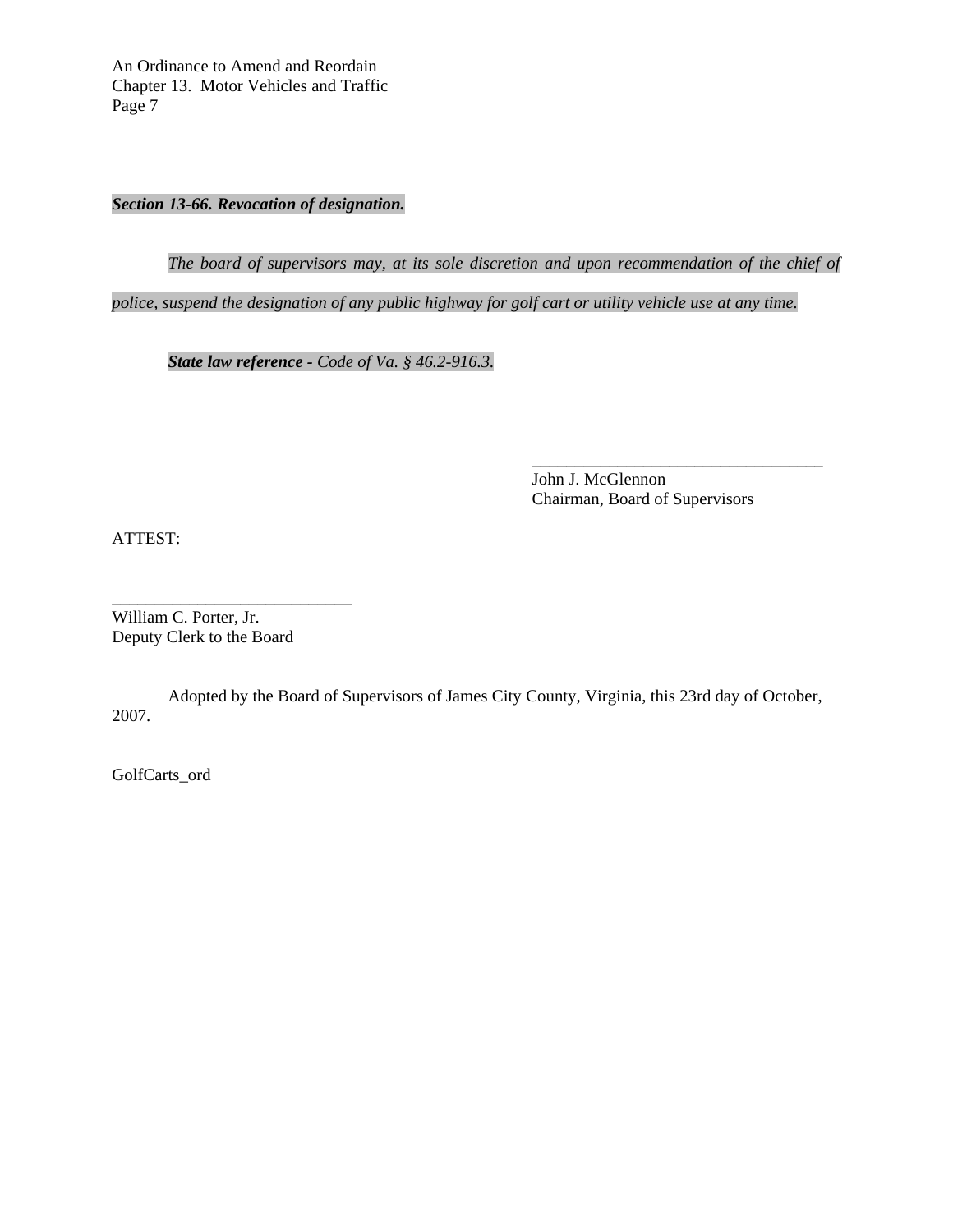#### **M E M O R A N D U M**

| DATE:    | October 23, 2007                                               |
|----------|----------------------------------------------------------------|
| TO:      | The Board of Supervisors                                       |
| FROM:    | Jennifer C. Lyttle, Assistant County Attorney                  |
| SUBJECT: | Ordinance to Amend James City County Code Chapter 22, Wetlands |

Attached for your consideration is a proposed ordinance which updates the County's Wetlands Ordinance by changing the designation of the Office of Code Compliance to the Environmental Division, and clarifies that wetlands permit applications are filed through the Marine Resources Commission.

When the County's Wetlands Ordinance was last amended on January 4, 1993, the County's Office of Code Compliance handled the processing, recordkeeping, and filing of information regarding wetlands permit applications. Since then, the processing, recordkeeping, and filing of information regarding wetlands permits are performed by the County's Environmental Division. In addition, the procedure for filing an application for a wetlands permit is done through the Commissioner of Marine Resources and is not filed directly with the County's Wetlands Board, as it is currently stated in the Wetlands Ordinance.

The proposed amendments in the attached ordinance are consistent with State Law, and reflect the County's current and standard operating procedures for wetlands permit applications and information.

Staff recommends adoption of the attached ordinance.

 $\overline{a}$ 

Jennifer C. Lyttle

CONCUR:

ogen J Leo P. Rogers

JCL/nb Wetlands\_ord.mem

Attachment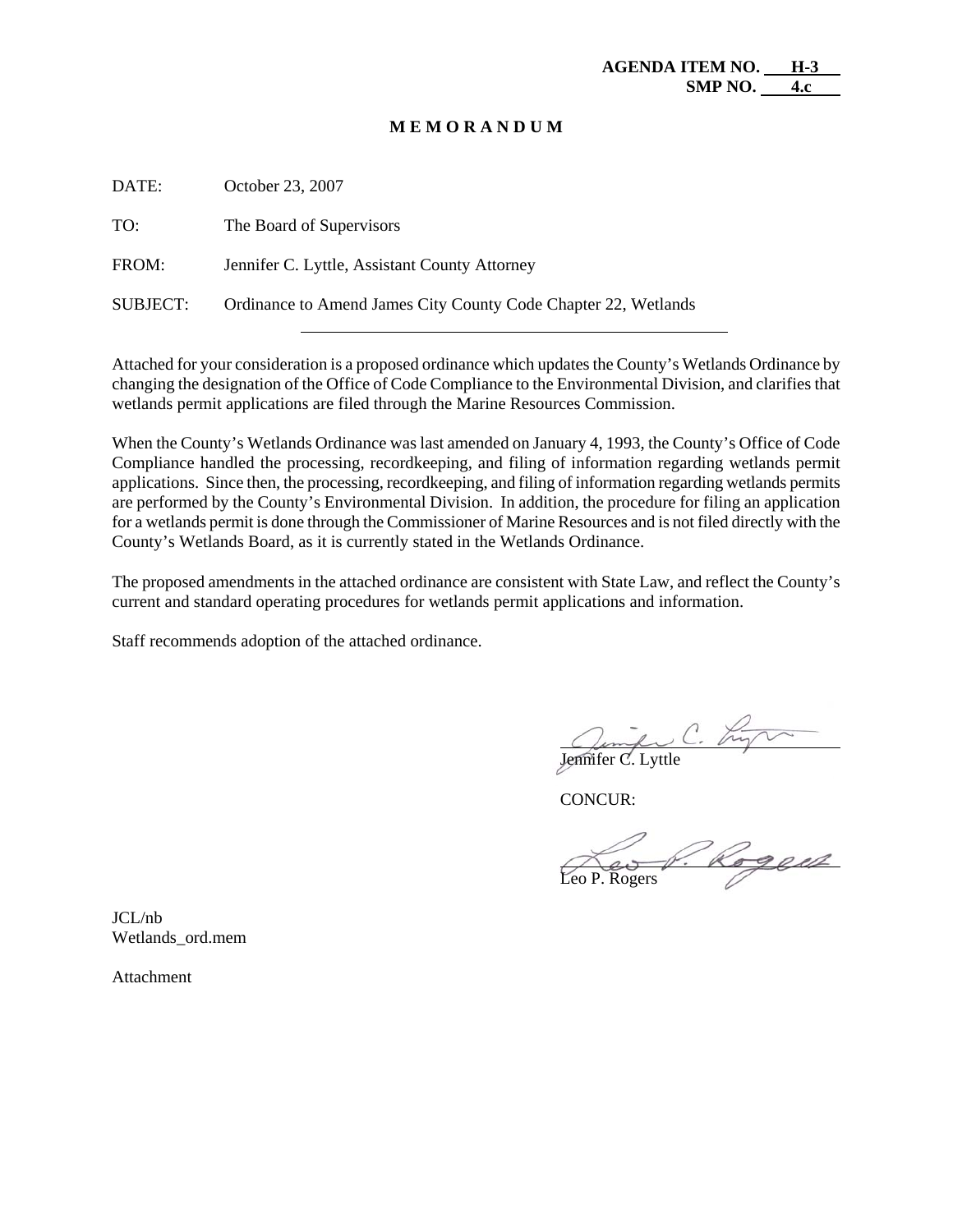#### ORDINANCE NO.

AN ORDINANCE TO AMEND AND REORDAIN CHAPTER 22, WETLANDS, OF THE CODE OF THE COUNTY OF JAMES CITY, VIRGINIA, BY AMENDING ARTICLE II, USE PERMITS, SECTION 22-4, REQUIRED FOR CERTAIN ACTIVITIES; APPLICATION GENERALLY; FEE; SECTION 22-5, APPLICATIONS, MAPS, DOCUMENTS TO BE OPEN TO PUBLIC INSPECTION; AND SECTION 22-7, WETLANDS BOARD ACTION.

BE IT ORDAINED by the Board of Supervisors of the County of James City, Virginia, that Chapter 22, Wetlands, is hereby amended and reordained by amending Article II, Use Permits; Section 22-4, Required for certain activities; application generally; fee; Section 22-5, Applications, maps, documents to be open to public inspection; and Section 22-7, Wetlands board action.

Chapter 22. Wetlands

Article II. Use Permits

# **Sec. 22-4. Required for certain activities; application generally; fee.**

(a) Any person who desires to use or develop any wetland within this county, other than for the purpose of conducting the activities specified in section 22-3 above, shall first file an application for a permit with the wetlands board directly or through the Commission.

#### **Sec. 22-5. Applications, maps, documents to be open to public inspection.**

All applications, maps and documents submitted shall be open for public inspection at the code compliance *environmental division* office.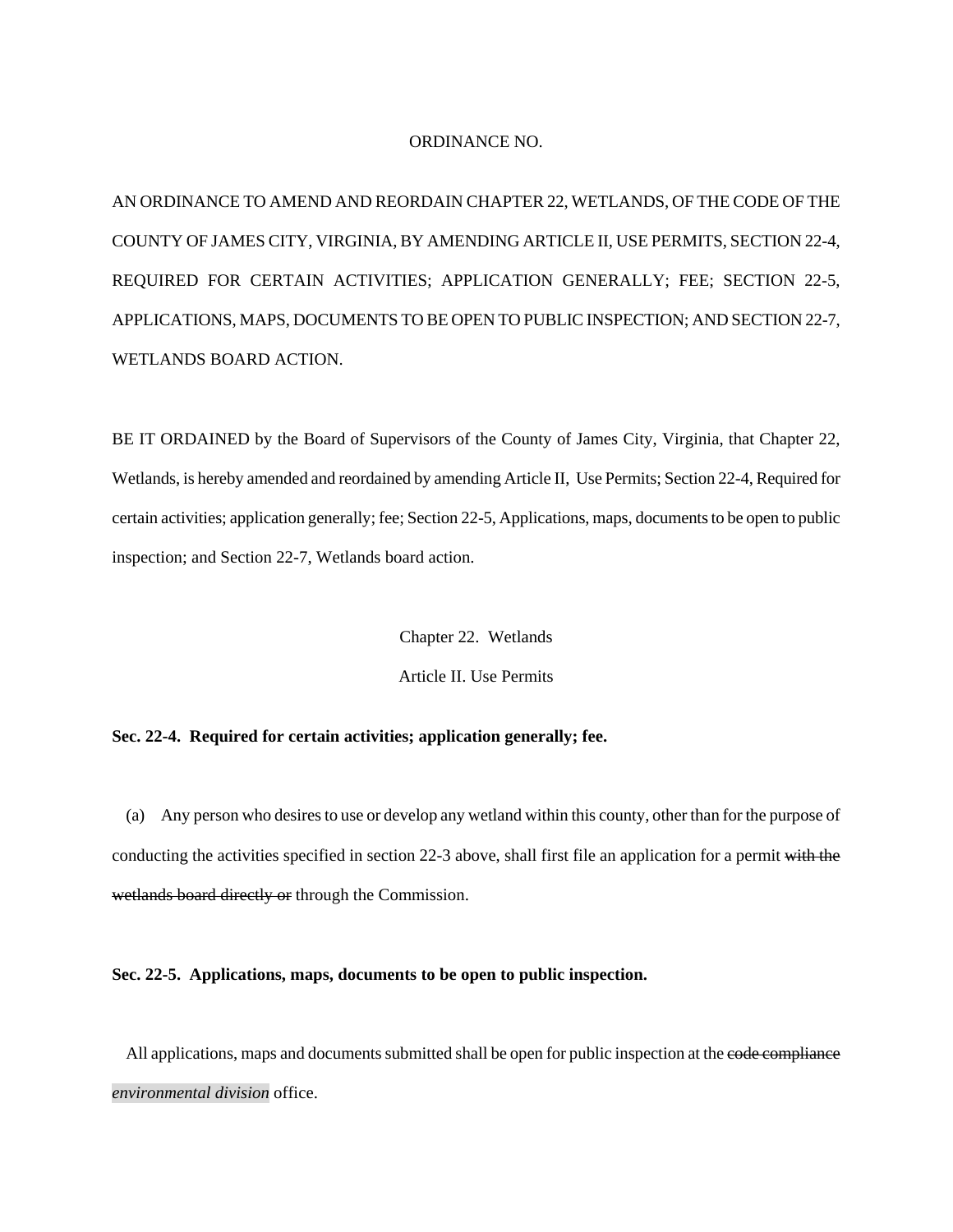Ordinance to Amend and Reordain Chapter 22. Wetlands Page 2

#### **Sec. 22-7. Wetlands board action.**

(d) If the board's decision is reviewed or appealed, the board shall transmit the record of its hearing to the commissioner. Upon a final determination by the Commission, the record shall be returned to the board. The record shall be open for public inspection at the code compliance *environmental division* office of this county.

 $\overline{\phantom{a}}$  , and the contract of the contract of the contract of the contract of the contract of the contract of the contract of the contract of the contract of the contract of the contract of the contract of the contrac

 John J. McGlennon Chairman, Board of Supervisors

ATTEST:

\_\_\_\_\_\_\_\_\_\_\_\_\_\_\_\_\_\_\_\_\_\_\_\_\_\_\_\_ William C. Porter, Jr. Deputy Clerk to the Board

Adopted by the Board of Supervisors of James City County, Virginia, this 23rd day of October, 2007.

Wetlands\_ord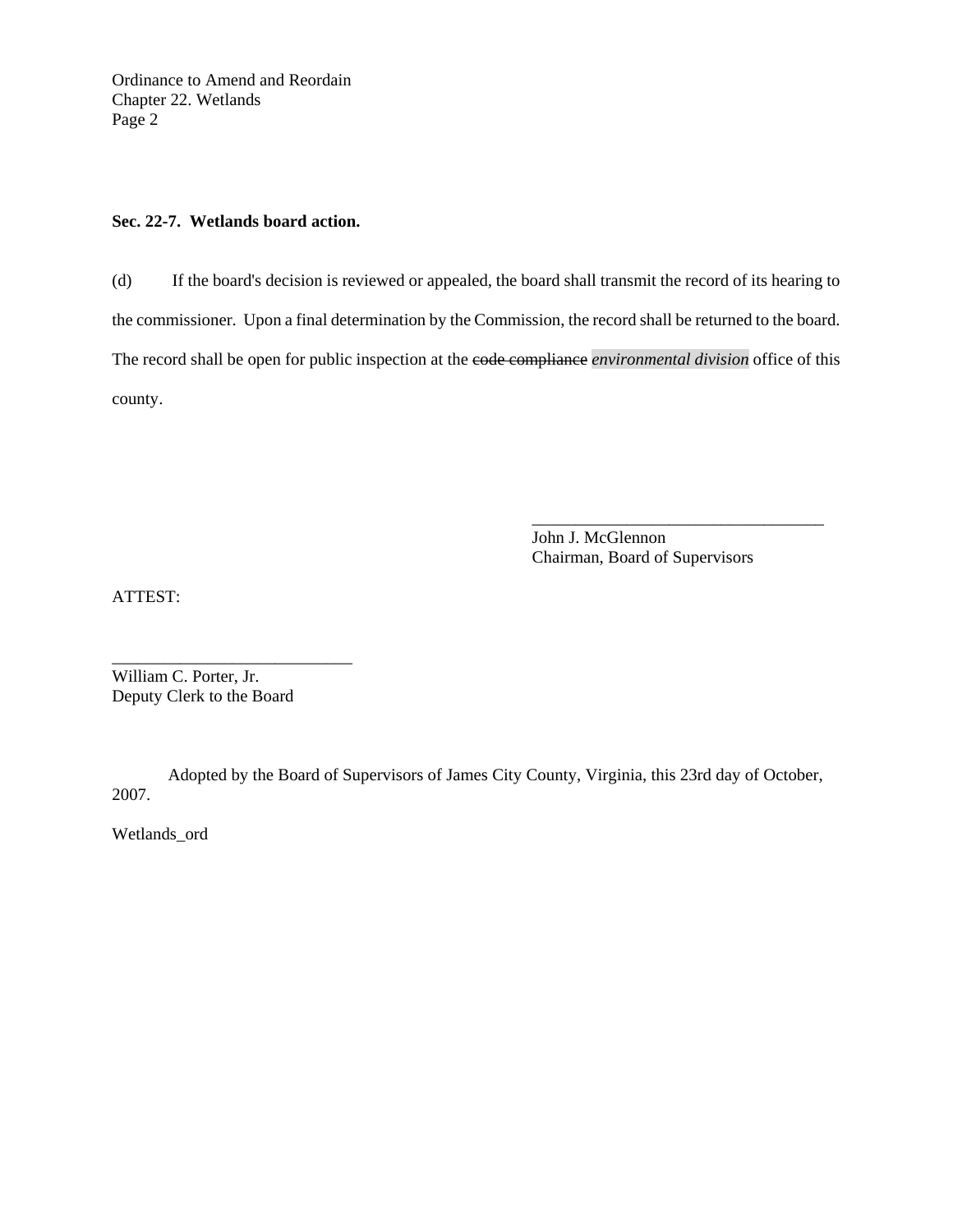#### **M E M O R A N D U M**

DATE: October 23, 2007

| TO:      | The Board of Supervisors                                                                         |
|----------|--------------------------------------------------------------------------------------------------|
| FROM:    | David W. German, Senior Planner                                                                  |
| SUBJECT: | ZO-0011-2007. R-4 (Residential Planned Community) Ordinance Amendment - Initiating<br>Resolution |

Staff has been made aware through review of a proposed addition to Ford's Colony that Sections 24-275 and 24-283 of the Zoning Ordinance are worded in such a manner as to prohibit the reasonable development of planned communities in the County. Governor's Land, Greensprings, Kingsmill, Powhatan, and Ford's Colony are examples of R-4, Planned Communities. In short, a strict reading of the language in these Sections would require all R-4 Planned Communities in James City County to maintain "400 acres or more under single ownership or control" in perpetuity, in order to maintain compliance with the Zoning Ordinance over time. Staff believes that the original intent of the ordinance was to establish the minimum 400-acre requirement and to require a single applicant at the time of application for rezoning of the district. The main problem with the existing language is the requirement for "single ownership or control." It is not logical or practical to expect that 400 acres would remain in single ownership or control and not be developed and sold in a given planned community over time, and this has not occurred in any of the planned communities in the County. Instead, lots or sections of a planned community would naturally be, and have been, developed and sold off to individual owners in all of the planned communities in the County. Properties in a planned community develop under the guidance of a master plan with accompanying requirements, including density caps and a 40 percent open space provision. Powhatan Planned Community, for example, is 536 acres. It and all other planned communities would be non-compliant with the ordinance as it is currently written and interpreted. Staff feels that "single ownership or control" places an impractical requirement on the reasonable and practical development of planned communities under the ordinance.

Staff recommends adoption of the attached resolution to initiate consideration of an amendment to the Zoning Ordinance to clarify and correct this situation.

David W. German

CONCUR:

 $\overline{a}$ 

DWG/gb R4OrdAmend.mem

Attachment: 1. Initiating Resolution